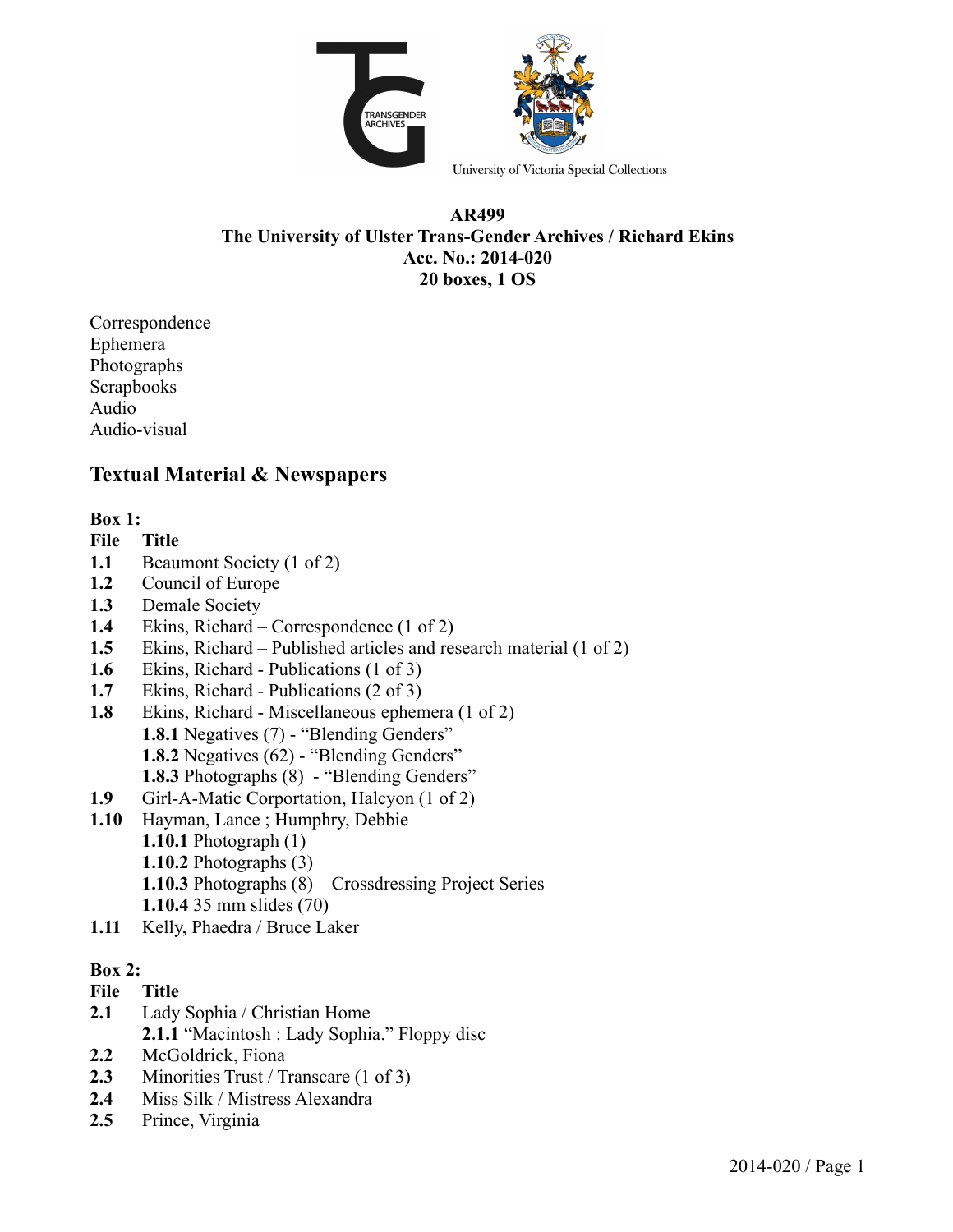- **2.6** Self Help Association for Transsexuals (S.H.A.F.T.) (1 of 3)
- **2.7** Self Help Association for Transsexuals (S.H.A.F.T.) (2 of 3)
- **2.8** The Sissy Station
- **2.9** Webb, Rachael / Terri (1 of 5)
- **2.10** Webb, Rachael / Terri (2 of 5)
- **2.11** Webb, Rachael / Terri (3 of 5)

## **Box 3:**

## **File Title**

- **3.1** Webb, Rachael / Terri (4 of 5)
- **3.2** Programmes of conferences & symposiums (1 of 2)
- **3.3** Miscellaneous publications (1 of 3)
- **3.4** Miscellaneous publications (2 of 3)
- **3.5** Miscellaneous publications (3 of 3)
- **3.6** Miscellaneous (1 of 2)
- **3.7** Promotional materials (1 of 4) 122 flyers **3.7.1** Photograph - Fanfare advertisement
- **3.8** Promotional materials (2 of 4) 183 flyers
- **3.9** Promotional materials (3 of 4) 66 promotions, 1 poster
- **3.10** Playbills and concert programmes 20
- **3.11** Blank correspondence 71 cards and postcards

## **Newspapers - Inventory**

## **Box 4:**

- **File Title**
- **4.1** Valentine Group
- **4.2** Kelly, Phaedra / Bruce Laker; Jones, Hazel; Hamilton-Smith, Terri **4.2.1** Photograph – Phaedra Kelly with unidentified person
- **4.3** Webb, Rachael / Terri (5 of 5)

## **4.4 Anderson, Adèle - Date range: 1985 – 1987**

- The Stage and Television Today, Daily Mail, Gay Times, Mirror, Isle of Wight Weekly Post.

### **Ashley, April - Date range: 1962, 1969 – 1970, 1980, 1982.**

- Correspondence. 1985.

## **Newspapers represented**:

- News of the World (5), Daily Mirror (3), Sunday Mirror (3), The Sun (3), Gay News (2), Evening News, Daily Telegraph, Western Mail, Observer, The People, Sunday Pictorial.

## **Chris and Cathy Brown - Date range: 1980 – 1981**

**-** News of the World (2), Over 21, Birmingham Post, excerpts from a translation from a French magazine article.

## **Carlos, Wendy - Date range: 1979 – 1982.**

**-** Evening Standard, The Sun, Playboy.

## **4.5 Cossey, Caroline / Tula - Date range: 1981 – 1982, 1990 – 1991.**

- The Guardian (5), The Sun (3), Daily Mirror (3), Western Morning News (2), News of the World (2), The Sport (2), The Times (2), Daily Mail (2), Mirror Woman (2), Time Out (2), The Mail on Sunday, City Limits, 19, Oui, The People, Observer, Daily Star, Entertainment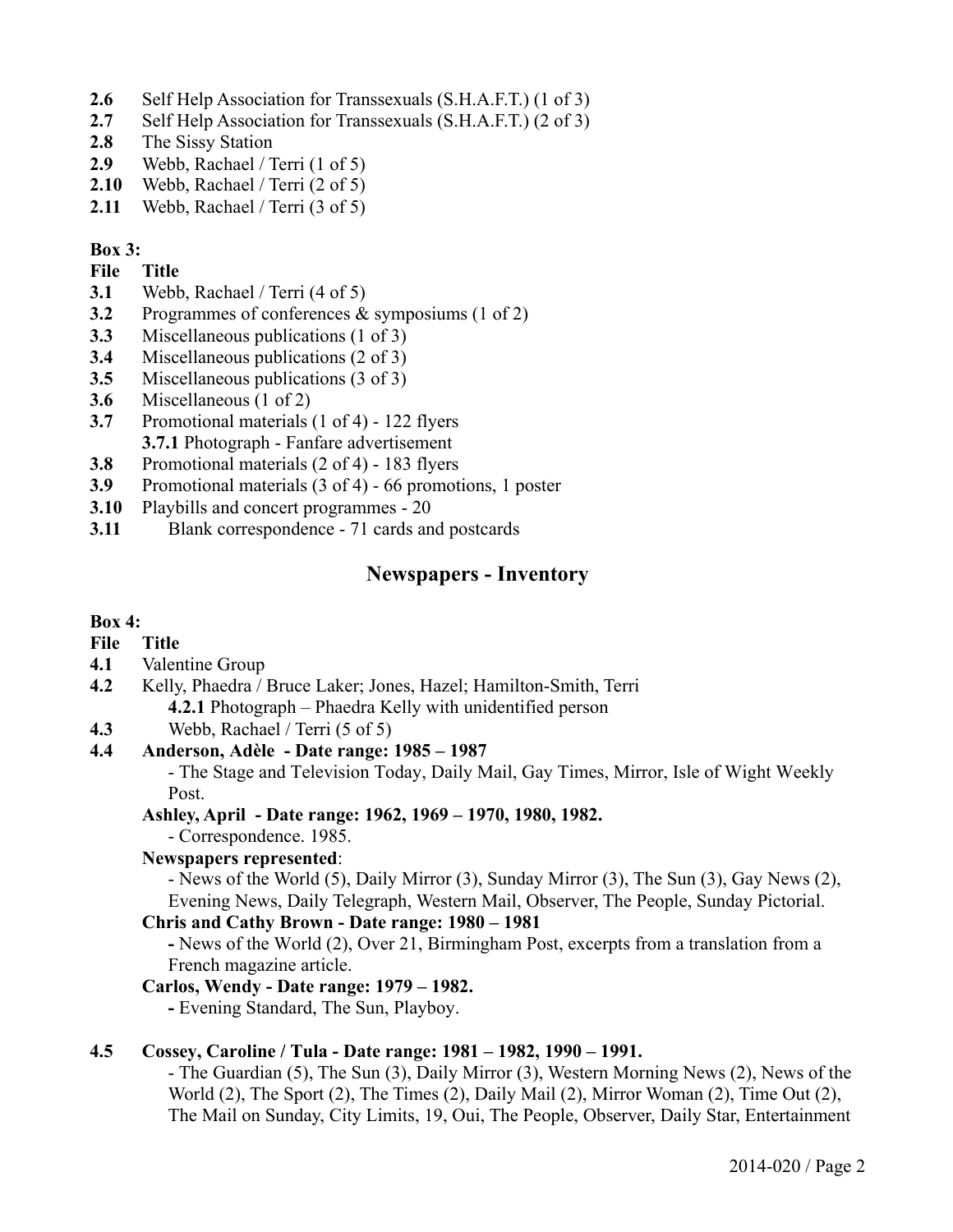World, Belfast Telegraph, The Independent, The Daily Telegraph, Sunday Independent, Ulster Newsletter, Evening Standard, Sunday Times Magazine, Amateur Photographer.

#### **4.6 Cousins, Judy - Date range: 1981 - 1987**

- Correspondence. 1985.

#### **Newspapers represented:**

- The People (2), Times, Titbits, Maidenhead Advertiser.

#### **Daniels, Lynn - Date range: 1984**

- AZ (German newspaper).

#### **Grant, Julia - Date range: 1979 – 1980**

- Daily Mail (5), Gay News (3), Sun (3), Listener (2), Punch (2), Times (2), Time Out (2), Observer (2), Daily Express (2), Telegraph (2), Radio Times (2), Daily Mirror, News of the World, Guardian, Woman's Own, News of the World, London Evening News, Sparerib

### **Greaves, Gloria - Date range: 1982**

**-** The Sun (4), Daily Mail, Guardian.

#### **4.7 Phaedra Kelly - Date range: 1982 – 1987**

- Transcript Vol. 1 no. 8. [n.d.].
- "Transsexual Options." Phaedra Kelly. *Forum*. Vol. 17 no 8. pp. 43 46.
- "Bits and Bobs." Donna of Upminster. *Shaft Newsletter*. Vol. 2 no. 5. 1984. p. 9.
- "Talking Shop." Phaedra Kelly. *Shaft Newsletter*. Vol 2. no. 13. 1986. pp 22 23.
- "Think of It." Phaedra Kelly. *Transcript*. [n.d.]. pp. 17 19.
- "A Wife Writes Again … Yes!… The Same One." Courtesy of the Phoenix Society. *Tempo*. No. 2. ca. 1986.
- "A Gender Transient Writes Back." Phaedra Kelly. *Tempo*. No. 3. [n.d.]. pp 24 27.
- "Last Minority." Phaedra Kelly. *Beaumont Bulletin*. Vol. 16 no. 6. pp 43 46.
- "Absolute Beginner." Phaedra Kelly. *Tweenie Mag*. Trans Essex group. pp 16 18.
- "Lifestyle You Only Live Twice." Bruce Laker / Phaedra Kelly. *Tweenie Mag*. [n.d.].
- "Letter to the Editor." Phaedra Kelly. *Tempo*. No. 4. [n.d.]. p. 28.
- "When Boys are Boy / Girl." Phaedra Kelly. *Tempo.* No. 5. [n.d.]. pp 10 11.
- "Snake's Alive." Phaedie. *Tweenie Mag*. p. 6.
- [Untitled]. Phaedra. *Transcript*. Vol. 1 No. 8. [n.d.].
- *Tranz.* No. 16. 1978. p. 45.
- "Lovely Jacquie El." Jacquie El. *Tranz.* No. 19. 1978. pp. 9 11.
- *Tranz.* No. 32. 1979. p. 5.
- *Tranz.* No. 27. [n.d.].
- [Untitled]. Phaedra Kelly. *Transcript.* Vol. 1 no. 9. [n.d.].
- [Untitled]. Phaedra. *Glad Rag.* No. 24. 1985. pp. 28 29.
- [Letter to C. Press, Newport]. [n.d.].
- Correspondence 1987. Postcard from son, letters from friends.
- Photocopy of *Private Magazine.*
- Photocopy of two *Wayne County & The Electric Chairs* posters.
- Photocopies of articles about Nikko. [n.d.].
- Photocopies of advertisements for "Trisha".
- Letter from Judy Cousins 1983.
- Letters from Christine Lane, 1986 1987.

#### **Newspapers represented:**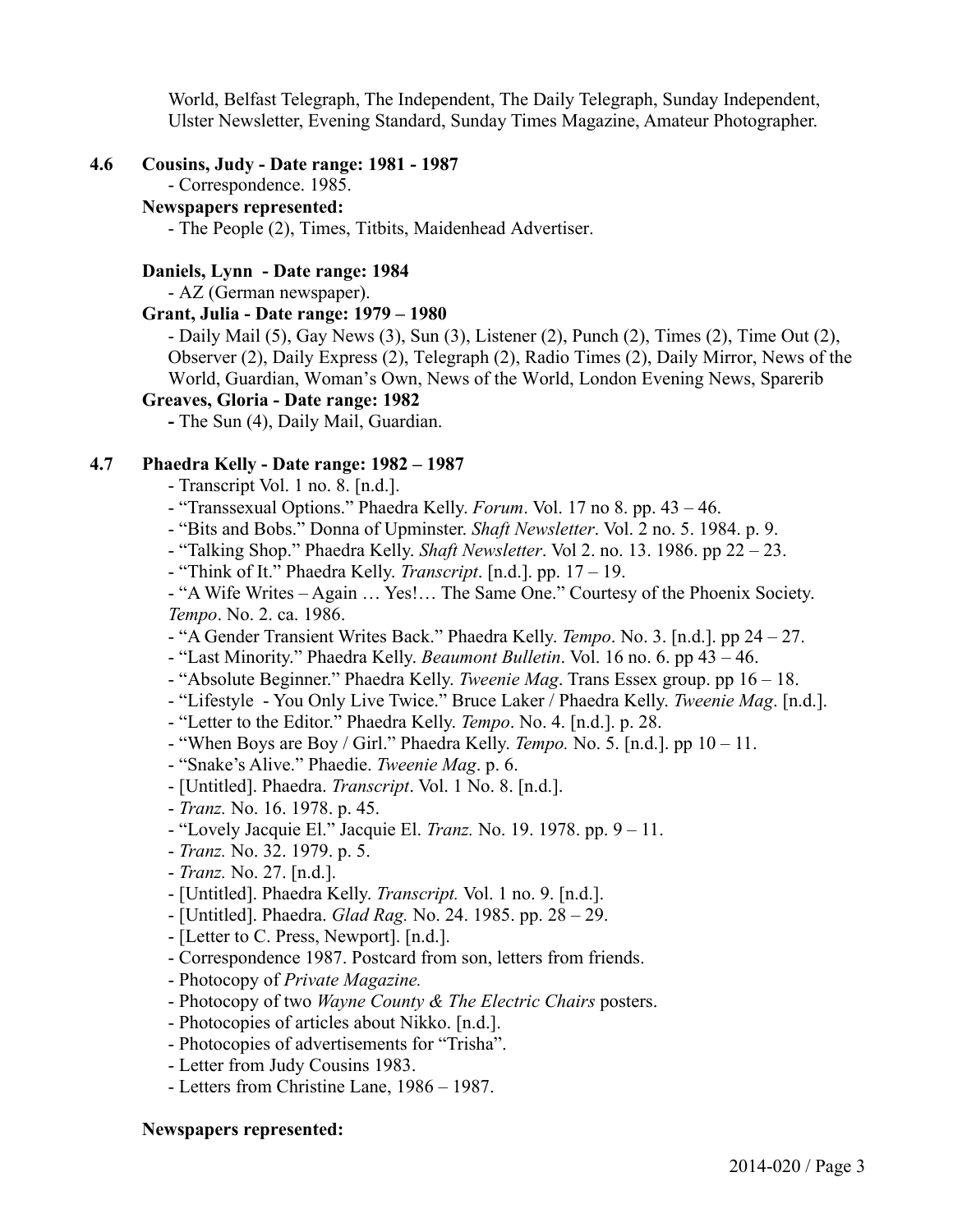- Isle of Wight Weekly Post (9), Isle of Wight County Press (8), Southern Evening Echo (5), Island Echo (3), The News (3), Sunday Tasmanian (2), Sunday Mirror (2), The News – Isle of Wight, Daily Mirror, Sunday Mirror, Daily Star, Evening Echo, Glasgow Herald, Daily Express, Weekly World News, Daily Telegraph, Evening Argus, Portsmouth News, The People, HIM, Fiesta.

#### **4.8 de Lambray, Vikki & Spycatcher - Date range: ca. 1984 – 1987**

- Birmingham Post, Sunday Mirror, The Guardian, Daily Mail, The Star, Daily Express, Daily Mirror, The People, Telegraph, Sport, The Stage and Television Today.

### **Stephanie Anne Lloyd - Date range: 1984 – 1987**

**-** Correspondence from Transformation Ltd. 1987.

#### **Newspapers represented:**

- Daily Mirror (5), Daily Mail (3), Sunday Sport (2), Manchester Evening News (2), Stockport Times (2), Sunday Telegraph (2), News of the World (2), Sunday Mirror (2), The Sun (2), Evening Chronicle (2), Bolton Evening News, Newsletter, Mayfair, The People, The Star, You Magazine, The Independent, The Sport, Sunday People, Woman's Own, *Glad Rag.*  No. 18.  $[n.d.]$ . Pp.  $1 - 4$ .

#### **Morris, Jan - Date range: 1982 – 1984**

- Vanity Fair, Radio Times

#### **4.9 Presto, Fay - Date range: 1984 – 1989**

**-** Sunday Mirror (2), Stage and Television Today (2), Daily Express, LAN, Guardian, Observer.

### **Rees, Mark - Date range: 1986**

- Correspondence from Mark Rees on the reverse of photocopied articles.

#### **Newspapers represented:**

- Western Mail, Guardian, Kent & Sussex Courier, Brighton Evening Argus, Marie Claire, Woman's Own, Guardian, Daily Telegraph, Woman.

### **Richards, René - Date range: 1976 – 1987**

- Daily Mail (6), Daily Express (4), Daily Mail (3), Times (3) Daily Mirror, observer, News of the World, Woman, Woman's Own.

## **Stamp, Tracey - Date range: 1981 – 1984**

- Times (5), Daily Mail (3), Guardian (3), Telegraph (2), The Sun, News of the World.

*Folders 4.10 – 5.1 were complied by Ekins in black binders. They are preserved as a separate series of dates from the loose materials and other folders for the sake of preserving Ekins' selection, if there was any. This is why many dates appear twice. The newspapers that published each article in this gathering are counted, in approximation. Newspaper titles are totalled with a number in brackets following the title. Titles without a number appear only once.*

#### **4.10 1949 – 1959**

- News of the World (30), Sunday Pictorial (14), The Daily Mirror (7), Reveille for the Weekend (4), Sunday Dispatch (2), Weekend Mail (2), Daily Express, Weekend Mail.

### **4.11 1960 – 1969**

- News of the World (8), The People (6), Observer (5), East London Advertiser (2), Times,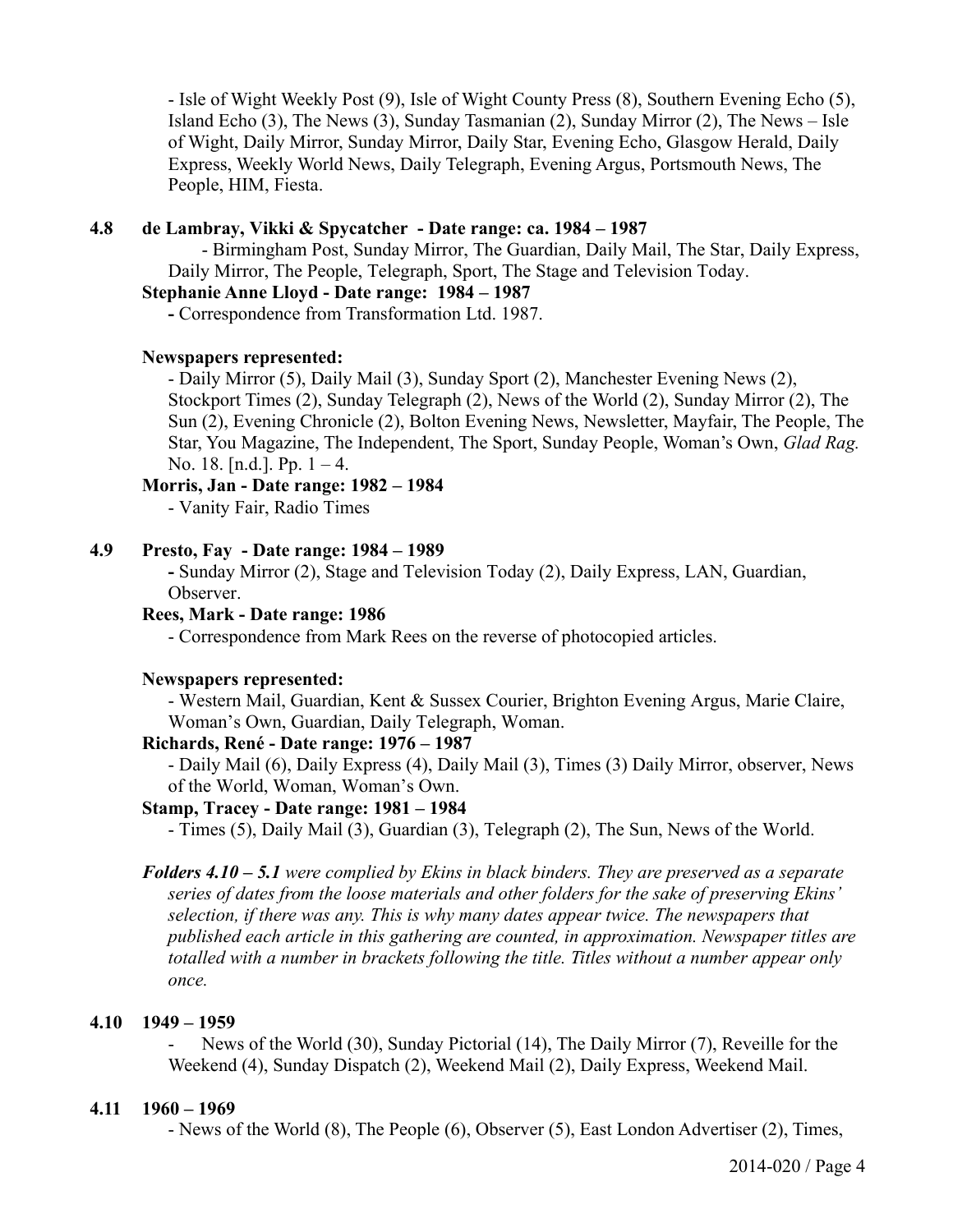National Police Gazette, Daily Herald.

### **4.12 1970 – 1979**

- Sunday Mirror (8), Daily Mirror (7), News of the World (6), The People (6), Sunday People (5), Reveille (2), Woman's Guardian, Sunday News, Tidbits, Woman's world, SHE, Argus, Evening Argus, Evening Post, Guardian, Woman's Own, The New York Times, Church Times, Observer, Evening Standard, The Sun, Sunday Mail, Gay News, Over 21 Mag, Daily Mail, Nursing Mirror, Nation Review.

### **4.13 1980 – 1982**

- News of the World (7), Observer (6), The Sun (5), Evening Mail Birmingham (4), The Sun (4), Sunday Mirror (4), Guardian (3), Daily Mirror (2), Sunday People (2), Sunday Independent (2), Daily Telegraph (2), Ms. London (2), Daily Mail (2), Leister Mercury (2), Daily Express (2), The People (2), Evening News, Daily Mail, Daily Star, Liverpool Echo, Sunday Times, Gay News, Daily Star, Birmingham Evening Mail, Cosmopolitan, Woman's World, Daily Record, Psychology News, Guardian Women, Radio Times, Men Only, Daily Telegraph, Sunday Times, Daily Star, Titbits, New Society.

#### **4.14 1983 – 1984**

- Correspondence concerning "Claire Raynor's Casebook". 1984.

#### Newspapers represented:

- Sunday Mirror (8), The Sun (6), Daily Mail (4), Guardian (3), Woman (2), Sunday World (2), Sunday Times Magazine (2), News of the World (2), Belfast Telegraph, Daily Express, Community Care, Film Review, National Student, Titbits, Sunday Express, New Society, Wordsworth Advertiser, Daily Telegraph, Daily Star, Daily Mirror, The News, Woman's Own, Observer, Time Out, Panorama, Reading Evening Post, Guardian Women, Northampton Chronicle and Echo, Listener, New York Times, Family Circle, Cosmopolitan.

### **4.15 1985**

- The Sun (6), Daily Mail (3), Sunday Times (2), The Times, Woman's Journal, Gay News, Birmingham Mail, Sunday World, Staffordshire Evening Sentinel, British Weekly, Family Radio & TV, Pensions, Gay Scotland, Evening Standard, The Standard, Evening News, Daily Record, Daily Mirror, Guardian, Sunday Express, You, Mensa Magazine, Observer, Daily Express.

### **4.16 1986 – 1987**

- Guardian (7), The Sun (6), Daily Mirror (6), Daily Mail (6), The People (6), Sunday Sport (6), Star (5), Daily Express (5), Observer (5), News of the World (4), Sunday Mirror (3), Sunday Mirror (3), The Mail on Sunday (3), Weekend People (2), SHE (2), Daily Telegraph (2), Worthing Gazette & Herald, The Listener, Sunday People, Weekend People, Woman's Own, London Standard, Sunday World, Gay Times, Surrey Comet, The Mail on Sunday, Hackney Gazette, Time Out, Belfast Telegraph, Kent and Sussex Courier, Radio Times.

### **[Untitled ca. 1987]**

- Daily Telegraph, El País, Sunday Times Magazine, Sunday Mirror, Unity Hall.

**Box 5: File Title**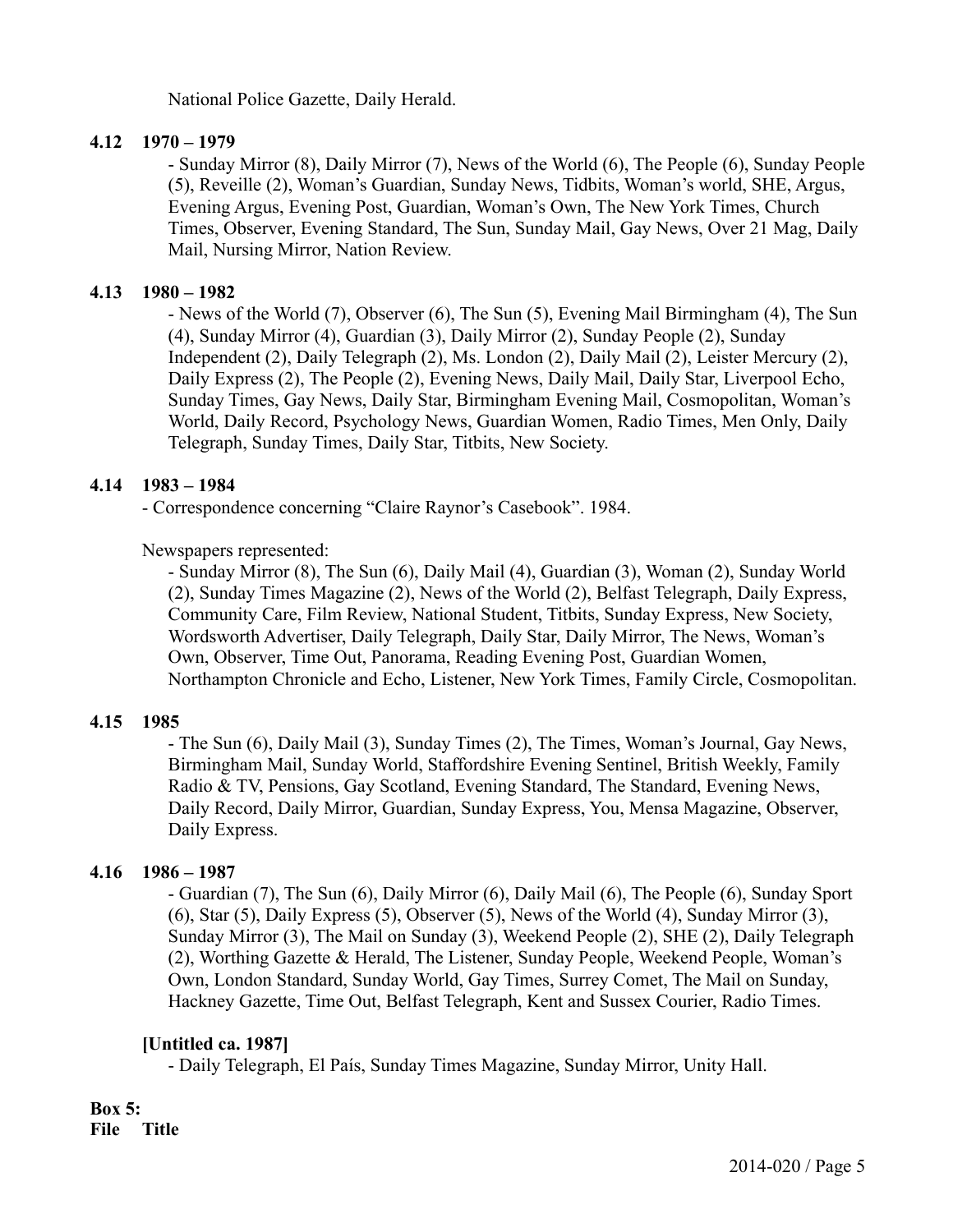#### **5.1 1989**

- Correspondence. 1989

#### **Newspapers represented:**

- News of the World (11), The Sport (11), The People (10), Daily Mail (8), Sunday Mirror (8), The Times (7), The Sun (6), The Guardian (5), Daily Mirror (5), Daily Telegraph (4), Daily Record (4), The Independent (3), Observer (3), Daily Express (3), Boston Globe (3), Boston Herald (3), The Independent (3), Sunday World (2), Sunday Express (2), Star (2), Academic Book Collection (2), Sunday Sport (2), Mail on Sunday (2), Evening Standard, Evening Press, Evening Post, Seahorse Newsletter, Bella, Independent Magazine, Theatre, Weekly World News, The World.

*Order does not reflect the number of occurrences.*

#### **5.2 1920, 1924, 1960 – 1978, 1981 – 1985**

- Daily Mirror, Observer, TV Times Magazine, Belfast Telegraph, Daily Mail, Times, The People, Guardian, She, Mirror, The Sun, The Star, Cosmopolitan, Quadwrangle, London Standard, 19, Carrickfergus Advertiser and East Antrim Gazette, Popular Music Weekly, The Windsor, Slough and Eton Express.

#### **5.3 1986**

**-** Guardian, Coventry Evening Telegraph, Independent, Daily Telegraph, People, Isle of Wight County Press, Isle of Wight Weekly Post, The News, News of the World, Daily Express, Mirror, The Sun, Woman, Surrey Comet, Daily Mail, London Standard, The Boston Herald, Streatham & Tooting News, Western Mail, Hackney Gazette, Nine to Five, Wembley Observer, Woman's World, Richmond and Twickenham Times, Woman's Own, Brentford Chiswick and Isleworth Times, She, Daily Express, The Stage and Television Today, Bookcase, Sport, Observer, Belfast Telegraph, Radio Times, Woman's Journal, Mirror, Flicks, Times, Carrickfergus Advertiser and East Antrim Gazette, You, Television & Radio Guide, Radio Times, TV Times, The Star, Isle of Wight Weekly Post.

#### **5.4 1987**

- Best, Telegraph, Daily Mail, Mirror, Woman, Titbits, News of the World, She, You, Scope, Liverpool Echo, Sunday Herald [Calgary], Isle of Wight Weekly Post, Isle of Wight County Press, The People, Mirror, The Sun, Daily Mail, The Stage and Television Today, Star, TV Times, Southern Evening Echo, Pavilion Theatre advertisement, Divine Live Advertisement, Observer, The Sun, Fiesta, Guardian, Sport, Radio Times, Belfast Telegraph, Mega Rock, The Leader.

#### **5.5 1988 (1 of 5)** *All of the articles are photocopies.*

- You, The Stage and Television Today, Boston Herald, Yours, Times, News of the World, Mirror, Weekly World News, Independent, The People, The Sun, Sky Port, Liverpool Echo, Morning Star, Gay Times, City Limits, Time Out, Telegraph, Dancing Times, New Sixth, Classical Music, Camden New Journal, Daily Mail, The Stage and Television Today, The News, Boston Globe, Woman's Own.

#### **5.6 1988 (2 of 5)** *All of the articles are photocopies.*

- You, Sport, Boston Herald, Mirror, People, Daily Mail, What's On in London,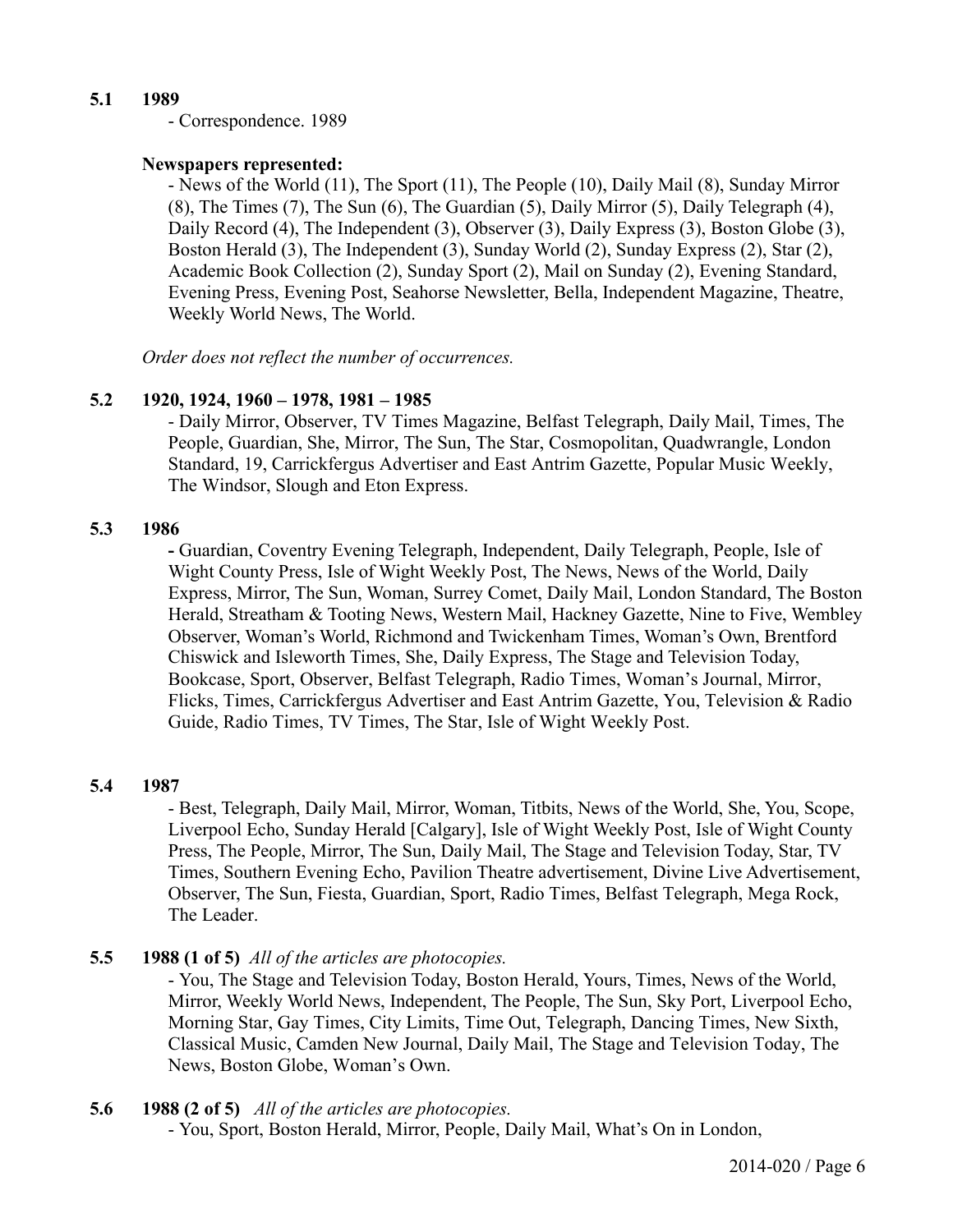Cosmopolitan, Time Out, Boston Globe, The Stage and Television Today, News of the World, The News, Street Life, Philadelphia Inquirer, Weekly World News.

## **5.7 1988 (3 of 5)**

- Derby Express, Guardian, News of the World, Sport, Hackney Gazette, Sun, Globe, Woman, Evening Standard, Look Now, Daily Mail, Times, Mirror, Telegraph, TV Times, New York Post, Chat, Evening Echo, Daily Star, Independent.

#### **5.8 1988 (4 of 5)**

- The Sport, More for Women Now, News of the World, Woman, Mirror, The Sun, Best, You, Marie Claire, Bella, Girl About Town, Darling, Daily Mail, The Stage and Television Today, Observer, Daily Express, The People, Boston Globe, Weekly World News, Boston Herald, Street Life, Boston Globe, Belfast Telegraph, Yours, Independent, New York Post, Evening Mail.

#### **5.9 [Untitled: 1988] (5 of 5)**

- News of the World, The Leader, Birmingham Post, Telegraph, Sport, News Letter, Observer, Guardian, Mirror, Daily Star, Sunday World, New York Post, Kerrang Magazine, The Sun, Belfast Telegraph, The Chronicle.

#### **5.10 1989 (1 of 3)**

- "Annette." Keith Anderson. [No source]. [n.d.].

#### **Newspapers represented:**

- Derby Express, Derby Evening Telegraph, Lincolnshire Echo, Burton Trader, The Star Sheffield, Sunday Mirror, The People, Wales on Sunday, Swansea Herald, Daily Mail, Pink Paper, Guardian, The Sun, Weekly World News, Brigette, Sunday Life, Observer, Sunday Correspondent, Western Morning news, Men Only, Bella, More, Best.

### **5.11 1989 (2 of 3)**

- News of the World, Weekly World News, Sunday Mirror, The Sport, Daily Mail, Today, Observer, The Sun, Boston Sunday Globe, The Stage and Television Today, The Citizen [Johannesburg], Johannesburg Herald, Weekly World News, Boston Herald, Telegraph, Guardian, The People, Woman's Realm, Daily Express, Me, Bella, The Star Tonight [South Africa], Independent.

### **Box 6:**

#### **File Title**

### **6.1 1989 (3 of 3)**

- The People, News of the World, Weekly World News, Boston Globe, Star, Today, Daily Mail, Bella, Him, The Stage and Television Today, You Magazine, The Scotsman, Daily News, Sunday Life, Observer, Daily Express, The Sport, Mirror, Woman's Own, Guardian, Observer, The Sun, Number One, New York Post, Sydney Morning Herald [Australia], Newsweekly, Chat.

#### **6.2 1990 (1 of 3)**

- Independent, Today, Daily Star, Independent, Radio Times, Cohens, The Boston Herald, The Boston Globe, The Stage and Television Today, Isle of Wight County Press, The People, Daily Mail, The Guardian, Daily Mirror, The Sun, The Sport, The Observer, The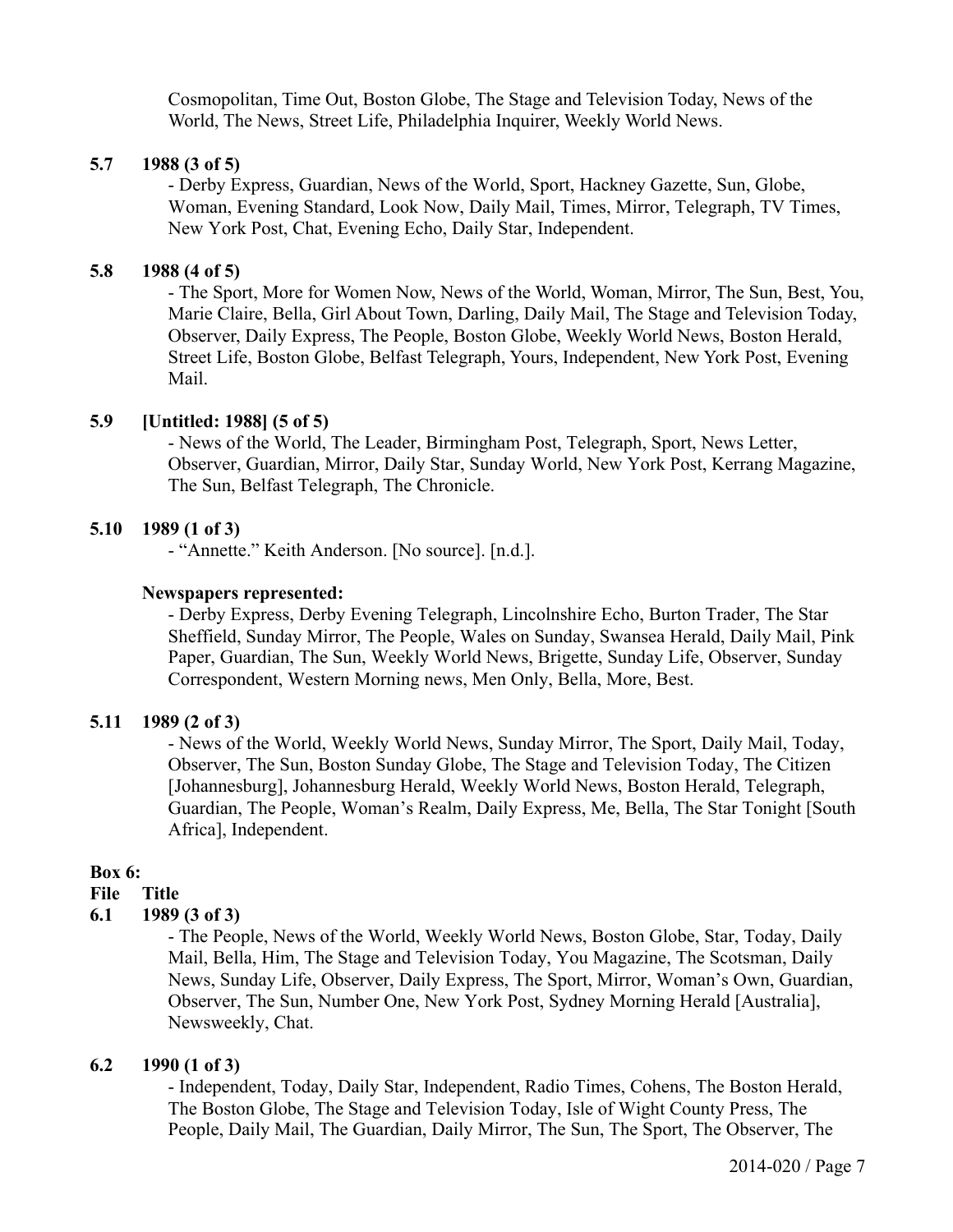Times, Irish Press, News of the World, She, Take A Break, Evening Standard, Western Morning News, ITV Oracle Letters, Express & Star, Bella, Essentials, You, Now, Me, Time, Bradford Telegraph & Argus, The News, Yorkshire Evening Post, Essentials, .

#### **6.3 1990 (2 of 3)**

- Daily Mirror, Daily Mail, The Times, The Independent, Saturday Review, The Sun, Guardian, Wales on Sunday, The Sunday Correspondent, Daily Telegraph, Daily Record, The Irish News, Today.

#### **6.4 1990 (3 of 3)**

Photocopied segment of: - *The Lancet*. Vol. 336. pp. 1181 – 1182.

#### **Newspapers represented:**

The Times, Frankfurter Rundschau, News of the World, Radio Times, Western Morning News, Independent, South China Morning Post, Daily Mail, Daily Record, Daily Star, Today, T & A, Telegraph, Korea Herald, Bradford Telegraph & Radio, Sport, Toronto Star, The Advertiser, The Economist, Japan Times, Therapy Weekly, Guardian, Police Review, Daily Express, Sunday World, Birmingham Post, Evening Standard, The Sun, Sunday Life, Take A Break, Wales on Sunday.

#### **6.5 1991 (1 of 2)**

- The Sun, Daily Telegraph, The Independent, Office Secretary, News of the World, Mirror, Constitution [Atlanta, Georgia], Marie Claire, The Lancet, The People, Sydney Morning Herald, Radio Times, Sunday Express, Society, Observer, Edgware and Mill Hill Times, New Scientist, The Spectator, Pink Paper, Me, Daily Mail, Evening Standard, Chat New Musical Expressions, Sport.

#### **6.6 1991 (2 of 2)**

- The Independent, The Sun, Evening Advertiser, Star, Forum, The People, The Sun, The Guardian, Daily Mail, Daily Express, The Times, Telegraph, Limits, Bradford Telegraph & Argus, Sport, Voice, European, Evening Standard, News of the World, Time, Harvard Magazine, Mirror, Evening Post, Mensa Magazine, Esquire, Stockport Messenger, Stockport Times, The Weald Gazette, Times Group Newspapers, Radio Times, Observer, Western Morning News, The Mercury, Pink Paper, Bury Times, Today, Bristol Journal, Yorkshire Post, The News, Gwent Gazette, Chat, Swansea Evening Post, Options, Walcomat [Philadelphia], Me.

#### **6.7 1992 (1 of 3)**

 - Observer, The Sun, Times, Telegraph, Evening Standard, Star, Mirror, Independent, Dartford Times, Guardian, News of the World, Radio Times, Woman's Journal, Today, South London Press, Pink Paper, Daily Mail.

#### **6.8 1992 (2 of 3)**

- Chat, Times, Telegraph, Forum, The Sun, Daily Mirror, Daily Sport, Radio Times, Today, Daily Express, Ms London, Guardian, Elle, Marie Claire, Observer, Vanity Fair, Independent, Gay Times, Worthing Guardian, People, Time Out, Today, Capital Gay, The Pink Paper, Loot, South London Press, Daily Star.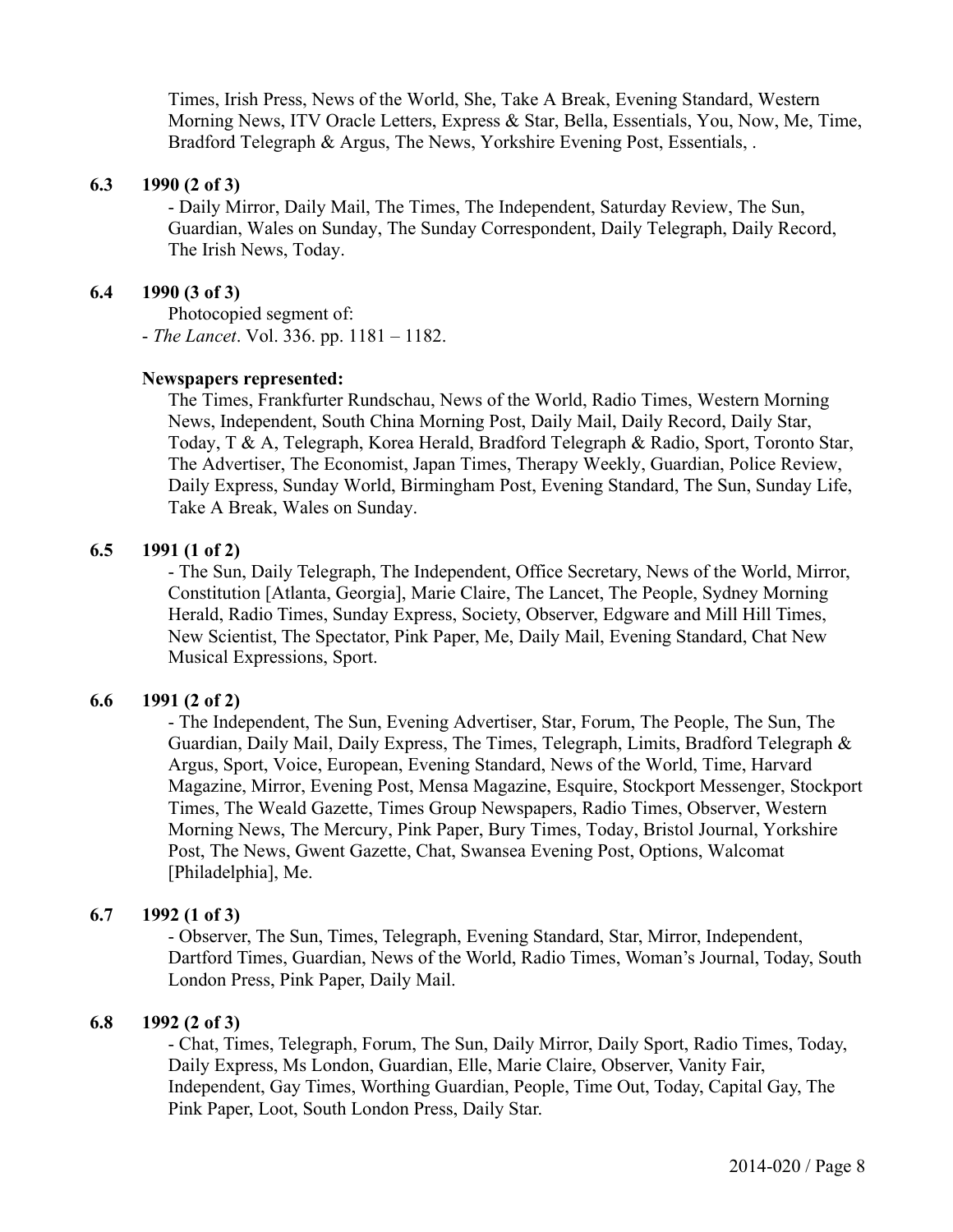### **6.9 1992 (3 of 3)**

- Liverpool Echo, Letter from Phaedra to the Independent, Independent, News of the World, Bella, Daily Sport, The Birmingham Post, Sunday World, Daily Mail, Telegraph, Glad Rag, Stage & TV Today, What's on TV, Today, Sun, Observer, Time Out, Evening Standard, Daily Star, Him, Tv Quick, Nursing Times, She, Creative Review.

#### **6.10 1993 (1 of 2)**

- Times, Daily Mail, Guardian, Chat, Independent, News of the World, Evening Standard, People, Daily Mirror, Daily Sport, Daily Record, Daily Mail Scotland, Sunday Express, Private Eye, Mensa Magazine, Telegraph, Boyz, Pink Paper, Daily Star, Capital Gay.

#### **Box 7:**

**File Title**

#### **7.1 1993 (2 of 2)**

- The New Yorker, Times, Daily Mirror, Harvard Gazette, Boston Sunday Globe, Capital Gay, Isle of Wight County Press, Chat, News of the World, TV Weekly, Today, Daily Star, Times, The Sun, Independent, Guardian, Pink Paper, Evening Standard, Boyz, Time Out, People, Daily Express, Observer, Belfast Telegraph, Kentish Express, The Mercury.

#### **7.2 1994**

- The Sun, Life, Evening Standard, Daily Telegraph, Nine to Five, Gay Times, Mirror, South London Press, Independent, News of the World, Boyztown, Essential, Daily Sport, Daily Mail, Guardian, Mensa Magazine, National Inquirer, TV Weekly, Observer.

#### **1995 – 2012**

- Daily Star, Times, Daily Mail, What's On TV, The Sun, Daily Express, Daily Record, Times, The Socialist, Guardian.

### **7.3 Miscellaneous Loose Newspapers [n.d.] (1 of 2)**

- Guardian, News of the World, You, Star, Independent, Capital Gay, Today, Express, TV Times, Sun, Me, Private Eye, Daily Express, People, Now, Standard, Daily Mail, Gay Times, Pink Paper, Observer, Sport, For Women, Sky Magazine, South London Press, Bella, Smash Hits, Time Out, Big Issue, Woman's Own, Woman.

#### **7.4 Miscellaneous Loose Newspapers [n.d.] (2 of 2)**

- "Gender is a Mutable Point." [source name obscured]… of the Royal Society of Medicine, Vol. 51. Pp. 18 – 25.

#### **Newspapers represented:**

- Forum, She, Gay News, The Listener, News of the World, People, Guardian, Radio Times, TV Times, Telegraph, Pink Paper, Mirror, Woman,

### **Envelopes from Christine-Jane Wilson to Ekins**

 $-1994 - 2010$ 

*Envelopes organized by date. Newspaper titles are totalled with a number in brackets following the title. Titles without a number appear only once.*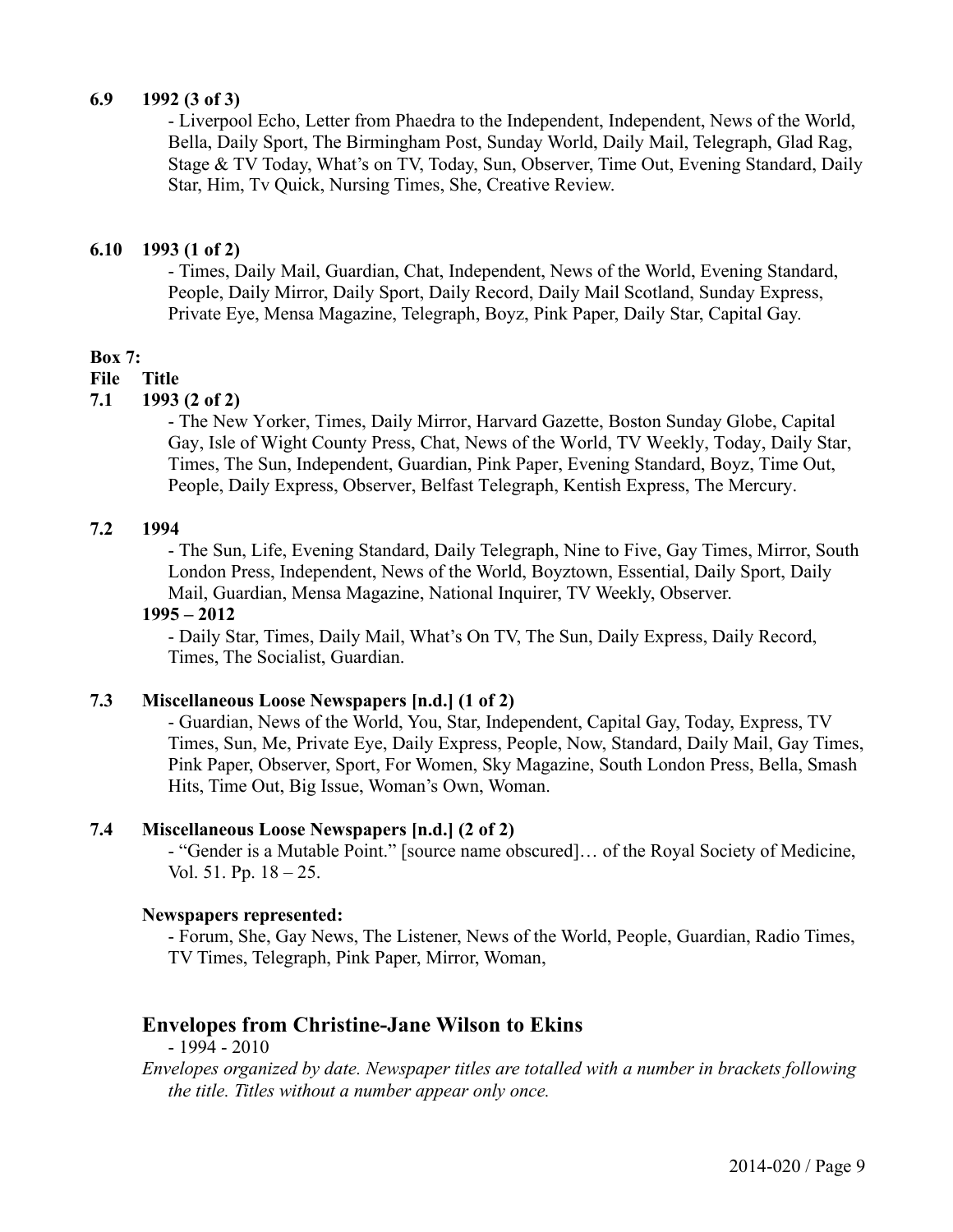## **7.5 Christine-Jane Wilson Clippings: 14 August 1994**

#### **Date range: 1994**

- Note from Christine-Jane

#### Photocopied segments from:

- "The Life and Death of Peter Sellers." Roger Lewis. London: Century, 1994. pp. 162 – 163,  $414 - 415$ ,  $714 - 715$ .

## **Newspapers represented:**

Daily Mail (9), Evening Standard (7), Guardian (5), Daily Telegraph (5), Daily Mirror (5), Boyz (5), Sun (4), Times (3), Daily Star (3), Pink Paper (3), Observer (2), The People (2), Express (2), Woman's Realm, Today, Sport, GQ, Me.

### **Christine-Jane Wilson Clippings: 25 May 1995 Date range: 1995**

Photocopied segments from:

- "Nobody's Fool : The Lives of Danny Kaye." Martin Gottfried. London: Simon & Schuster, 1994. Pp18 – 19, 48 – 49, 58 – 59, 144 – 145, 166 – 175, 212 – 213, 216 – 217.

### **Newspapers represented:**

- Evening Standard (16), Daily Mail (5), Daily Telegraph (3), The Sun (3), Guardian (2), Sunday Times (2), Daily Star (2), Sport (2), The Urban Diversion (2) Boyz, Style, The Stage, Independent, Today, Elle, Mirror, The Times Magazine.

## **Christine-Jane Wilson Clippings: [June 1995]**

### **Date range: 1995**

- Note from Christine-Jane.

### **Newspapers represented:**

- Telegraph (11), Evening Standard (11), Sport (4), Times (4), Sun (3), Independent (3), Pink Paper (2), Sunday Mirror (2), Daily Mail (2), Camp Life, Boyz town, Time Out, Cosmopolitan, GQ, Observer, TV Weekly, Mirror.

#### **Christine-Jane Wilson Clippings: 14 October 1995 Date range: 1994 – 1995**

Newspapers represented:

- Daily Express (8), Evening Standard (7), Daily Mail (7), The People (3), Independent (3), Guardian (3), Telegraph (2), Daily Telegraph (2), Daily Sport, Forum, Time Out, The Sun, Options, Daily Mirror, News of the World, Boyz People, Sunday Times.

### **Christine-Jane Wilson Clippings: 27 February 1997**

### **Date range: 1997**

- Correspondence from Christine-Jane.
- *Ladylike Connect* Issue 4.

### Newspapers represented:

- Daily Mail (10), Evening Standard (5), The Independent (4), Kingsbury News, Magazine of Middlesex New Synagogue, Harrow.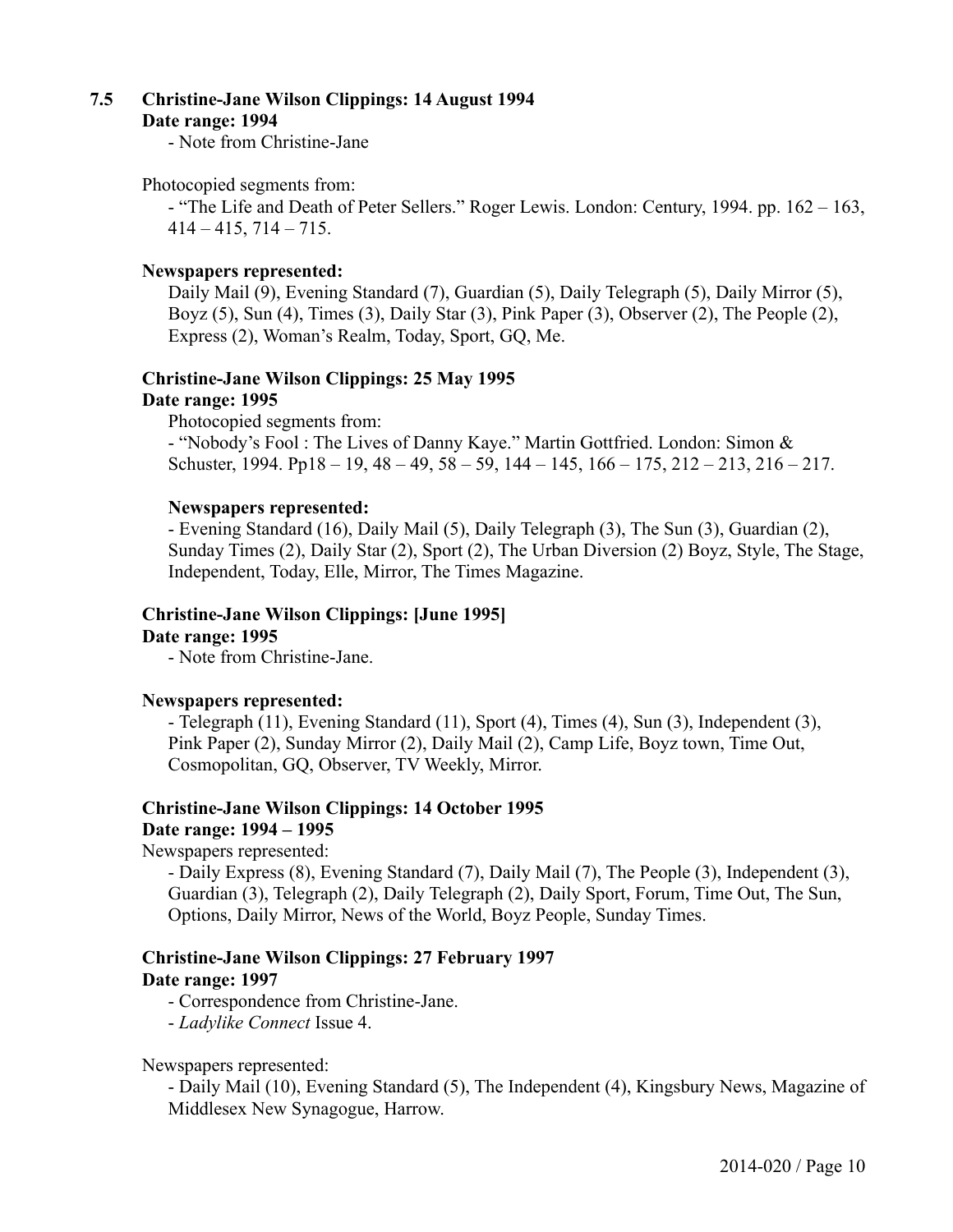# **7.6 Christine-Jane Wilson Clippings: 16 March 1998**

#### **Date range: 1995, 1997 – 1998**

- Correspondence from Christine-Jane.

Newspapers represented:

Daily Express (24), Independent (16), Daily Mail (14), Weekend Telegraph (2), L'Officiel, Times Chronicle Series, Evening Standard Magazine, Daily Telegraph.

## **Christine-Jane Wilson Clippings: 4 October 1998**

### **Date range: 1998**

- Note from Christine-Jane.

Photocopied segments from:

- "The Last Continent." Terry Pratchett. London: Transworld Publishers Ltd., 1998. pp. 218  $-223, 236 - 245, 276 - 277.$ 

- "The Old Patagonian Express." Paul Theroux. London: Hamish Hamilton, 1979. Pp. 234 – 235.

Newspapers represented:

The Express (13), Daily Mail (12), Independent (6), Wembley Observer, Harrow Kenton Kingsbury Independent, The Auction Magazine.

## **Christine-Jane Wilson Clippings: 5 December 1998**

**Date range: 1998** - Photocopied segments from:

- "Broadway's Greatest Musicals." Abe Laufe. Devon: David and Charles, 1978. pp. 342 –  $343, 412 - 415.$ 

- "Fanny Peculiar." Keith Waterhouse. London: Michael Joseph, 1983. pp. 5 – 10, 76 – 79,  $166 - 169$ .

- Daily Mail article dated November 11 1998 includes copy of letter Christine-Jane sent into the newspaper.

- Daily Mail article dated 24 November 1998 includes original pen sketch by Christine-Jane on attached post-it.

- Promotional flyer for Ennio Marchetto at the Lyric Theatre Hammersmith.

### Newspapers represented:

- Daily Mail (12), Independent (11), The Express (8), Wembley Observer, Amateur Photographer, Mensa Magazine.

#### **7.7 Christine-Jane Wilson Clippings: 23 February 1999 Date range: 1998 – 1999.**

- Note from Christine-Jane.

Photocopied segments from:

- "Yeager." General Chuck Yeager and Leo Janos. London: Arrow Books Limited, 1985. pp.  $120 - 123$ ,  $140 - 141$ .

Newspapers represented:

- Express (20), Independent (15), Daily Mail (13), Evening Standard, Computer Active, Mensa Magazine, Amateur Photographer, Observer.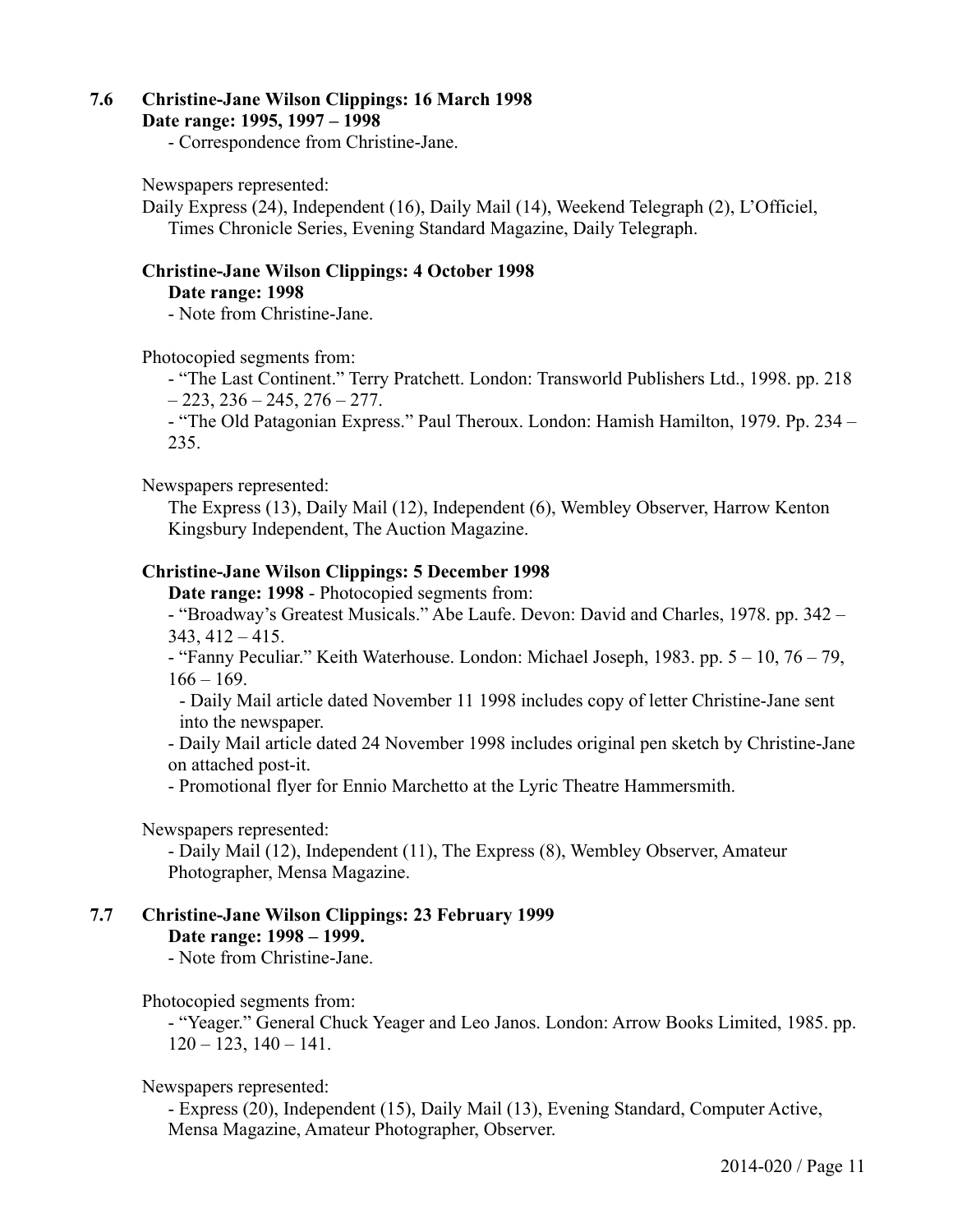# **Christine-Jane Wilson Clippings: 30 June 1999**

**Date range: 1999**

- Note from Christine-Jane.

#### photocopied segment from:

- "The Gunpowder Plot." Antonia Fraser. London: Weidenfeld & Nicolson

Newspapers represented:

- Express (20); Daily Mail (12); Independent (7); Kenton, Kingsbury, North Wembley Times.

## **Christine-Jane Wilson Clippings: 21 September 1999**

**Date range: 1999**

Newspapers represented: Daily Mail (26), Express (25), Independent (4), Telegraph (3), Evening Standard.

## **Christine-Jane Wilson Clippings: 19 December 1999**

#### **Date range: 1999**

Newspapers represented: Express (9), Daily Mail (9), Independent (6), SAGA Magazine, Mensa Magazine.

## **Christine-Jane Wilson Clippings: 23 January 2000**

#### **Date range: 1999 – 2000**

- Note from Christine-Jane.

- Includes pamphlet of Harrow Arts Centre Spring Season 2000.

Newspapers represented:

- Daily Mail (8), Daily Express (3), The Times, The Independent.

# **Christine-Jane Wilson Clippings: 4 April 2000**

## **Date range: 2000**

Photocopied segments from:

- "Fifty Famous Detectives of Fiction." London: Odhams Press Ltd., [n.d.]. pp. viii, 70 – 85,  $408 - 421, 510 - 525.$ 

- "'Carry On' Uncensored." Morris Bright and Robert Ross. London: Boxtree, 1999. pp. 41, 77, 88, 99.

Newspapers represented:

- Daily Mail (18), The Express (11), Independent (2), Times.

## **7.8 Christine-Jane Wilson Clippings: 27 June 2000 Date range: 2000**

- Correspondence from Christine-Jane

- Photocopies of articles about Christine-Jane. ca. 1994 1998.
- *Emfem* No. 1. 2000.

Photocopied segments from:

- "Bogart." A. M. Sperber and Eric Lax. London: Orion Publishing Group Ltd., 1997.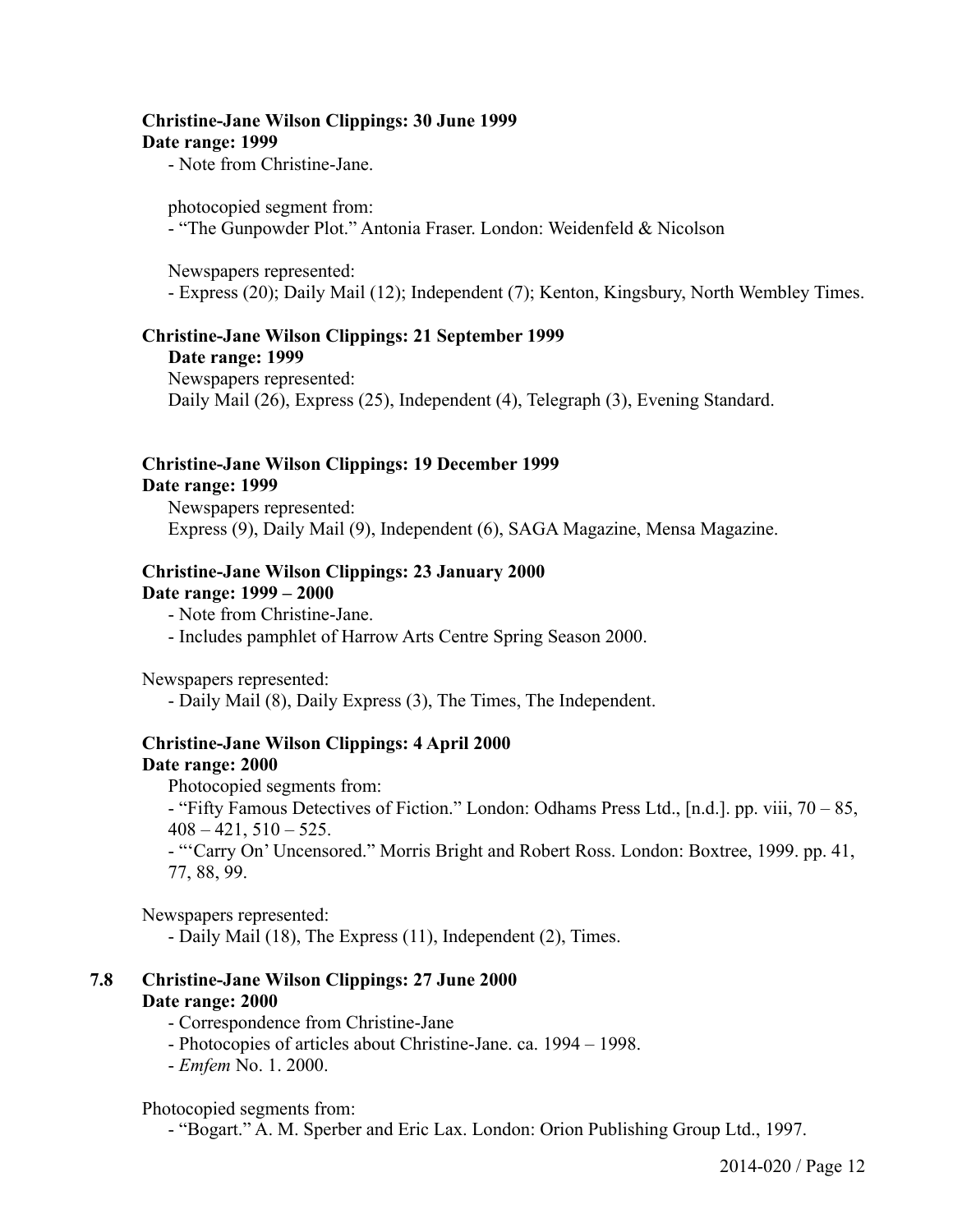- "Michael Redgrave : My Father." Corin Redgrave. London: Richard Cohen Books, 1995. pp.  $46 - 47$ ,  $160 - 161$ .

- "The Danish Girl." David Ebershoff. London: Weidenfeld & Nicolson, 2000. [Flyleaf photocopied].

Newspapers represented:

- Daily Mail (17), The Express (10), The Mirror Magazine, Independent, Saga Magazine, The Times.

# **Christine-Jane Wilson Clippings: 28 September 2000**

## **Date range: 2000**

- Cartoon "The War Between Men and Women : IX The Spy" by James Thurber.

- "TV in the Service of the Nation" Cartoon book [by Christine-Jane Wilson].

- Pen drawing dated Sept. 4 1992 by Christine-Jane.

### Photocopies of segments from:

- "The Million Dollar Mermaid." Esther Williams. New York: Simon & Schuster, 1999. pp.  $308 - 313$ .

Newspapers represented:

- Daily Mail (19), Daily Express (14), The Independent.

## **Christine-Jane Wilson Clippings: 13 May 2002**

## **Date range: 2001 - 2002**

- Note from Christine-Jane.

## Photocopied segments of:

- "Louis : A Life of Robert Louis Stevenson." Philip Callow. London: Constable, [n.d.]. pp.  $268 - 269$ .

- "Morely Matters." Robert Morely. London: Coronet Books, 1980. Pp. 70 – 77, 180 – 181.

- Bruce Bairnsfather cartoon

- "A Talent to Amuse : A Biography of Noel Coward." Sheridan Morley. [n.d.]. pp. 38 – 39.

Newspapers represented:

- Daily Mail (19), The New Vision (2), Inside Soap Magazine (2), Independent, The Spectator, Wembley Observer.

## **Christine-Jane Wilson Clippings: 28 January 2003**

## **Date range: 2002 – 2003**

- Note from Christine-Jane.

## Photocopied segments from:

- "The Death of Methuselah : and Other Stories." Isaac Bashevis Singer. London: Jonathan Cape, 1988. pp.  $48 - 61$ .

- "Jack Lemmon." Michael Freedland. London: Weidenfeld & Nicolson, 1985. pp. 22 – 23,  $56 - 65$ .

- "Santana Morning." Mike J. Dolan. California: Powell Publications Inc. pp. 186 – 193.

- "Margaret Rutherford : A Blithe Spirit." Dawn Langley Simmons. London: Arthur Barker Limited, 1983. pp.  $Xi - 1$ .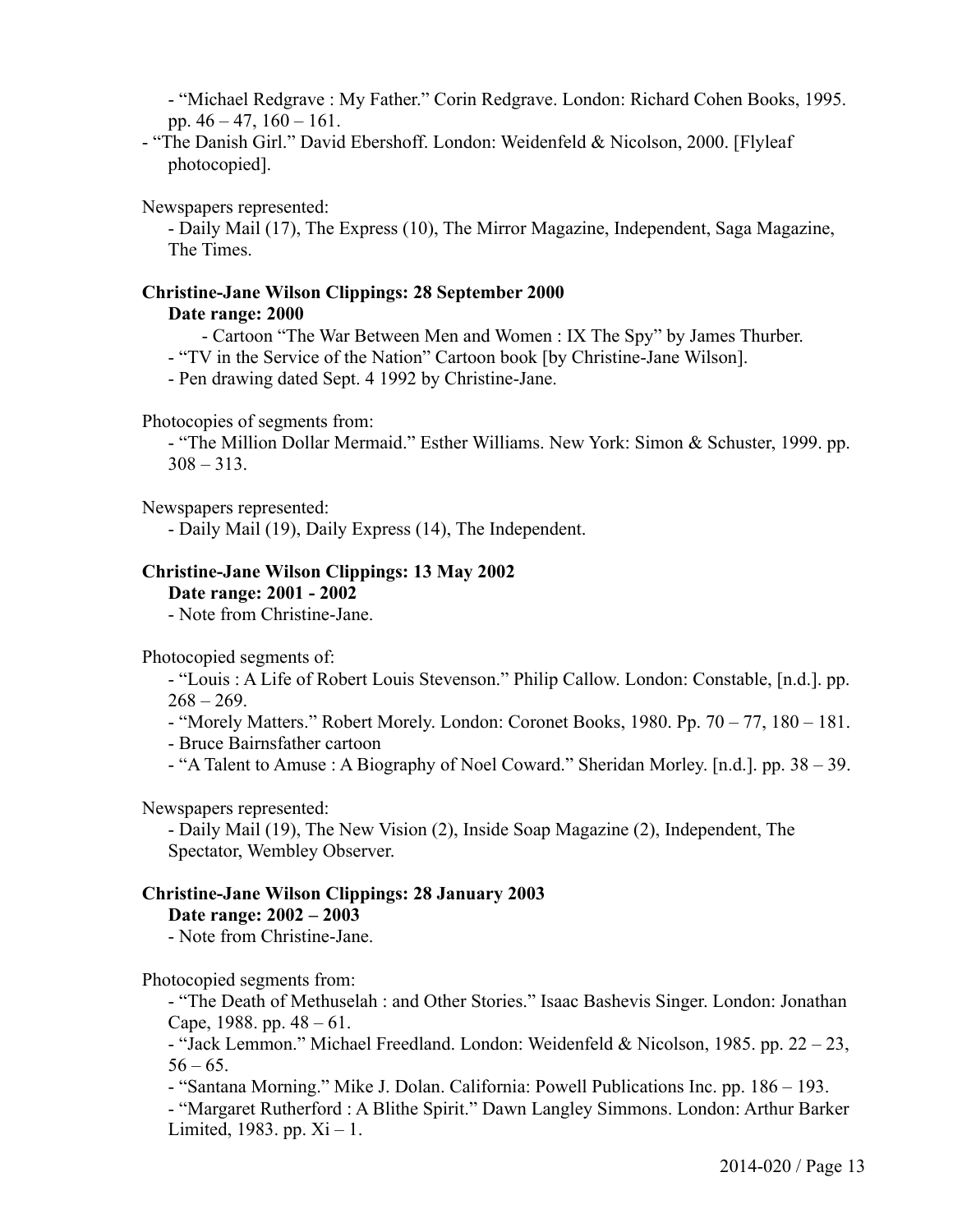Newspapers represented:

- Daily Mail (47), SAGA, London Jewish News, Wembley and Kingsbury Time Chronicle Series (with attached reply sent from Christine-Jane).

## **7.9 Christine-Jane Wilson Clippings: 19 October 2003**

#### **Date range: 2003**

- Letter and note from Christine-Jane.

Photocopied segments from:

- "Permission to Speak." Clive Dunn. London: Century Hutchinson, 1986. pp. 120 – 121.

- "Still Memories." John Mills. London: Hutchinson, 2000. pp. 32, 42.

- "Walt Disney : Hollywood's Dark Prince." Marc Eliot. [London]: Andre Deutsch, [2003]. pp.  $6 - 7$ .

- "Robert : My Father." Sheridan Morley. London: Weidenfeld and Nicolson, [1993]. pp 200  $-203.$ 

- "Women in Uniform." Elizabeth Ewing. [London: Rowman and Littlefield, 1975]. pp. 28 – 36.

- "A Handful of Darkness." Philip K. Dick. London: Panther Books Ltd., 1966. pp. 144 – 165.

- "Soundings from the Parish Pump." Ed. Tristan Davies. London : Robson Books, 1996. pp.  $22 - 27$ 

- "Kenneth Williams." Michael Freedland. London: Weidenfeld and Nicolson, 1990. pp. 14 –  $15, 38 - 39.$ 

- "Capital Punishments : Crime and Prison Conditions in Victorian Times." [Steve Jones. Nottingham: Wicked Publications, 1992]. p. 53

- "Ken and Me." William Roache. London: Simon & Schuster, 1993. pp. 158 – 159.

- "Enid Bagnold's Autobiography." Enid Bagnold. London: Century Publishing, 1969. pp.  $104 - 107$ .

Newspapers represented:

- Daily Mail (52), SAGA Magazine (3), Sunday World, Woman.

# **Christine-Jane Wilson Clippings: 10 May 2004**

**Date range: 2003 – 2004**

Photocopied segments of:

- "Brewer's Rogues, Villains and Eccentrics : An A – Z of Roguish Britons Through the Ages." William Donaldson. [UK]: Cassel, [2002].

- "Victorian Sensation : Or, the Spectacular, the Shocking and the Scandalous in Nineteenth-Century Britain." Michael Diamond. London: Anthem Press, 2003. pp. 120 – 123, 194 –197.

- "How Did I Get Here From There?" Claire Rayner. London: Virago, 2003. pp. 428 – 431. - "All My Best Friends." George Burns. London: Muller, 1990. pp. 56 – 57, 214 – 215, 268 –

268, 284 – 285. Last two pages have no page number.

- "Peter Ustinov : The Gift of Laughter." John Miller. London: Weidenfeld & Nicolson, [ $2002$ ]. pp.  $10 - 11$ .

### Newspapers represented:

- Daily Mail (36), Sun (3), Independent, Now, SAGA Magazine, Telegraph, Mirror.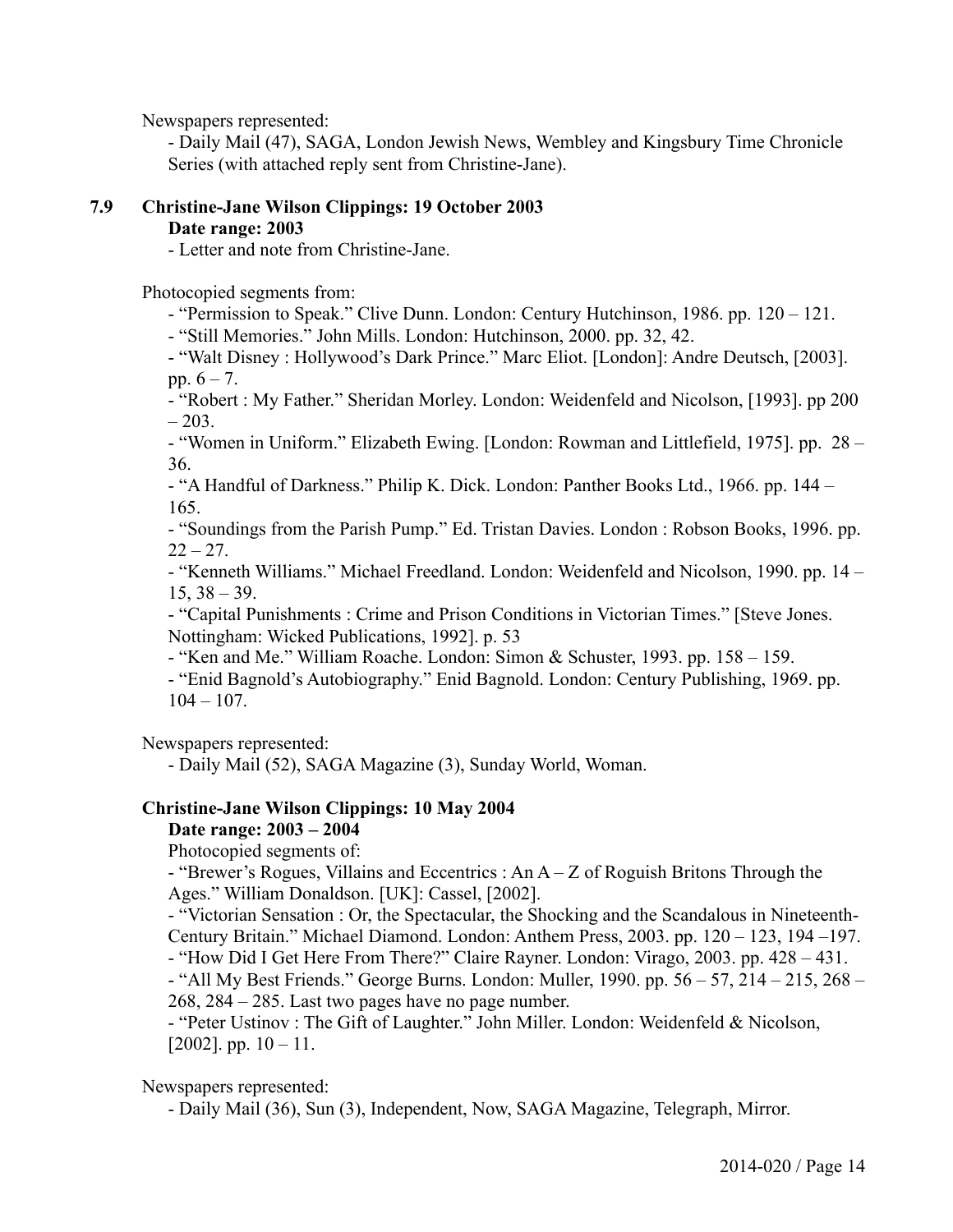# **7.10 Christine-Jane Wilson Clippings: 6 March 2005**

**Date range: 2004 – 2005**

- Note from Christine-Jane.

### Photocopied segments of:

- "London : The Wicked City." Fergus Linnane. [n.d.]. p. 83, 190 193, 252 256.
- "The Call-up : A History of National Service." Tom Hickman. [n.d.].

- "The Secret Life of Oscar Wilde." Neil McKenna. London: Random House Group Ltd.,

- 2003. pp. 78 79, 130 131, 186 187, 208 209, 236 237, 296 297, 366 367.
- "Charles Hawtrey." Roger Lewis. pp. 44 and consecutive unnumbered photo pages.
- "Bob Hope : A Tribute." Raymond Strait. Pinnacle Books. [n.d.].

Newspapers represented:

- Daily Mail (58), Wembley Observer (2), Willesden and Brent Chronicle (2), The Scotsman, Metro.

### **Christine-Jane Wilson Clippings: 20 February 2006 Date range: 2005 – 2006**

- Note from Christine-Jane.
- *Emfem*. No. 16. January 2006.

Photocopies of select pages from

- "Clive Dunn : Permission to Speak." Clive Dunn. [UK: Century, 1986].

- "Greta & Cecil." Diana Souhami. [London: Orion, 2000].

Newspapers represented:

Daily Mail (43), Wembley Observer (5), Harrow Leader (3), The Jewish News, Time Out.

### **Christine-Jane Wilson Clippings: 8 October 2010**

#### **Date range: 2007 – 2010**

*[Envelope was unopened.]*

- Note from Christine-Jane

Newspapers represented:

- Daily Mail (38), Woman's Own, Guardian, Daily Express, Platell's.

### **Christine-Jane Wilson Clippings: ca. July 2012 Date range: 2011 – 2012**

Newspapers represented: - Emfem, Daily Mail (7).

## **Box 8:** *Scrapbooks of Clippings. Numbers appear in the top right hand corner.*

### **File Title**

- **8.1** Scrapbook 1 : ca. 1971
- **8.2** Scrapbook 2 : ca 1972 1973
- **8.3** Scrapbook 3 : ca. 1973. Includes 10 photos.
- Scrapbook 4: ca 1974 1978 in Oversize box: 21.17
- **8.4** Scrapbook 5 : ca. 19770, 1974 1977. Includes 3 photos.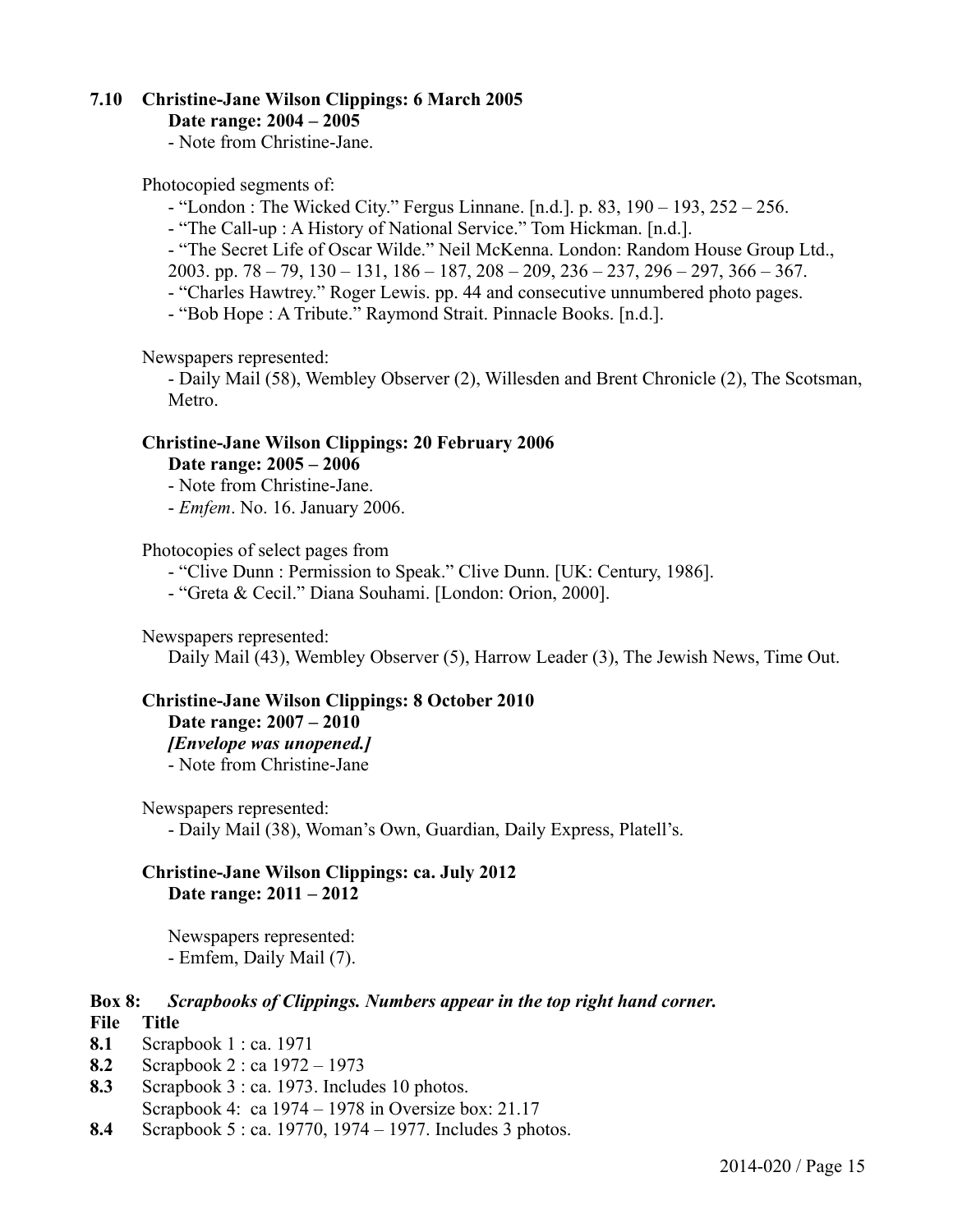- **8.5** Scrapbook 6 : ca. 1968 1978. Includes poster for Birmingham Gay Liberation Front.
- **8.6** Scrapbook 7 : ca. 1975 1981. Includes poster that reads: "Newham Recorder : Thursday 20 November 1975 'Perverts Menace in Park' Warning."
- **8.7** Scrapbook 8 : ca. 1977 1978
- **8.8** Scrapbook 9 : ca. 1978
- **8.9** Scrapbook 10 : ca. 1978
- **8.10** Scrapbook 11 : ca. 1978 1979
- **8.11** Scrapbook 12 : ca. 1964, 1978 1979
- **8.12** Scrapbook 13 : ca. 1978 1979
- **8.13** Scrapbook 14 : ca. 1978 1979

### **Box 9:**

- **File Title**
- **9.1** Programmes of conferences and symposiums (2 of 2)
- **9.2** Ekins correspondence (2 of 2), published articles (2 of 2), publications by Ekins (3 of 3), and miscellaneous ephemera (2 of 2)
- **9.3** Minorities Trust / Transcare (2 of 3)
- **9.4** Minorities Trust / Transcare (3 of 3)
- **9.5** Beaumont Society (2 of 2); Charles, Pat; Everyone Is Doing Outrageous Sex (EIDOS); Renaissance Educational Association; Self Help Association for Transsexuals (3 of 3); Transsexual Action Group (TAG)
- **9.6** Miscellaneous (2 of 2), Halcyon 9.6.1 Photograph – Unidentified person
- **9.7** Promotional Materials (4 of 4) 96 flyers and brochures
- **9.8 – 9.91** Zines and Monographs (1 of 2)
- **Box 10:**
- **File Title**
- **10.1 – 10.89** Zines and Monographs (2 of 2)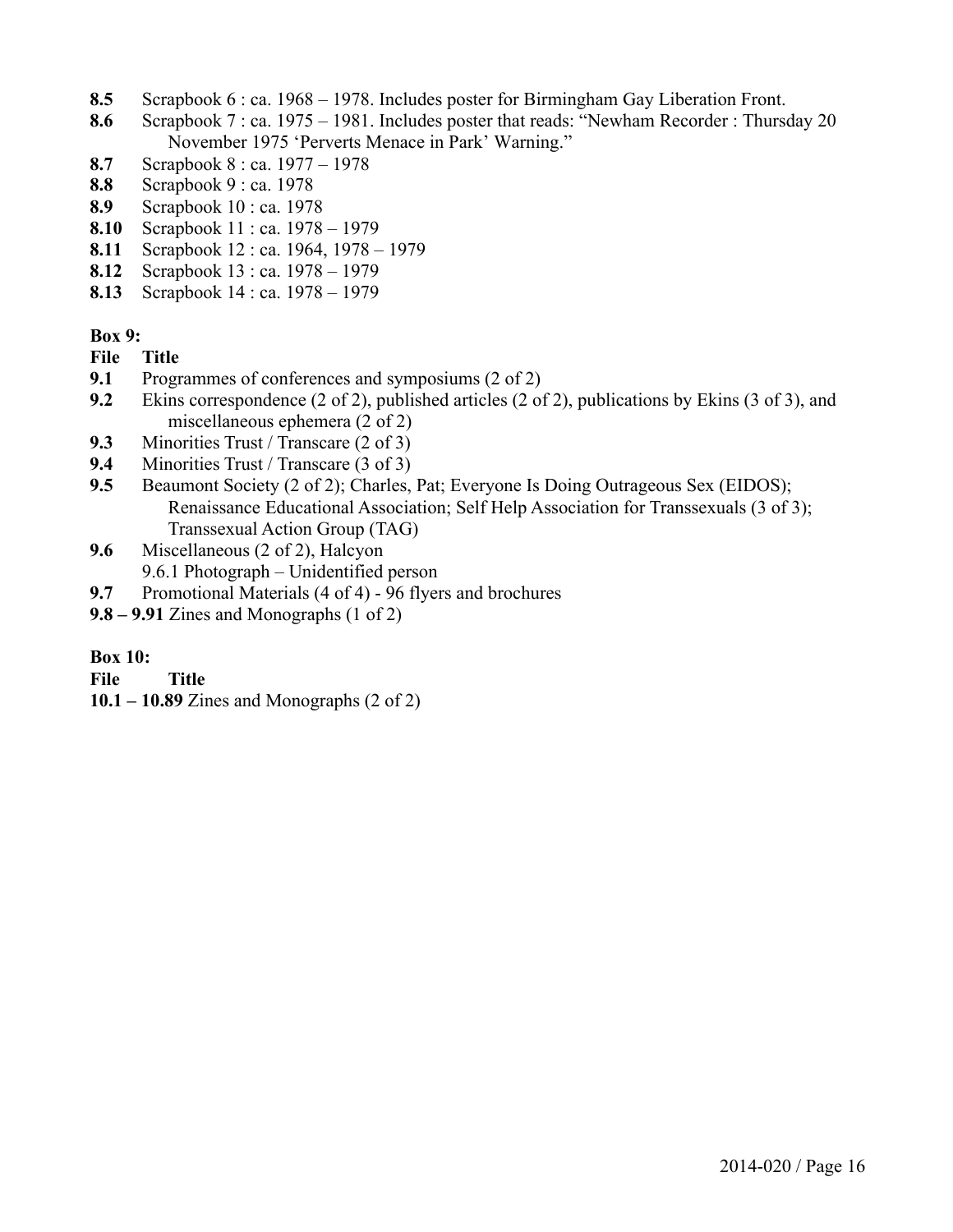#### Audio File List: Richard Ekins Collection (University of Ulster Trans-Gender Archive)

Cassettes, CDs, and records are organized alphabetically. Produced recordings are separated from what appear to be home recordings (cassettes and CDs). Records are separated by speed and size: 7" 45 RPM are boxed, while 12" 45 RPM and 12" 331/2 RPM are placed together.

#### **Produced Cassettes**

#### **Box 11:**

| 2014-020-001-A         | Bülent Ersoy: Ablan Kurban Olsun Sana                                                                                                         |
|------------------------|-----------------------------------------------------------------------------------------------------------------------------------------------|
| 2014-020-002-A         | Bülent Ersoy: Öptüm                                                                                                                           |
| 2014-020-003-A         | Dame Edna Everage: The Dame Edna Party Experience                                                                                             |
| 2014-020-004-A         | Dacetta Magness: What's Inside of Me                                                                                                          |
| 2014-020-005-A         | David Bowie: The Man Who Sold the World                                                                                                       |
| 2014-020-006-A         | Girl Talk: "Melanie Speaks": On Developing A Female Voice                                                                                     |
| 2014-020-007-A         | Sheila Kirk: Hormonal Treatment for the Transsexual: An Overview for<br>Professional 2014-020-008-A La Cage aux Folles : Original Cast Record |
| 2014-020-009-A         | Miss Silk Commands                                                                                                                            |
| 2014-020-010-A         | The Story of a Transsexual Man As Told By James                                                                                               |
| 2014-020-011-A         | TV Fiction Narratives : Hawaii in Heels                                                                                                       |
| 2014-020-012-A         | TV Fiction Narratives : Holiday in Heels                                                                                                      |
| 2014-020-013-A         | Zeki Müren: Helâl Olsun                                                                                                                       |
| 2014-020-014-A         | Zeki Müren: Sorma                                                                                                                             |
| <b>Home Recordings</b> |                                                                                                                                               |
| 2014-020-015-A         | Amanda Lear                                                                                                                                   |
| 2014-020-016-A         | Amanda Lear: Diamonds for Breakfast: Incognito                                                                                                |
| 2014-020-017-A         | April Ashley at 47 : Lynn Daniels                                                                                                             |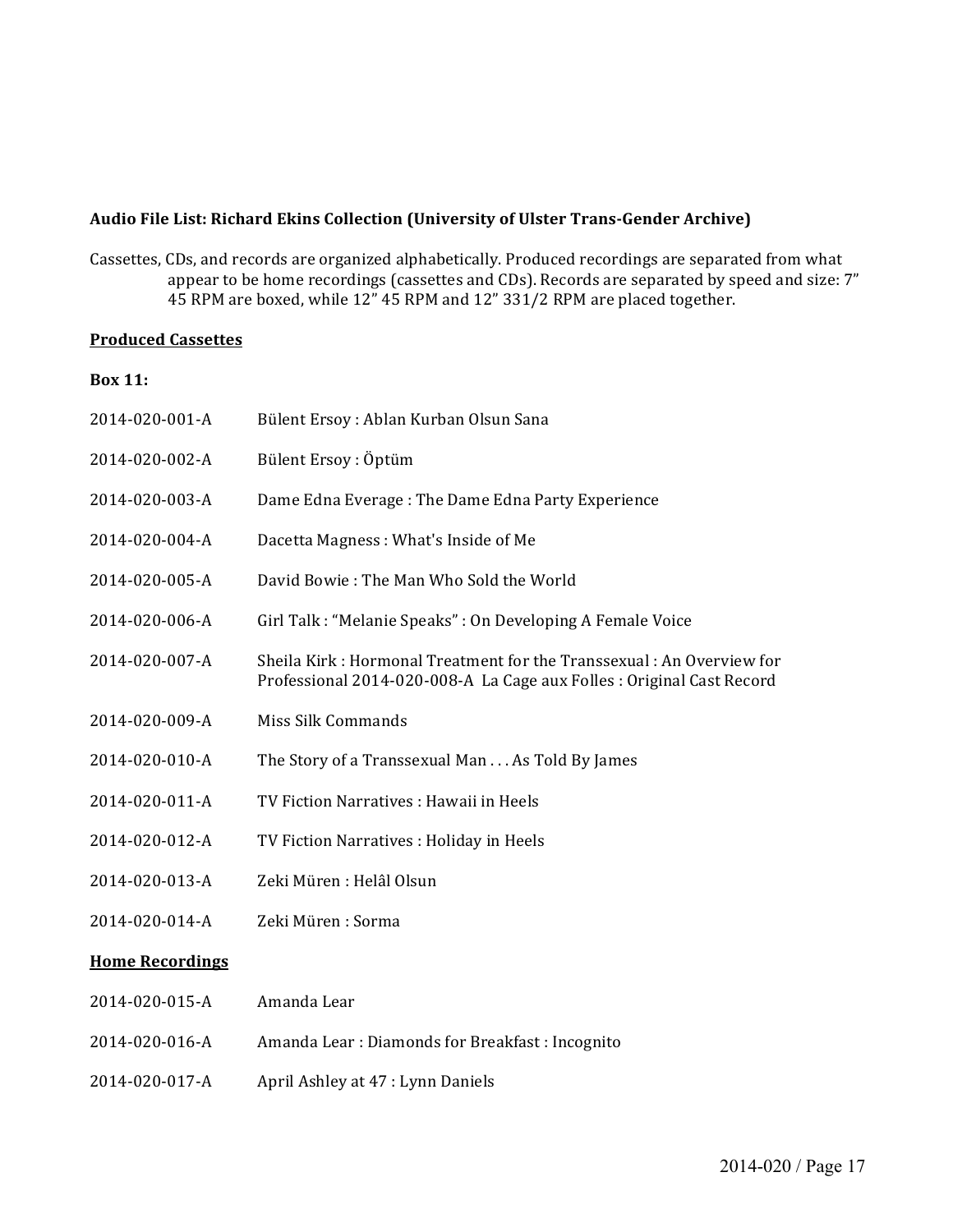2014-020-018-A April Ashley on Friday Night Sat Morn and Afternoon Plus [last word difficult to read] 2014-020-019-A Barry Humphries / Housewife Superstar  $2014-020-020-A$  Candy's Pillow talk : Wed.  $4<sup>th</sup>$  March 1992 2014-020-021-A The Change: 3/6 2014-020-022-A The Change : Radio 4 : November 11 2004 2014-020-023-A Crossing Over: R 4: June 6 1979 2014-020-024-A Drag Kings: June 18 1999 2014-020-025-A Foo Foo Lamarr : BBC Radio : August 15 1985 2014-020-026-A From Woman to Man / Chris Cook Woman's Hour : May 16 1983 / J. Cousins Brendan. Psychiatrist 2014-020-027-A Gender Bending in Northern Ireland : F. McGolderick : 1985 2014-020-028-A Jayne County: Rock 'n' Roll Resurrection / Japan : Tin Drum 2014-020-029-A Lee Sutton : A Near 'Miss'? 2014-020-030-A Life History Cont'd.: July 1995 : 2 2014-020-031-A Money/Diamond, etc. Ablated Penis  $2014-020-032-A$  Nicki Campbell Show : Radio  $1:2:00$  pm  $-4:00$  pm : February 16 1995 2014-020-033-A Phaedra Kelly : Interview : Isle of Wight : Summer 1993 2014-020-034-A R. Webb LBC : September 4 1990 2014-020-035-A Rachael Webb: BBC Radio Ulster: Talk Back 2014-020-036-A Radio One : Caroline Cossey / News / Nicky Campbell Show ; May 7 1991 2014-020-037-A Radio 4 : "Woman's Hour" : May 16 1983 2014-020-038-A Rae Brown : (1) Radio Wales : March 3 1989 / 2 R T E I : Pat Kenny Show : August 11 1989 2014-020-039-A Rae Brown : (1) Radio Wales : First Edition : March 3 1989 / 2 R T E I : Pat Kenny Show: August 11 1989 2014-020-040-A The Random Jottings of Hinge and Bracket : 1 and 3 2014-020-041-A The Random Jottings of Hinge and Bracket : no. 4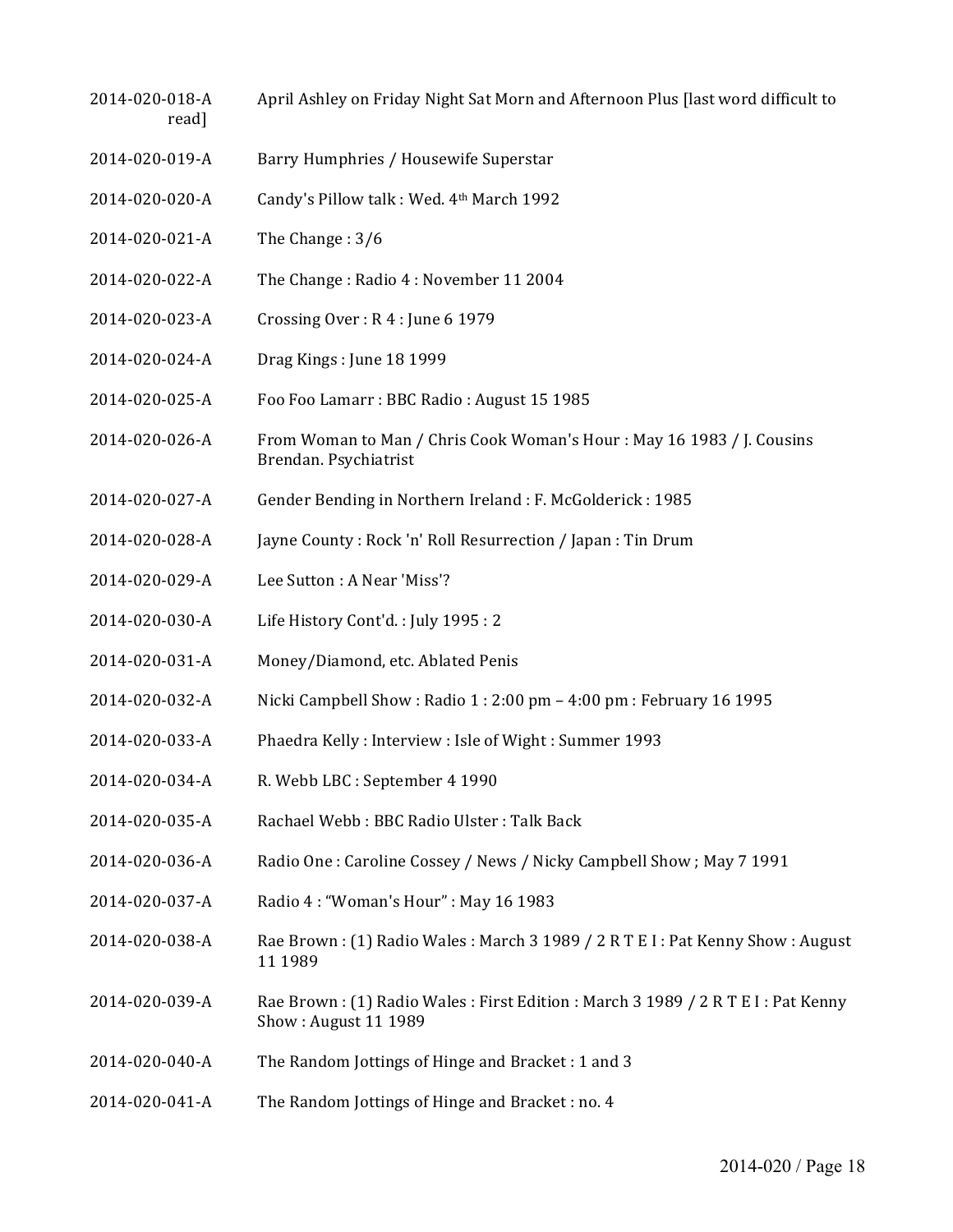| 2014-020-042-A | The Random Jottings of Hinge and Bracket: no. 5                                                       |
|----------------|-------------------------------------------------------------------------------------------------------|
| 2014-020-043-A | The Random Jottings of Hinge and Bracket: no. 6                                                       |
| 2014-020-044-A | The Random Jottings of Hinge and Bracket: no. 7                                                       |
| 2014-020-045-A | The Random Jottings of Hinge and Bracket: no.'s 9 and 10                                              |
| 2014-020-046-A | RW <sub>1</sub>                                                                                       |
| 2014-020-047-A | RW 2: Sean Rafferty: 60 min.: February 8 1996                                                         |
| 2014-020-048-A | Mrs. Shufflewick "Live": 1980                                                                         |
| 2014-020-049-A | Telephone Sex Lines 1.: For Paper                                                                     |
| 2014-020-050-A | Telephone Sex 2                                                                                       |
| 2014-020-051-A | T. V. Radio 4 : "Soundtrack" February 14 1991                                                         |
| 2014-020-052-A | Wayne County & The Electric Chairs : Storm the Gates of Heaven / Queen : Sheer<br><b>Heart Attack</b> |
| 2014-020-053-A | The Wire: November 5 2003                                                                             |
| 2014-020-054   | Woman's Hour                                                                                          |

## **May 1, 1990 Recordings**

| 2014-020-055-A | <b>Babykins</b>    |
|----------------|--------------------|
| 2014-020-056-A | Bib & Bonnet       |
| 2014-020-057-A | The Bra            |
| 2014-020-058-A | Caned              |
| 2014-020-059-A | Caned : [n.d.]     |
| 2014-020-060-A | Classics           |
| 2014-020-061-A | <b>Corset Pain</b> |
| 2014-020-062-A | <b>Corset Shop</b> |
| 2014-020-063-A | Gymslip Boy        |
| 2014-020-064-A | Housewifed         |
| 2014-020-065-A | The Interview      |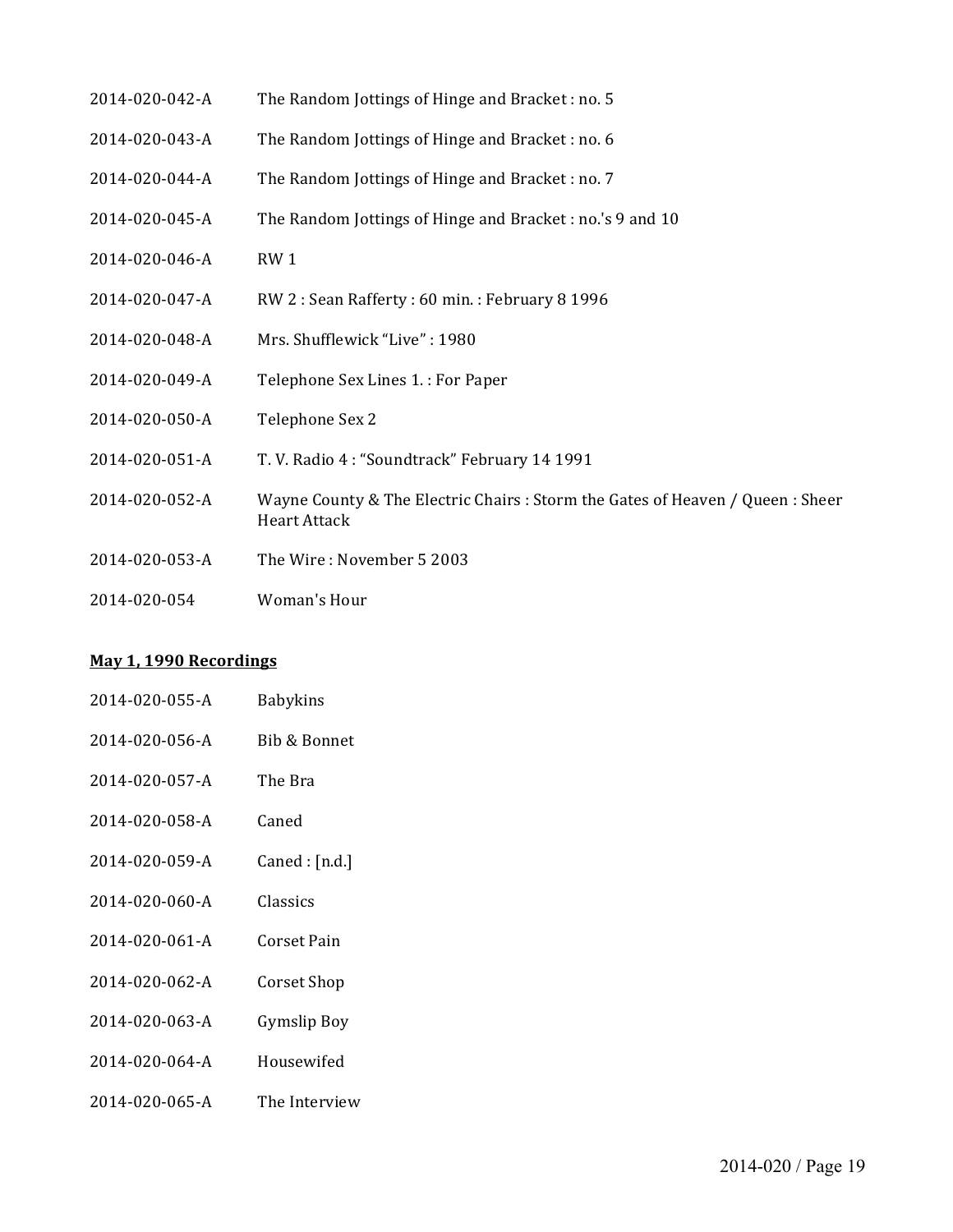| 2014-020-066-A | Loving Touch       |
|----------------|--------------------|
| 2014-020-067-A | Maid to Be Spanked |
| 2014-020-068-A | The Nanny          |
| 2014-020-069-A | Tutu Boy           |

|                | <b>Six Digit Recordings</b> (in numerical order, beginning with those with dates) |
|----------------|-----------------------------------------------------------------------------------|
| 2014-020-070-A | 100614 : March 1 1993                                                             |

- 2014-020-071-A 100614: April 26 1993 2014-020-072-A 100614: May 19 1993 2014-020-073-A 100614 : [n.d.] 2014-020-074-A 100614 : [n.d.] 2014-020-075-A 100614 : [n.d.] 2014-020-076-A 100617: April 28 1993 2014-020-077-A 100617 : [n.d.] 2014-020-078-A 100621: April 29 1993 2014-020-079-A 100621 : [n.d.] 2014-020-080-A 100621 [scratched out] : 946 2014-020-081-A 100632: March 8 1993 2014-020-082-A 321594 : March 9 1993 2014-020-083-A 321596: March 8 1993 2014-020-084-A 330947 : [n.d.] 2014-020-085-A 662101 : [n.d.]  $2014-020-086-A$  662103 : [n.d.] 2014-020-087-A 662105 : July 2 1993 2014-020-088-A 662106 : March 18 1993 2014-020-089-A 662106 : April 13 1993
- 2014-020-090-A 662106: April 14 1993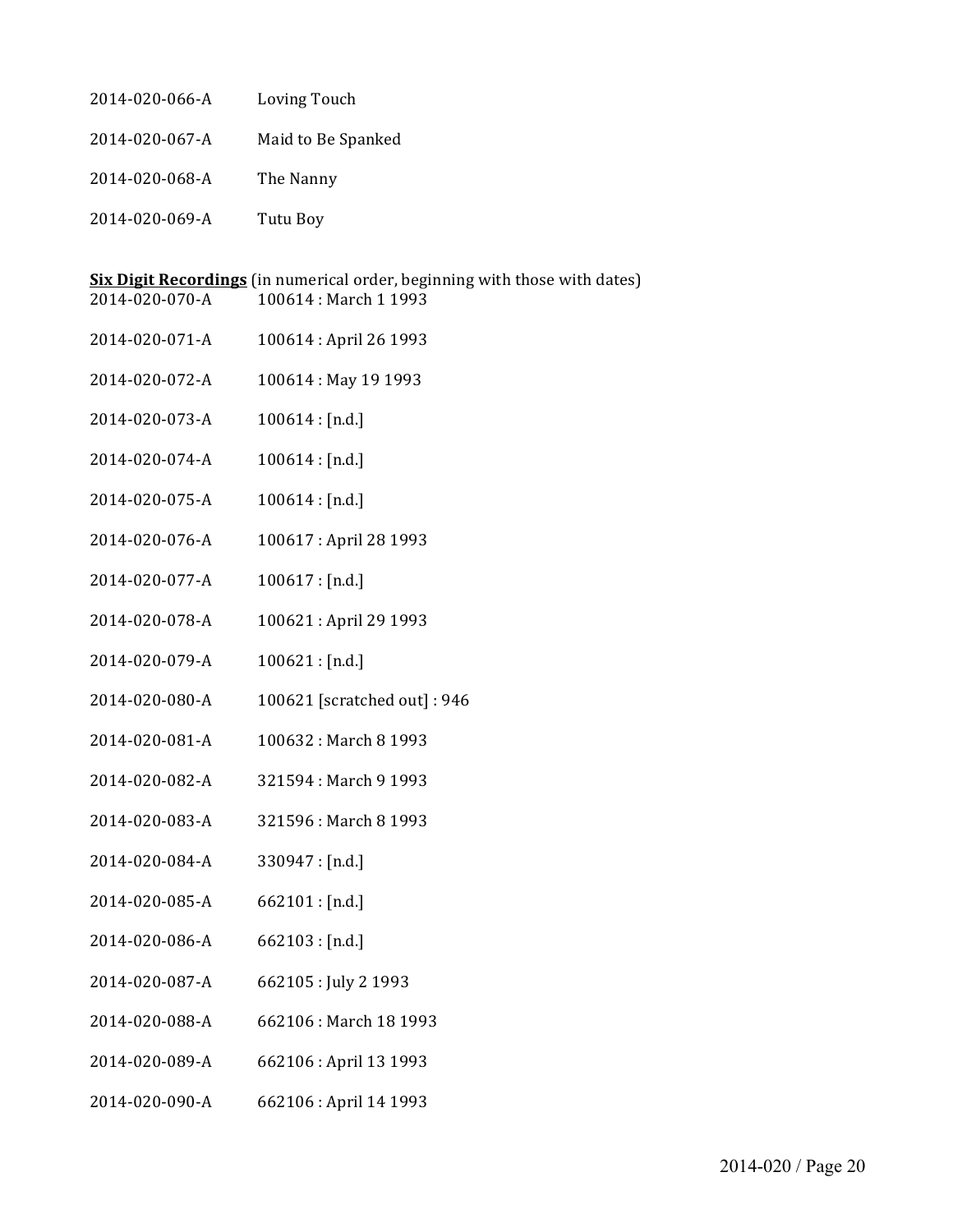| 2014-020-091-A | 662125 : July 5 1993 |
|----------------|----------------------|
|                |                      |

- 2014-020-092-A 662115 : May 18 1993
- 2014-020-093-A 662115 : March 16 1993
- 2014-020-094-A 662120 : June 23 1993
- 2014-020-095-A 662132 : June 30 1993
- 2014-020-096-A 662135 : July 2 1993
- 2014-020-097-A 662138: April 8 1993
- 2014-020-098-A 662139 : June 29 1993
- 2014-020-099-A 662139 : D my wife : [n.d.]
- 2014-020-100-A 662140 : July 2 1993
- $2014-020-101-A$  662140 : [n.d.]
- 2014-020-102-A 662162 : Madam Master : C20 : [n.d.]
- 2014-020-103-A 662171 : Gay TV : C20 : [n.d.]
- 2014-020-104-A 662173 : C20 : [n.d.]
- 2014-020-105-A 662174 : [n.d.]
- 2014-020-106-A 662179: March 25 1993
- 2014-020-107-A 662180 : [n.d.]
- 2014-020-108-A 662184 : [n.d.]
- 2014-020-109-A 662185: April 5 1993
- 2014-020-110-A 662189 : Cont. : [n.d.]
- 2014-020-111-A 662192 : June 29 1993
- 2014-020-112-A 771704 : [n.d.]
- 2014-020-113-A 771747 : March 24 1993
- 2014-020-114-A 771747: April 2 1993
- 2014-020-115-A 771747: April 13 1993
- 2014-020-116-A 771747: April 28 1993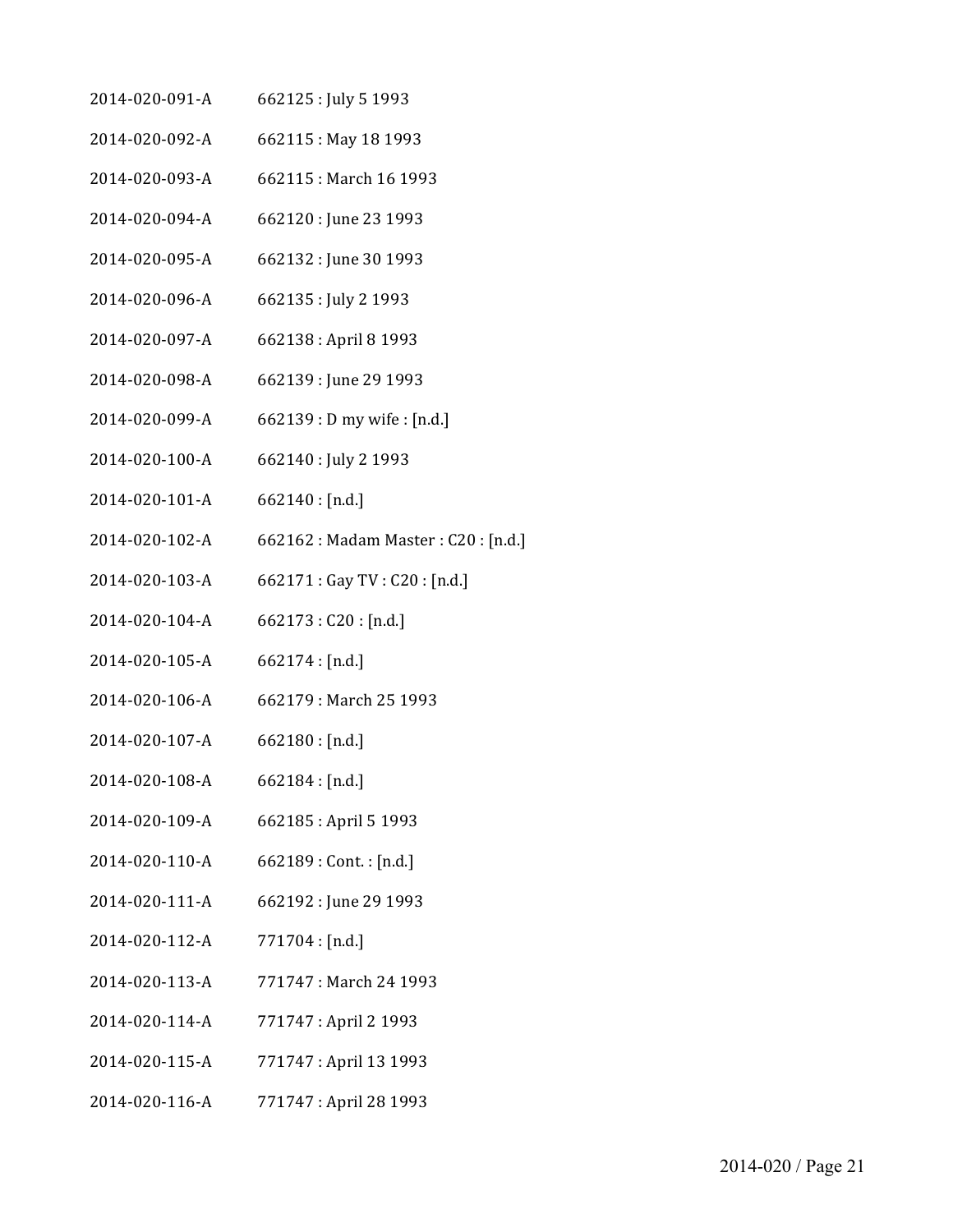| 2014-020-117-A | 771805 : June 23 1993                                                          |
|----------------|--------------------------------------------------------------------------------|
| 2014-020-118-A | 771808 : June 18 1993 [enclosed textual material]                              |
| 2014-020-119-A | 771810 : June 23 1993                                                          |
| 2014-020-120   | Correspondence : [relating to audiocassettes 2014-020-070-A to 2014-020-119-A] |

#### **CD's: Home recordings**

| 2014-020-001-CD | Age 8 and Wanting a Sex Change : Channel 4 : October 19 2009 |  |
|-----------------|--------------------------------------------------------------|--|
|                 |                                                              |  |

- 2014-020-002-CD Devor's Erickson Website : Trans kids Website : December 31 2004
- 2014-020-003-CD Girlamatic: October 29 2008
- 2014-020-004-CD Institute for Sexual Science : 1919 1933 : Magnus Hirschfeld Exhibition
- 2014-020-005-CD International Journal of Transgenderism : Volume 8 Issue 1 ; 2005
- 2014-020-006-CD Mr. Miss Pageant : C4 : April 17 2007
- 2014-020-007-CD Niriam : [n.d.]
- $2014 020 008 CD$  Scans for PowerPoint, [n.d.]
- 2014-020-009-CD Thinking Aloud : Radio 4, March 17 2004
- 2014-020-010-CD Virginia Prince Mariette Pathy Allen, [n.d.]

#### **Produced Recordings**

| 2014-020-011-CD | Alcazar Cabaret, [n.d.]                                                |
|-----------------|------------------------------------------------------------------------|
| 2014-020-012-CD | Calypso Bangkok, [n.d.]                                                |
| 2014-020-013-CD | Christine Cochrane : Let Me Out of Here, [n.d.]                        |
| 2014-020-014-CD | Jayne County and the Electric Chairs: Deviation : Jayne County, 1995   |
| 2014-020-015-CD | Pamela Davis: You Better Watch It, 1999                                |
| 2014-020-016-CD | Divine: The Best of & The Rest of: Action Replay Records Ltd., 1989    |
| 2014-020-017-CD | Gender 101: An Introduction to the Nature of the Transgendered, [n.d.] |
| 2014-020-018-CD | Eddie Izzard: Circle: Ella Communications Ltd., 2000                   |
| 2014-020-019-CD | Amanda Lear: Alter Ago: Zyx Music, 2001                                |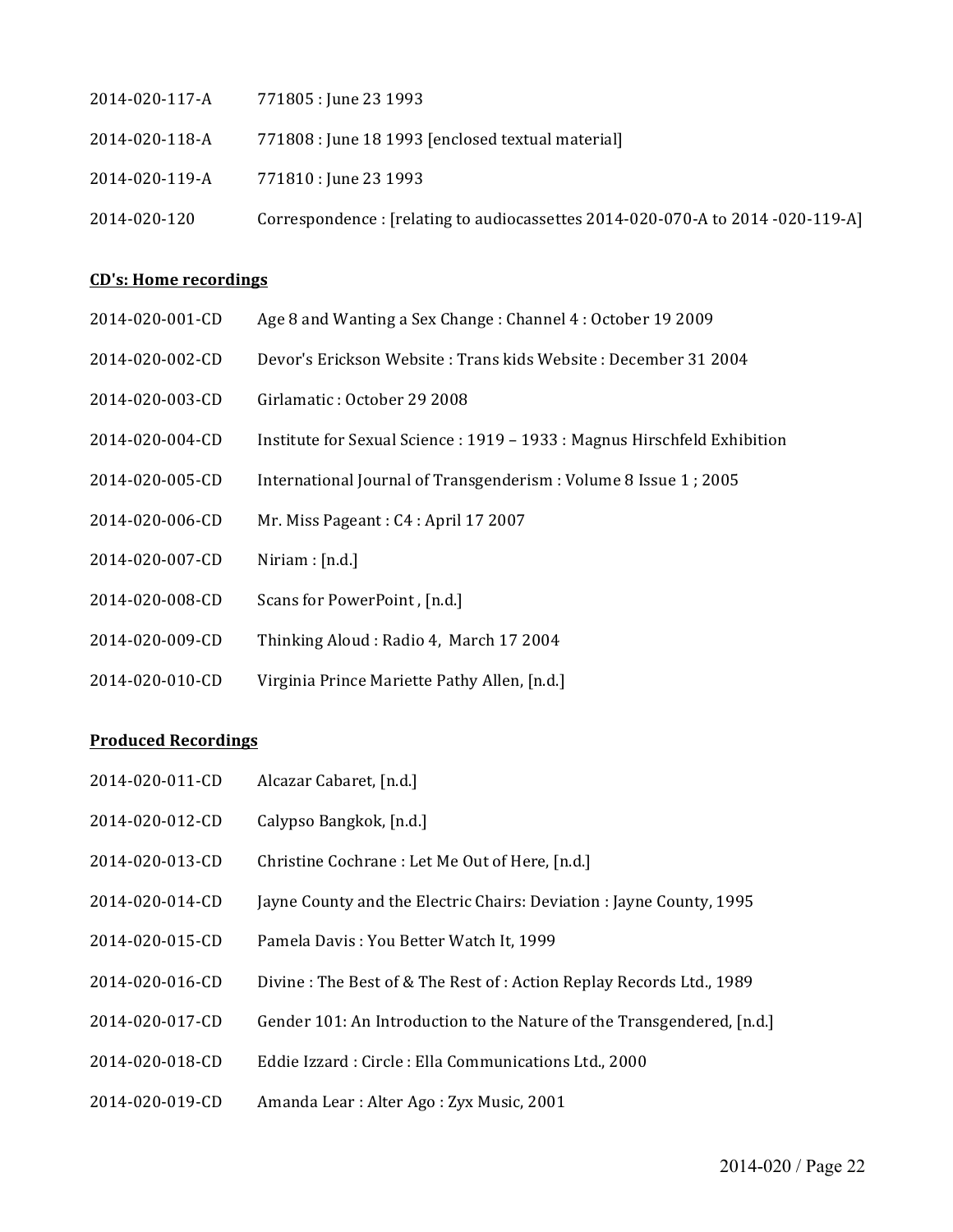- 2014-020-020-CD Amanda Lear : Amanda '98 : BMG Ariola München GmbH, 1998
- 2014-020-021-CD Amanda Lear : Amanda Lear : Delta Music GmbH : 1997
- 2014-020-022-CD Amanda Lear : The Collection : BMG Ariola München GmbH, 1991
- 2014-020-023-CD Amanda Lear : Follow Me : Sony Music Entertainment (France) S. A., 1999
- 2014-020-024-CD Amanda Lear : Heart : Dance Street GmbH, 2002
- 2014-020-025-CD Amanda Lear : I'm a Mistery : Carosello Records & Tapes, 2001
- 2014-020-026-CD Amanda Lear : Living Legend : Mint Records, 2003
- 2014-020-027-CD Amanda Lear : Sweet Revenge : BMG Ariola München GmbH, 1978
- 2014-020-028-CD Miss Tiffany's Universe : Tiffany's Show Pattaya Co., Ltd., 2005
- 2014-020-029-CD Scissor Sisters : Scissor Sisters : Polydor Ltd. (UK), 2004
- 2014-020-030-CD Seams: A Tribute to Post-War Fashion! [n.d.]
- 2014-020-031-CD Nico Wayne Toussaint : Transgender : Dixiefrog Records, 2002
- 2014-020-032-CD Venus of Mars : A Documentary by Emily Goldberg : Emily Goldberg / Media Gratification : 105 min., 2004
- 2014-020-033-CD The White Bones of Truth: Multimedia Edition by Cris Newport : Cris Newport, 1998
- 2014-020-034-CD Jessica Xavier : Changeling : Phrygian Music LLC, 1999

#### **45 RPM Vinyl – 7"**

- 2014-020-001-LP Beatsystem : Walk on the Wild Side : Island Records Ltd. : 1990
- 2014-020-002-LP Boy George: Sold: Virgin Records Ltd.: 1987
- 2014-020-003-LP Boy George: To Be Reborn: Virgin Records Limited: 1987
- 2014-020-004-LP Culture Club : It's a Miracle : Virgin Records Ltd. : 1984
- 2014-020-005-LP Culture Club : The Medal Song : Virgin Records Ltd. : 1984
- 2014-020-006-LP Culture Club : The War Song : Virgin Records Ltd. : 1984
- 2014-020-007-LP Dead or Alive : Brand New Lover : CBS Records : 1986
- 2014-020-008-LP Dead or Alive : In Too Deep : CBS Records : 1985
- 2014-020-009-LP Dead or Alive : Lover Come Back to Me : CBS Records : 1985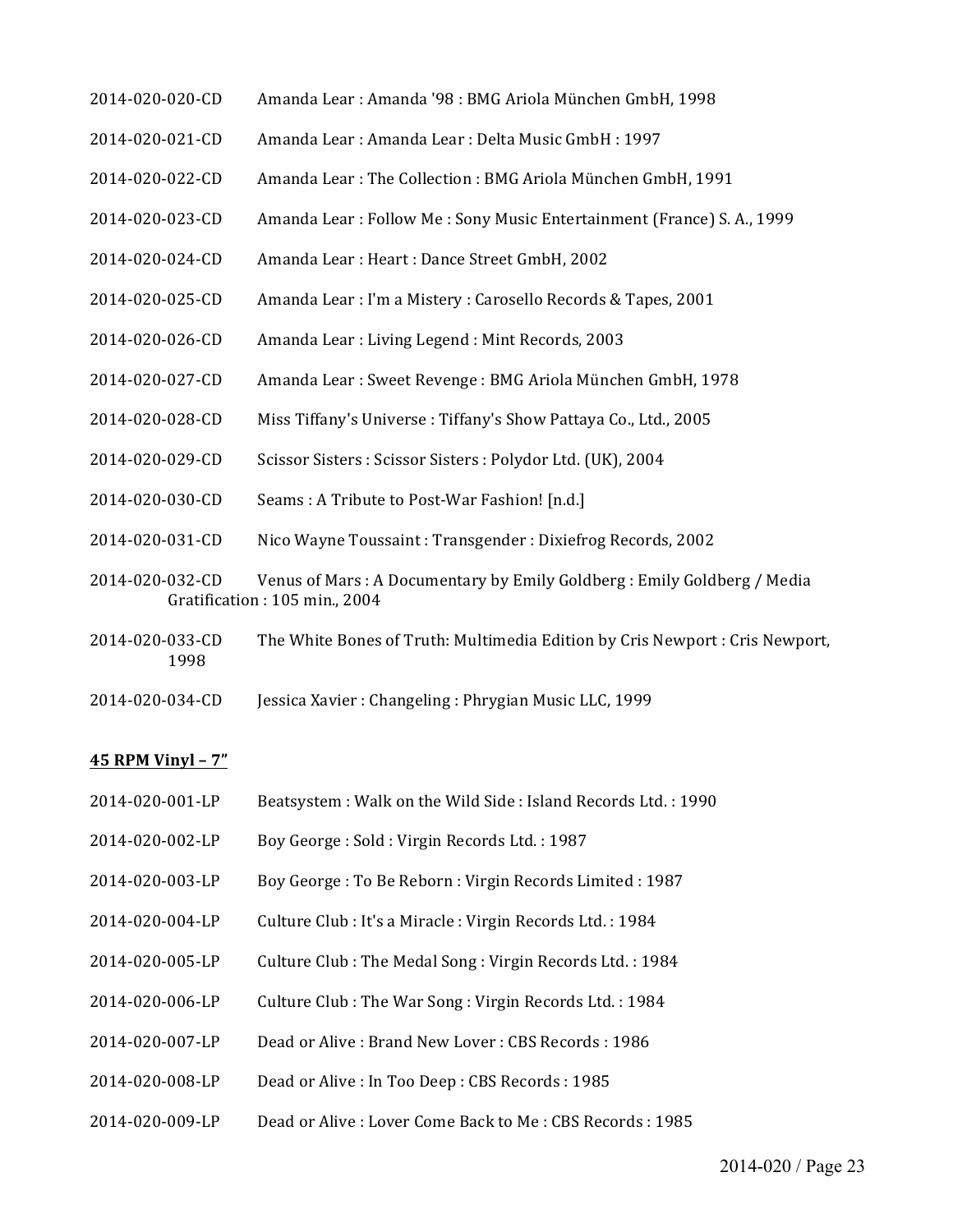- 2014-020-010-LP Dead or Alive : Something in My House : CBS Records: 1986
- 2014-020-011-LP Marlene Dietrich : Symphonie : MCA Records : 1984
- 2014-020-012-LP Divine : You Think You're A Man : In Tune Music Ltd. : 1984
- $2014 020 013 LP$  Divine : I'm So Beautiful : In Tune Music Ltd. : 1984
- $2014 020 014 LP$  Divine : Walk Like A Man : In Tune Music Ltd. : 1985
- 2014-020-015-LP Eurythmics : Beethoven : BMG Records (UK) Limited : 1987
- 2014-020-016-LP Eurythmics : I Need A Man : RCA (UK) Limited : 1987
- 2014-020-017-LP Eurythmics : Shame : RCA (UK) Limited : 1987
- 2014-020-018-LP Haysi Fantayzee : Holy Joe : Regard Records Ltd. : 1982
- 2014-020-019-LP Japan : Visions of China : Canton : Virgin Records Ltd. : 1983
- 2014-020-020-LP Grace Jones : I'm Not Perfect : Manhattan Records : 1986
- 2014-020-021-LP Grace Jones : Love is the Drug : Island Records : 1980
- 2014-020-022-LP Marillion : Warm Wet Circles : Remix : EMI Records Ltd. : 1987
- 2014-020-023-LP Marilyn: Baby U Left Me: Phonogram: 1985
- 2014-020-024-LP Marilyn : You Don't Love Me : Phonogram Ltd. : 1984
- 2014-020-025-LP Prince : Sign o' the Times : WEA International Inc : 1987
- 2014-020-026-LP Cleo Rocos & The Enrico Valdez Orchestra : Love Dilemma : BMG (UK) Ltd. : 1987
- 2014-020-027-LP Scarlet Fantastic : Plug Me In : BMG Eurodisc Limited : 1987
- 2014-020-028-LP Scarlet Fantastic : No Memory : BMG Eurodisc Limited : 1987
- 2014-020-029-LP Scarlet Fantastic : Stay : BMG Eurodisc Limited : 1988
- 2014-020-030-LP Sharpe & Numan : New Things From London Town : PRT : 1986
- 2014-020-031-LP The Smiths : Sheila Take A Bow : A Side: Rough Trade Records : B Side: BBC : 1987
- 2014-020-032-LP Donna Summer : The Woman In Me : WEA International : 1982
- 2014-020-033-LP Toyah : Brave New World : Safari Records : 1982
- 2014-020-034-LP Toyah : Rebel Run : Belcraig Ltd. : 1983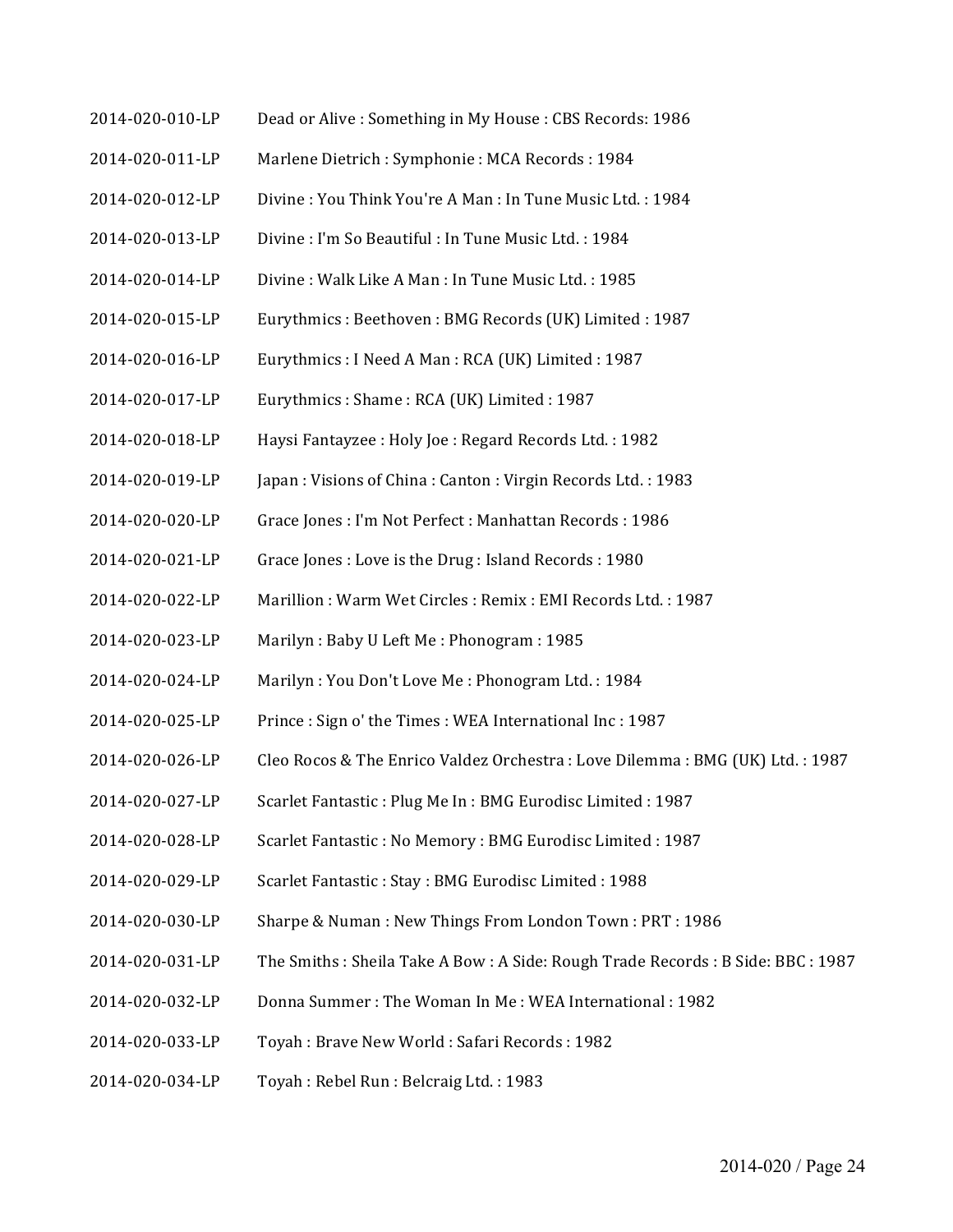#### **12" 45 RPM**

- 2014-020-035-LP Aerosmith : Dude Looks Like A Lady : The David Geffen Company : 1987
- 2014-020-036-LP Boy George: Keep Me In Mind: Virgin Records: 1987
- 2014-020-037-LP Boy George : Live My Life : Klub Mix : Virgin Records Ltd. : 1987
- 2014-020-038-LP Boy George : To Be Reborn : Virgin Records Limited : 1987
- 2014-020-039-LP Culture Club : God Thank You Woman : Virgin Records Limited : 1986
- 2014-020-040-LP Culture Club : Move Away : Extended : Virgin Records Ltd : 1986
- 2014-020-041-LP Dead or Alive : Hooked On Love : CBS Records : 1987
- 2014-020-042-LP Dead or Alive : My Heart Goes Bang : CBS Records : 1987
- 2014-020-043-LP Divine : 12 Inch Gold : Old Gold Records Ltd : 1990
- 2014-020-044-LP Marilyn: Calling Your Name: Phonogram Ltd.: 1983
- 2014-020-045-LP Poison : Nothing But A Good Time : Enigma / Capitol Records Inc. / EMI Records  $Ltd. : 1988$
- 2014-020-046-LP Poison : Talk Dirty To Me : Enigma Entertainment Ltd : 1986
- 2014-020-047-LP Scarlet Fantastic : Scarlet Fantastic : BMG Eurodisc Limited : 1988

#### **12" 33 ½ RPM**

- 2014-020-048-LP Amanda Lear : Sweet Revenge : Ariola-Eurodisc GmbH : 1978
- 2014-020-049-LP Culture Club : Waking Up With The House on Fire : Virgin Records Ltd. : 1984
- 2014-020-050-LP Dead or Alive : Youthquake : CBS Records : 1985
- 2014-020-051-LP Hinge & Bracket : Dear Ladies : BBC Enterprises Ltd. : 1983
- 2014-020-052-LP Dusty Springfield : The Silver Collection : Phonogram Ltd. : 1988
- 2014-020-053-LP Fascinating Aïda: A Load of Old Sequins: Exallshow Ltd.: 1987
- 2014-020-054-LP Fascinating Aïda : Sweet F. A. : BBC Enterprises Ltd. : 1985
- 2014-020-055-LP La Cage Aux Folles : Original Cast Recording : RCA Records 1983
- 2014-020-056-LP La Gran Scena : Opera Company Di : La Gran Scena Op. Co. : 1985
- 2014-020-057-LP La Gran Scena : Opera Company Di : La Gran Scena Op. Co. : 1985 : [second copy]
- 2014-020-058-LP Lee Sutton: The Best of Lee Sutton : A Near Miss : EMI Records Ltd. : 1979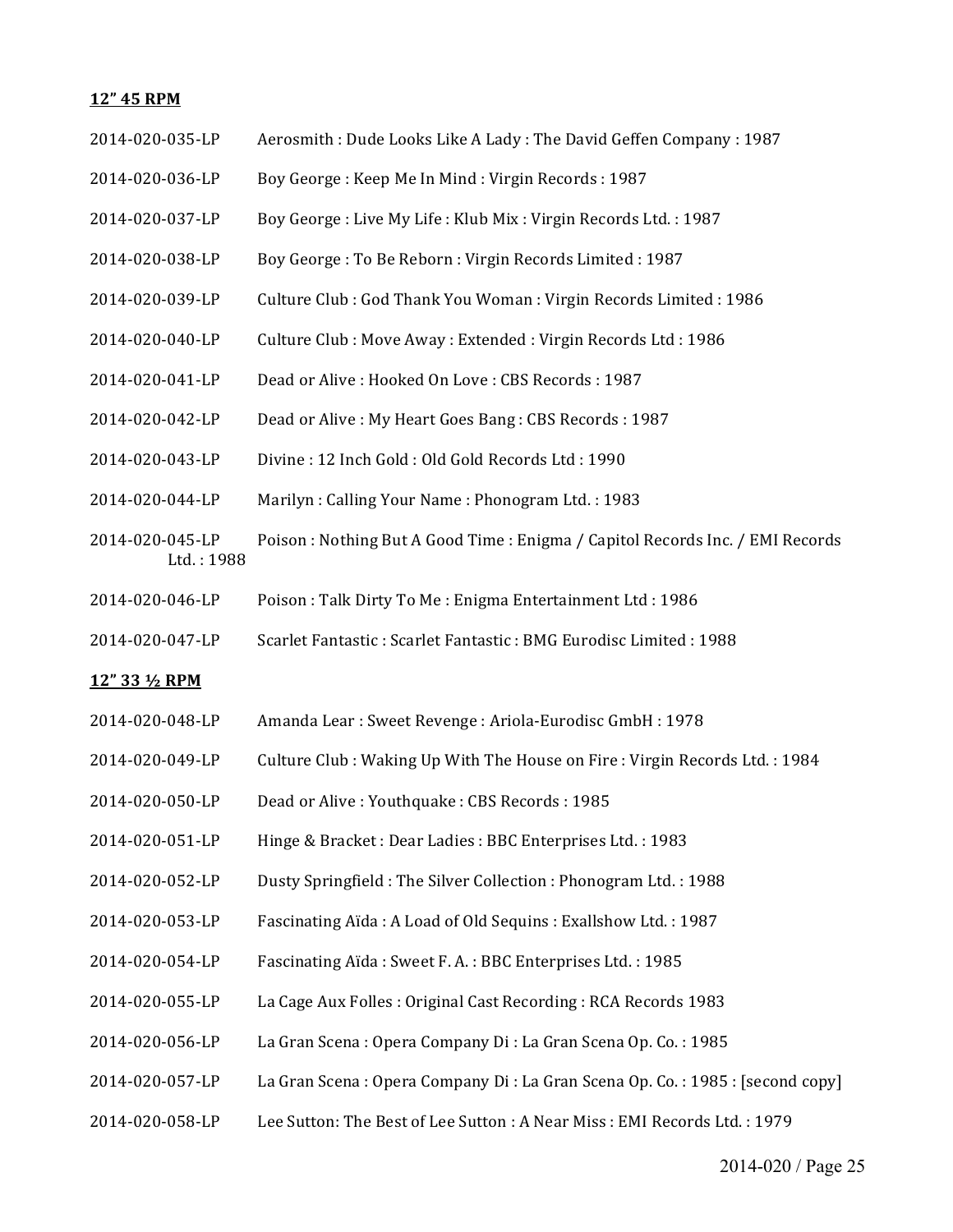| 2014-020-059-LP                  | Marlene Dietrich: The Legendary, Lovely Marlene: MCA Records Inc.: 1982                                                                                                                                                                       |
|----------------------------------|-----------------------------------------------------------------------------------------------------------------------------------------------------------------------------------------------------------------------------------------------|
| 2014-020-060-LP                  | Moe & Joe: The Good Ol' Boys: CBS Inc. 1984                                                                                                                                                                                                   |
| 2014-020-061-LP                  | Rocky Horror Picture Show: Original Soundtrack: Ode Records: 1975                                                                                                                                                                             |
| 2014-020-062-LP                  | Royal Shakespeare Company: The Persecution and Assassination of Marat as<br>Performed by the Inmates of the Asylum of Charenton Under the Direction of the Marquis de<br>Sade: Caedmon Records: 1966: [includes textual and graphic material] |
| 2014-020-063-LP                  | Scorpions: Hot & Heavy: RCA Records: 1982                                                                                                                                                                                                     |
| 2014-020-064-LP                  | Scarlet Fantastic: 24 Hours: BMG Eurodisc Limited 1988                                                                                                                                                                                        |
| 2014-020-065-LP                  | Scarlet Fantastic : Scarlet Fantastic : BMG Eurodisc Limited : 1987                                                                                                                                                                           |
| 2014-020-066-LP<br>Records: 1979 | Wayne County and the Electric Chairs: Things Your Mother Never Told You: Safari                                                                                                                                                               |

#### **Inventory of VHS (file list) – Ekins Collection (University of Ulster Trans-Gender Archive) Home recordings**

#### **Box 12:**

- 2014-020-001-V Sigue Sigue Sputnik in Concert : Extract / Some Like it Hot : Curtis, Monroe / Oh Yes I Am . . . Oh No You're Not : BBC 2 Documentary on Pantomime Dames : (J8)
- 2014-020-002-V Mannequin: 1987 / The World of the Unborn : recorded April 13 1988 / Initiation of a Shaman : recorded April 21, 1988 : (I9)
- 2014-020-003-V Happy Birthday, Australia: recorded January 10 1988 / The Kenny Everett Television Show: recorded Jan 11 1988 / Our Jimmy : January 7 1988 / Whatever Next : recorded February 1 1988 : (J2)
- 2014-020-004-V Thailand Transvestite Cabaret: English and Thai Sound: recorded 1987: (N5)
- 2014-020-005-V Theatre of Blood, 1973 : Diana Rigg as a Young Man : recorded January 14 1989 : (H6)
- 2014-020-006-V Out on Tuesdays: Crimes of Passion, Simeon Solomon / The Firm / Out on Tuesdays : Disco's Revenge : Video Postcard from Vermont / Hippodrome Show : includes Fay Presto finale / Trick or Treat :  $(H1)$
- 2014-020-007-V Monty Python's Flying Circus / New Statesman : Baa Baa Black Sheep : recorded October 25 1987 / Warhol : South Bank Show : recorded October 15 1987 / Androgyny Army Sequence : Clothes Show : recorded October 27 1987 / 3-2-1 Christmas Special : recorded November 19 1987 : (L1)
- 2014-020-008-V Barry Humphries, This is Your Lunch : recorded March 11 1988 / Friday Night Live : recorded March 11 1988 / Open Space : The Media and the Loony Left : recorded March 14 1988 / French and Saunders : recorded March 18 [?] 1988 / Blackadder II : recorded March 17 1988 / Cabaret at the Jongleurs : recorded March 17 1988 / That's Life : recorded May 8 1988 : (J1)
- 2014-020-009-V That's Life / Body Styles : All Dressed Up : recorded 1989 / Arena : The Tip of the Ice Berg on Breasts / J. C. Fan Club on Aspel / Body Styles : (H5)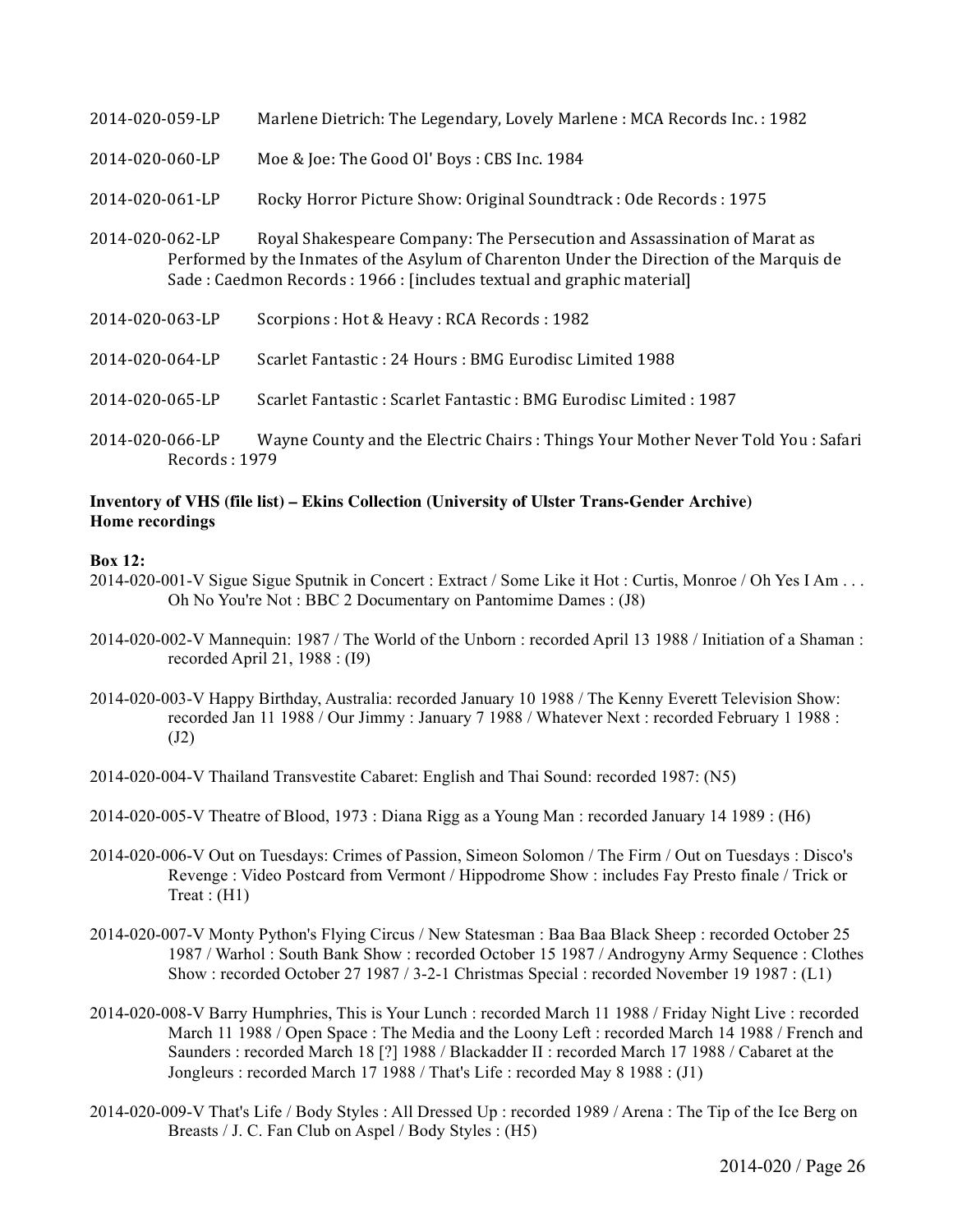- 2014-020-010-V States of Mind : Brian Farrell on Freud / States of Mind : Stuart Hampshire on Freud / Dame Edna Experience! : recorded October 10 1987 / The New Statesman : Friends of St. James : recorded October 11 1987 : (J3)
- 2014-020-011-V 9 O'clock News : European Court : recorded March 7 1986 / Thinking Aloud : recorded October 19 1986 / Des O'Connor Live : recorded 1986 / Hank Wangford : A-B : recorded 1986 : (L6)
- 2014-020-012-V Recorded programs from November 9 1987 November 14 1987 : includes Boy George on Wogan / Top of the Pops / Two Ronnies / Pulaski / Die Laughing excerpts / Night Network / Copycats / Monty Python / Drag Queens on Roller Skates / Vivat Regina : [enclosed list of recordings and descriptions] : (L7)
- 2014-020-013-V Q.E.D. : Sheer Genius / Come Back to the Five and Dime Jimmy Dean : 1982 : (K4)
- 2014-020-014-V 3-2-1 : Fascinating Aïda : recorded September 22 1987 / The Dame Edna Experience! : recorded September 26 1987 / Monty Python's Flying Circus : recorded September 26 1987 / Dear John : recorded September 21 1987 [note that it is "not recorded"] : (L5)
- 2014-020-015-V The Decision : The Wrong Body Part 1 : recorded February 1996
- 2014-020-016-V The Decision : The Wrong Body Part 2 : recorded February 1996
- 2014-020-017-V Sir Henry at Rawlinson's End / Better Half / Rocky Horror Picture Show / Lenny Henry as Tina Turner / Role Reversal Comedy : Wandsworth Warmers / Snippet of Male Actress in Hammer House of Horrors / Monty Python : Cafeteria : (J6)
- 2014-020-018-V A Change of Mind : Mother, Daughter, Mother, Son : 1986 : recorded 1987 / Horizon : Bruno Bettelheim : Parts 1 and 2 : 1986 : recorded 1987 : (Q1)
- 2014-020-019-V Voices : 2: Psychoanalysis: The Impossible Profession? : recorded May 13 1987 / Victoria Wood : As Seen on TV : recorded May 14 1987 / The Grumbleweeds Show : recorded May 16 1987 / Eleventh Hour Cinema : Nineteen Nineteen : recorded May 18 1987 : (P2)
- 2014-020-020-V Psycho II : 1983 : recorded 1986 : [enclosed newspaper article] : (M2)
- 2014-020-021-V Recorded programs from October 29 1987 November 11 1987 : includes Scarlet Fantastic / Comic Drag Mime / Pulaski TV Clip / Nightnetwork Copycats / Russ Abbot's Annie / Top of the Pops / Two Ronnies / Golden Girls / Gnostics / 'Allo 'Allo! : (L2)
- 2014-020-022-V Recorded programs from October 30 1987 November 4 1987 : includes Two Ronnies / Monty Python / Nightnetwork / Blue Murder at St. Trinians / Clothes Show / M\*A\*S\*H : (L3)
- 2014-020-023-V What's New Pussycat? : 1965 : recorded 1983 / Timewatch : The Secret File on J Edward Hoover : recorded February 24 1993
- 2014-020-024-V Open Space : The Three Page Debate : recorded May 11 1987 / Horizon : Making Sex Play : recorded May 11 1987 / Day to Day : Transvestism : recorded May 13 1987 : (M 3)
- 2014-020-025-V Little Big Man with Himani, Indian GT / George Grosz's Life / The Incredible Orlando : [n.d.] (K8)
- 2014-020-026-V Rio das Mortes : 1971 : recorded July 16 1987 / Bodymatters : recorded August 10 1987 : (K7)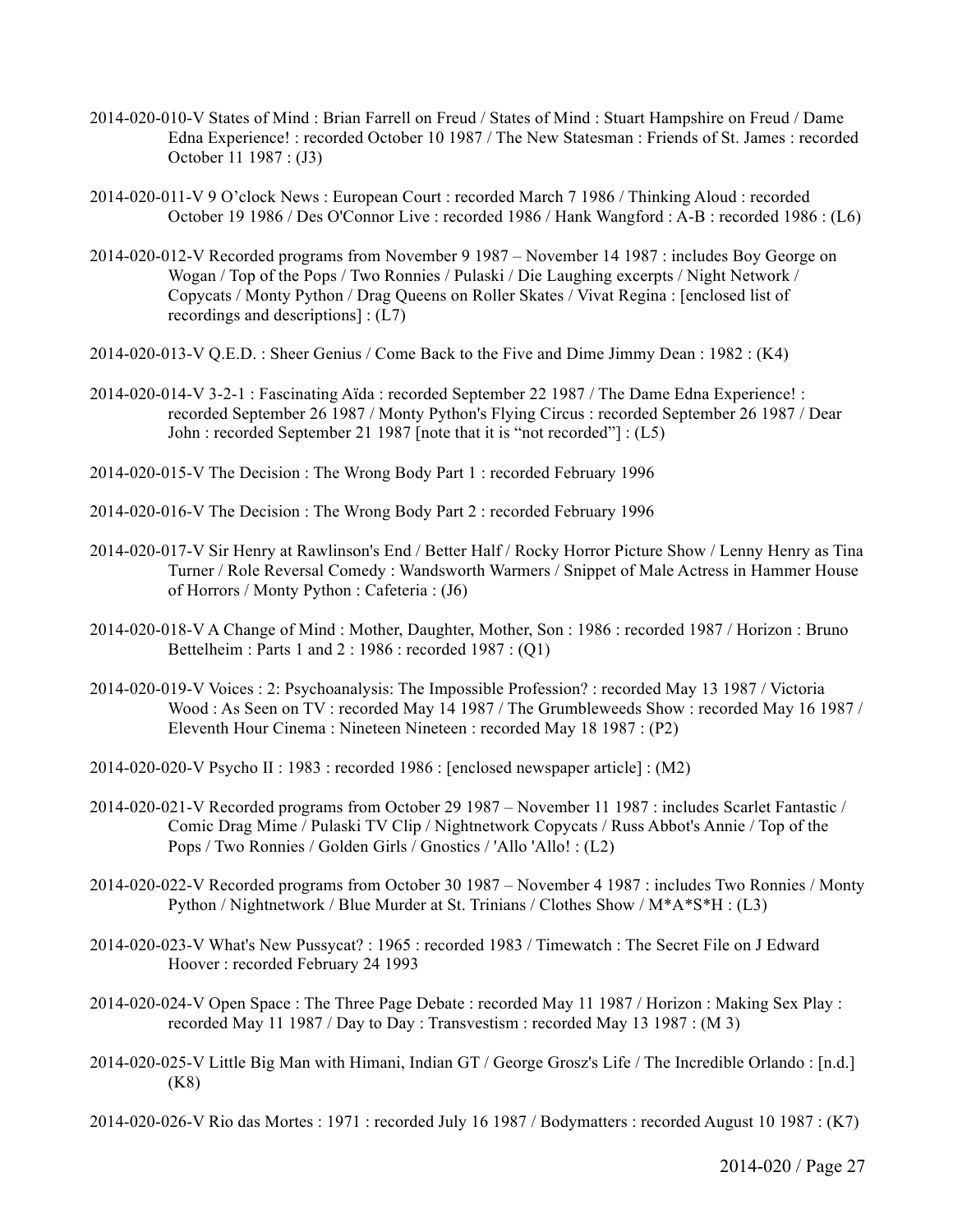- 2014-020-027-V Heart of the Matter : recorded March 8 1987 / EastEnders 1987 / Voices : 5: Psychoanalysis: Nothing Sacred? : recorded June 3 1987
- 2014-020-028-V Recorded clips [n.d.] : includes music videos, Stones in drag / Monty Python Drag / Stones video / Perri in Steptoe film / Alter image Clips / Stallone in drag to catch a terrorist / Wisdom as ATS girl / Sweet, Bowie :  $[n.d.]$  (J7)
- 2014-020-029-V Q.E.D. : Jean A Battle with Obsession : recorded September 9 1987 / The Dame Edna Experience! : recorded September 19 1987 / The Dame Edna Experience! : recorded September 23 1987 / Monty Python's Flying Circus : [enclosed newspaper clipping] : (K2)
- 2014-020-030-V The Human Factor : Karen Ulane / La Cage Aux Folle / Victor/Victora : (incomplete) : [n.d.] : (K3)
- 2014-020-031-V Hodson Confidential on Transsexuals : Stephanie Anne Lloyd / Russell Reid Central TV : recorded January 20 1990
- 2014-020-032-V Sex and the Village (Granada) : recorded between March 5 2004 April 9 2004
- 2014-020-033-V Ruth Ellis: A Life for a Life : [n.d.]
- 2014-020-034-V Wogan (no Tula) / Heart of the Matter : On Transsexuality / Spitting Image / This Morning (Monday) on  $TS : [n.d.]$
- 2014-020-035-V Sulka's Wedding : [n.d.]
- 2014-020-036-V Pamela : [n.d.] : (N3)
- 2014-020-037-V Rab C. Resbitt : Touch : 1993
- 2014-020-038-V Le Mystere des Sexes : (no date) / Horizon : Sex Change : November 21 1966
- 2014-020-039-V The Perfect Woman : 1949
- 2014-020-040-V Boy Meets Girl : Channel 4 : part 1 of 3: recorded February 6 2001
- 2014-020-041-V The Big Sleep : 1946 : [enclosed textual material]
- 2014-020-042-V [Undecipherable label] : [enclosed textual material]
- 2014-020-043-V Freebie and the Bean : 1974 / Cinderella: The Shoe Must Go On : 1986 : (F9)
- 2014-020-044-V Dead Man Don't Wear Plaid / The Refuge : Pot Pourri : recorded October 12 1987 / The New Statesman : Three Line Whipping : recorded October 18 1987 / Dear John : recorded October 12 1987 / The Dame Edna Experience! : recorded October 17 1987 : (Q2)

2014-020-045-V Her Life As A Man : 1984 : (P1)

#### **Box 13:**

2014-020-046-V Recorded clips [n.d.] : includes Kinks : Lola / Company of Wolves : Lycanthropic Folklore : Transformation / Gender Bender Pop : Boy George, Prince, Bowie / M\*A\*S\*H / Andrew Logan / Monty Python / Simmons : (J4)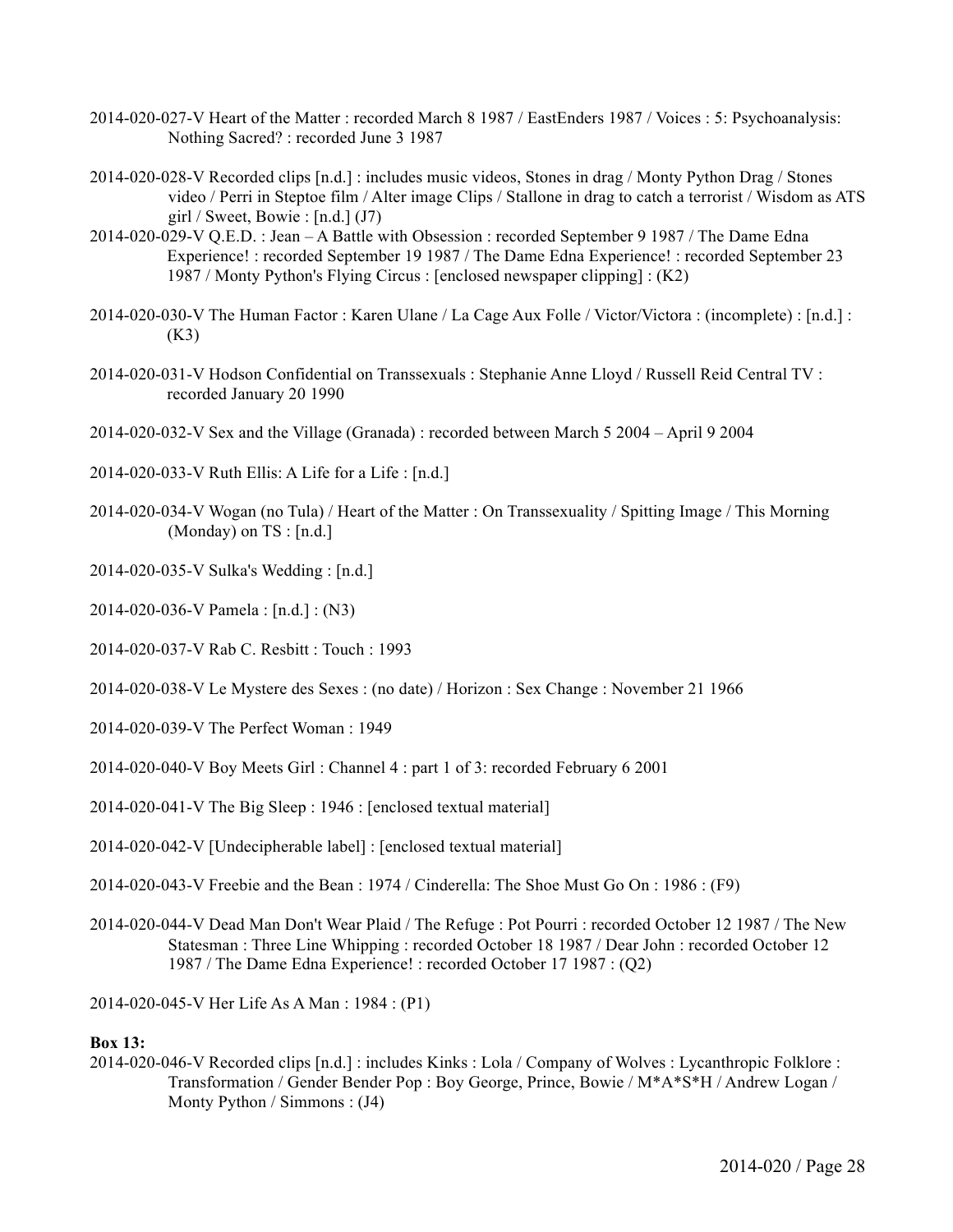- 2014-020-047-V Voices : 3: Psychoanalysis: Truth or Science? : recorded May 20 1987 / The Grumbleweeds Show : recorded May 23 1987 / Theatre Night: What the Butler Saw : recorded May 24 1987 : (H7)
- 2014-020-048-V Female Impersonator Competition U.S.A. : 1985 : (N6)
- 2014-020-049-V Sexology: Attack of the Giant Women/The Blues, a Musical Journey: Red, White & Blues, 2003
- 2014-020-050-V Victor/ Victoria : 1982 / There's a Lot of it About : March 1989 : (H4)
- 2014-020-051-V London Drag Balls Video / When I Get to Heaven : recorded April 26 1987
- 2014-020-052-V Clive James Postcards from Rio : recorded January 4 1989 / Old Mother Riley in Paris : recorded January 5 1989 / R. Travis Concert / Trick or Treat : recorded January 14 1989 (H8)
- 2014-020-053-V Kumen Der Kabaret : Porchester Hall Balls / Prince : "Kiss" excerpt / Bowie : Ziggy Stardust & the Spiders / Midnight Cowboy / An Audience with Dame Edna :  $[n.d.]$ : (I2)
- 2014-020-054-V London's Marathon : recorded April 17 1988 / Secret Services : The Prostitutes : recorded May 6 1988 / Troubles : Part Two : recorded May 8 1988 / Blackadder the third : recorded May 20 1988 / Wired : recorded May 27 1988 : (M1)
- 2014-020-055-V The Alternative Miss World : No's 1 and 5 / Real Lives: Phantom Ladies / Whicker's America / Yvonne Sinclair, Mark Rees on Claire Raynor, Rachael Webb : [n.d.] : (P5)
- 2014-020-056-V John Waters' TV Documentary / Carnival '87 / Manchete Video / Brazil / Roberta Close / Transvestites : [n.d.] : (H3)
- 2014-020-057-V 'Allo 'Allo! : recorded December 5 1987 / Copy Cats : recorded December 5 1987 / Laughs from the Palladium : recorded December 6 1987 / 'Allo 'Allo! : recorded December 12 1987 / Did You See . . . ? : recorded December 13 1987 : (F7)
- 2014-020-058-V In At the Deep End: Drag Comic : (N9)
- 2014-020-059-V Dressed to Kill : 1980 / David Bowie's Serious Moonlight Tour, Interview from 1984 : (J9)
- 2014-020-060-V Armistead Maupin's Tales of the City : recorded July 14 1998 / Ruby : recorded July 21 1998
- 2014-020-061-V Equinox : Apocalypse When? : recorded January 3 1999 / Whatever Happened to the Plague? : recorded January 3 1999
- 2014-020-062-V Teenage Transsexuals : recorded October 28 2004 : 60 min.
- 2014-020-063-V Dame Edna Experience! / Star Trek / Stanley Baxter Picture Show / Spike Jones and His City Slickers / The Better Half : TVS : Phaedie Kelly on Wedding : [n.d.] : (I4)
- 2014-020-064-V Voices : 4: Psychoanalysis What Do Women Want? : recorded May 27 1987 : 55 min. / In at the Deep End : recorded May 27 1987 / Whicker's World: Living with Uncle Sam : recorded May 29
- 2014-020-065-V Miss Continental 1988/89
- 2014-020-066-V Bramwell : 1996 : [enclosed newspaper clipping]
- 2014-020-067-V Blow Out : 1981 / Tales of Rock 'n' Roll : 1993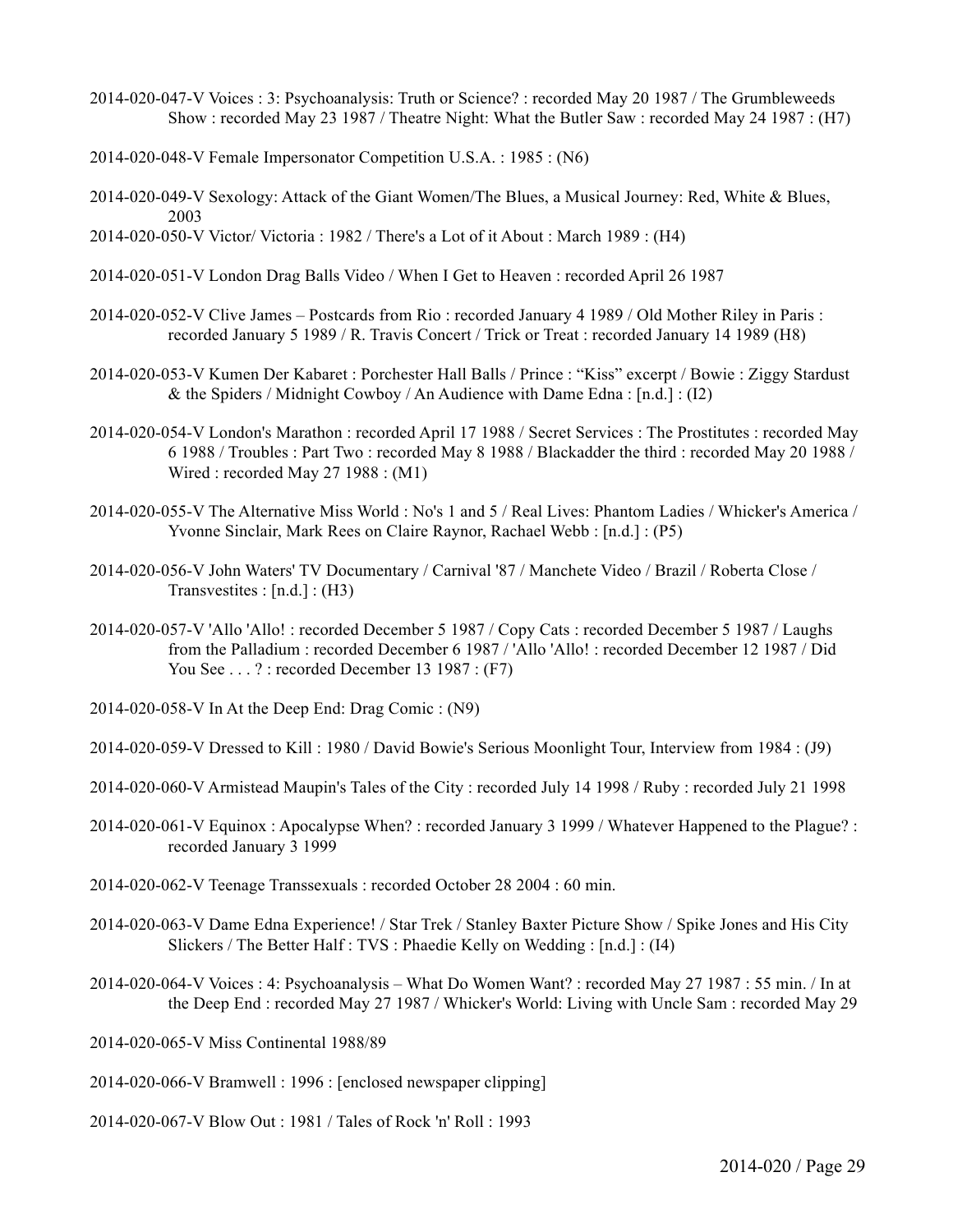- 2014-020-068-V Donahue : Roundtable of Sexual Oddities : recorded January 31 1990 / Arena : Jerry Lee Lewis : recorded February 2 1990 / The Lane : Further On Up the Road : recorded February 6 1990 / Big Big Country : Together Again : recorded February 6 1990
- 2014-020-069-V Television's Greatest Hits : recorded July 13 1998 / Investing for All with Alvin Hall : recorded July 17 1998 / Reputations : Maria Callas – A Big Destiny : [attached note "Fine after Alvin Hall"]
- 2014-020-070-V Taking Liberties / Rock Family Trees : The New Merseybeat : [n.d.] : [enclosed textual and graphic material]
- 2014-020-071-V Couchman on TS : Caroline Cossey : Australian Broadcasting Company : 1989
- 2014-020-072-V Even Solomon / Mary's Wife / Sulka : Man Into Woman / Mistress Candy : [n.d.]
- 2014-020-073-V Milton Berle : A Night at La Cage : 1986
- 2014-020-074-V Miss Continental U.S.A. : 1984 1985
- 2014-020-075-V Black Market : Three Shows : September 1989 : Ding "Rita-Criselda" Crescent
- 2014-020-076-V Our Jimmy : recorded January 14 1988 / Charley's Aunt : 1941 : recorded January 16 1988 / Our Jimmy : recorded January 21 1988
- 2014-020-077-V 6: Psychoanalysis After Freud : recorded June 10 1987 : 55 min. / Panorama : AIDS : recorded June 20 1987 / Michael Jackson in Bad : recorded July 1 1897 / Sunday Sunday : Gloria Hunniford : recorded July 12 1987 : (R6)
- 2014-020-078-V The World According to Garp : 1982 : Crocodile Dundee Drag Clips / Drag Geisha on Kazuko's Klub : 1989 / Fou Fou L on Club X : 1989 :  $(S4)$
- 2014-020-079-V Peel Slowly and See : Andy Warhol : 1993 : [enclosed textual material]
- 2014-020-080-V Everyman : 1999
- 2014-020-081-V Outrageous / I Want What I Want : [n.d.]
- 2014-020-082-V A Change of Sex : Parts  $1 3$  : [n.d.]
- 2014-020-083-V Gender Swap / Sexology: Armed Robbery Orgasm / Film 2005 with Jonathan Ross : [n.d.]
- 2014-020-084-V Recorded clips "TV Drag" December 12 15 1987 : includes 'Allo 'Allo! Cagney and Lacey / Monty Python / Baxter ad / Nightnetwork / No Limits / St. Francis / Kenny Everett / Les Dawson : Panto Dame / Bucks Fizz : Male Impersonator Style : (Q3)
- 2014-020-085-V First a Girl : 1935 : recorded February 28 1988 / Heart of the Matter : recorded February 28 1988 / French and Saunders : Slade Artists : (I1)
- 2014-020-086-V 3-2-1 : Sea Cruise : recorded September 16 1986 / I Was A Male War Bride : 1949 : recorded September 11 1986 / Body Matters: Male Mothers – A Cure for Infertility? : recorded September 11  $1986 : (J5)$
- 2014-020-087-V Simon Cabaret : ca. 1980 : (M7)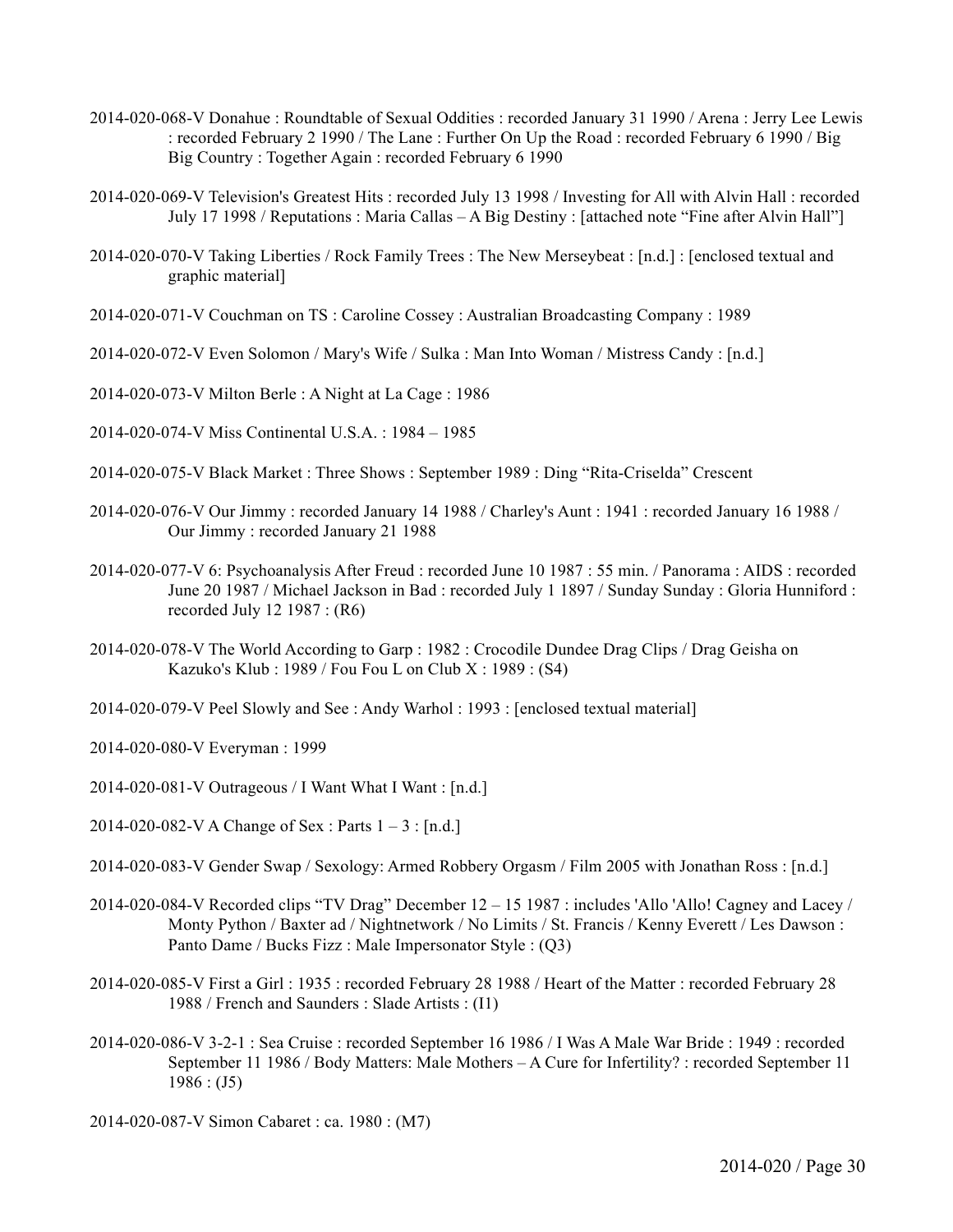2014-020-088-V Miss Philippines : ca. 1980 : (M6)

2014-020-089-V Saint Genet : Arena Interview : 1986 : (O6)

2014-020-090-V David Dale at the Old Vic : EastEnders : Parts  $1 - 3$ , 5, 6 : [n.d.] : (O7)

#### **Box 14:**

- 2014-020-091-V Lesbian and Gay Youth Video from C4 : 1983 1986 / The Golden Girls : The Operation : recorded December 5 1987 / Hi-de-Hi! : God Bless Our Family : recorded December 6 1987 / That's Life : recorded May 17 1987 (O5)
- 2014-020-092-V Divine Madness : 1980 : recorded April 27 1988 / Fascinating Aïda : recorded April 28 1988 / Patrick Procktor's Britain: The Art Scene : recorded April 27 1988 / Review : True to Type : recorded April 29 1988 / One the Waterfront : recorded April 30 1988 : (I6)
- 2014-020-093-V Frenchman's Creek : 1944 / [label on front "Apartheid 4: Adapt or Die" appears to refer to previous recording on this tape. / (P8)
- 2014-020-094-V David Dale at the Old Vic / EastEnders Part  $4/$  [n.d.] / (O1)
- 2014-020-095-V Fascinating Aïda on Saturday Night Live : recorded March 15 1986 / The Killing of Sister George : 1968 : recorded May 17 1987
- 2014-020-096-V Pulaski : recorded October 3 1987 / The Dame Edna Experience! : recorded October 3 1987 / Saturday Almost Live : recorded October 3 1987 : The New Statesman : Waste Not, Want Not : recorded October 4 1987 : (K1)
- 2014-020-097-V Pyrates / Monty Python's Flying Circus / Verushka in Blow Up / Clips of Toyah : [n.d.] : (K9)
- 2014-020-098-V Dame Edna Everage Arrives : recorded February 5 1988 / Hard Cases : recorded February 8 1988 / All on a Mardi Gras Day : recorded February 6 1988 / Q.E.D. : Jean: A Battle With Obsessions : recorded February 17 1988 : (F4)
- 2014-020-099-V Psycho : 1960 : recorded September 16 1986 / The Eleventh Hour: Home Movie : recorded September 9 1986 / Maidens in Uniform : 1931 : recorded September 9 1986 : (H2)
- 2014-020-100-V Carry On Matron : 1972 : recorded January 26 1988 / All on a Mardi Gras Day : Part 2 : recorded February 16 1988 : (K5)
- 2014-020-101-V Just One of the Boys [Just One of the Boys] : 1985 / EastEnders : recorded September 20 1987 / The New Statesman : Passport to Freedom : recorded September 20 1987 / The Paul Daniels Magic Show : recorded September 20 1987 / The Ronnie Corbett Show : recorded September 11 1987 / Blackadder the Third : Nob and Nobility: recorded October 10 1987 / The Ronnie Corbett Show : recorded October 20 1987 : (F5)
- 2014-020-102-V Thai Beauty Competition : recorded 1987 : (N7)
- 2014-020-103-V Plague of the Gods [Gods of the Plague] : 1969 : recorded July 9 1987 / Network 7 : recorded August 23 1987 / Pebble Mill at One / Monty Python : (I3)
- 2014-020-104-V Valentino : 1977 : recorded January 20 1988 : (I8)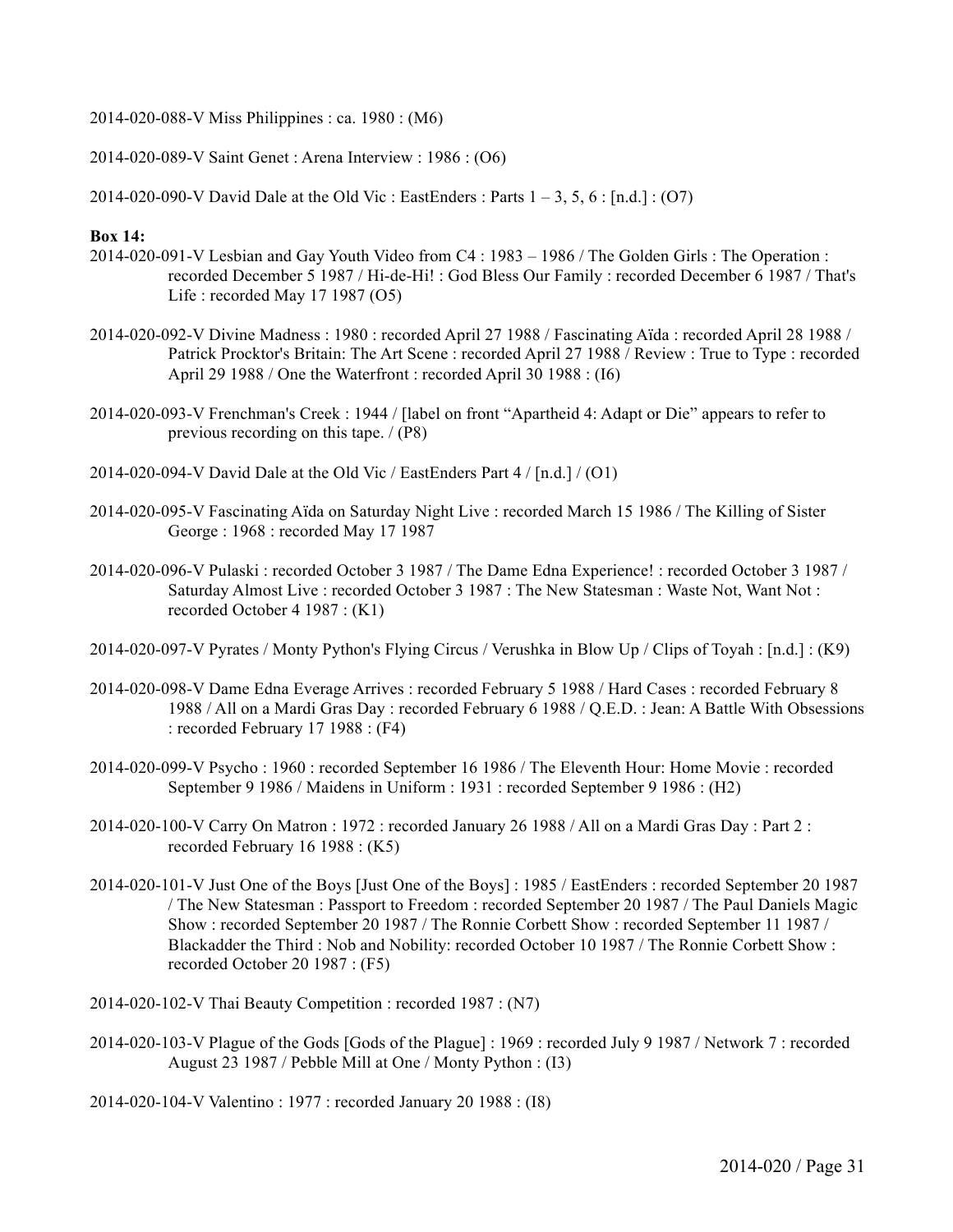- 2014-020-105-V Monty Python's And Now For Something Completely Different / New Faces of '88 : Isabel Duncan Clip / Equus : 1988 : (I7)
- 2014-020-106-V RuPaul's Christmas Ball : recorded December 21 1993 / Hookers, Hustlers, Pimps, and Their Johns : recorded December 29 1993 / Desperately Seeking Rodger : recorded December 29 1993
- 2014-020-107-V Eurovision Song Contest : 1998
- 2014-020-108-V Viva Cabaret : recorded April 29 1995 / Red Light Zone : recorded April 29 1995 / El Porno : recorded September 24 1995 / The Sex Shogun of Shinjuku : recorded September 24 1995 / Sexual Personae: The Penis Unsheathed : recorded September 24 1995 / Diana Unclothed : recorded September 24 1995 / Three Hours in High Heels : recorded September 24 1995 / Dazzling Image: Derek Jarman : recorded September 24 1995
- 2014-020-109-V Prostitute : Talia : recorded [unintelligible] 21 1998 / Armstrong and Miller : recorded January 28 1998 / Prostitute : Frank : recorded January 28 1998 / Prostitute : Tracie : recorded February 4 1998
- 2014-020-110-V Ladyboys : recorded November 15 1992
- 2014-020-111-V Just For Kicks : Sisters Under the Skin : Can Can / Body Styles : Second Skin and Naked / Ry Cooder / Trick or Treat : 1988 : Orient Express and large Blue River / Aspel and Company : 1989 : [marked slow speed] : (S2)
- 2014-020-112-V 1993 MTV Video Music Awards : recorded September 17 1993 / The Love Goddesses : 1963
- 2014-020-113-V Boy Meets Girl : Part 3 of 3 : recorded February 20 2001
- 2014-020-114-V Stand By Your Man : 1981 / That's Show Business : 1994
- 2014-020-115-V Paddington Green : episode 3 of 6 : recorded January 11 1999
- 2014-020-116-V Teenage Transsexuals : recorded 2004 / Gender Swap : episode 5 : recorded October 29 2004 / Horizon : Dr. Money and the Boy With No Penis : [unclear if recorded]
- 2014-020-117-V Reputations : Hitch: Alfred the Great, Part One of Two : recorded May 30 1999 / Reputations : Hitch: Alfred the Great, Part Two of Two : recorded May 31 1999 / Hitchcock on Hitchcock : recorded May 31 1999
- 2014-020-118-V Della Grace : Lori Steinberg : Drag Kings : [Label removed: "Della Grace Lori Steinberg Drag Kings"] : [inserted textual material]
- 2014-020-119-V If They'd Asked For A Lion Tamer : 1984 : (P6)
- 2014-020-120-V Short Stories : recorded January 19 1999
- 2014-020-121-V Dinah East : 1970
- 2014-020-122-V Diane Brill / Chris Tarrant / AIDS and Sex in Thailand / Life and Times of Bram Stoker / Late Show : Tom Waites [Tom Waits], Dorothy Arzner, Titicut Follies, F. Wiseman / Good Morning BB1 : Spoto : recorded March 29 1993
- 2014-020-123-V She Male Roommates [She Male Encounters 11 She Male Roommates] : 1986 : Summer St.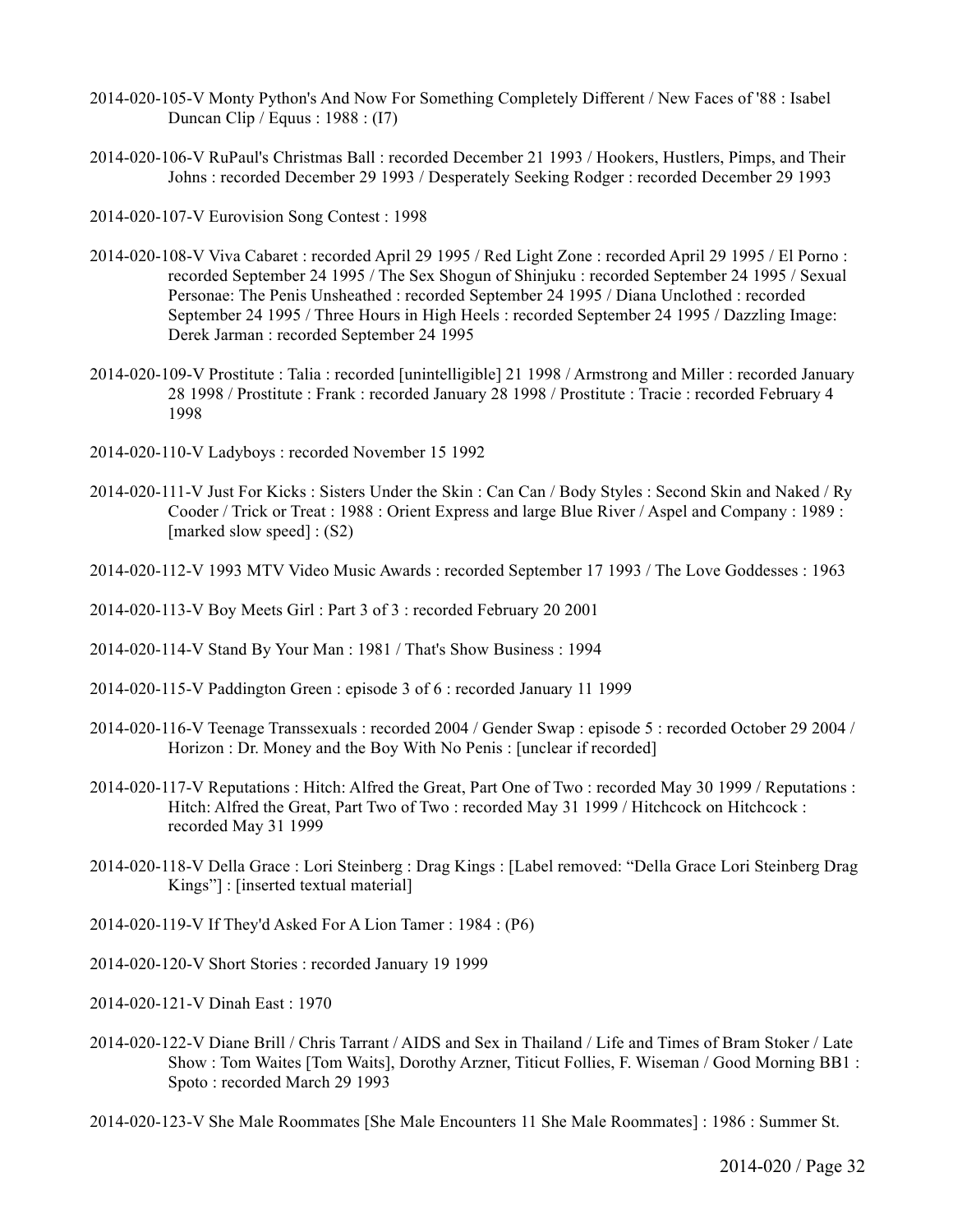Cerly, Kitty, Shannon O' Connor, Rita Ricardo, Chaz Holderman, Erick Stauff / The Freaks Special : Longhorn (16") Helga, The Hermaphrodite, Marlene TS

- 2014-020-124-V Different for Girls : 1996 : recorded May 28 1999 / Bangkok Bound : recorded June 2 1999
- 2014-020-125-V Miss Universe : JPA Video (Malaysia Beauty Competition) : [n.d.]
- 2014-020-126-V La Douleur D'Amour [Douleur D'Amour] : 1987 / Roberta Close Carnival Clip
- 2014-020-127-V Hidden Love : recorded October 17 2000 / ER Confidential : 1994 : [removed label "Space"] : [enclosed textual material]
- 2014-020-128-V Neighbours : recorded February 6 1996
- 2014-020-129-V Sexology : Obscene Machines / sex, lies, and videotape : [unclear if recorded] / What's Going On: the Life and Death of Marvin Gaye : [n.d.]
- 2014-020-130-V Compilation 1 (3) : Compilation 2 (4) German : [n.d.]
- 2014-020-131-V Eunuchs : 2006/7
- 2014-020-132-V Sierra Productions : The First Annual Search for International Gay Supermodel '90's
- 2014-020-133-V South Bank Show : Ballet Trocaderos : recorded December 6 1998
- 2014-020-134-V Don Juan / Lolita : 1962 : (G4)
- 2014-020-135-V Heather Fontaine and Friends : [n.d.] (N4)
- 2014-020-136-V Death in Florence : recorded April 26 1988 / Shadey : 1984 : recorded April 28 1988 : (N1)
- 2014-020-137-V Vincent Price's Dracula : 1982 : recorded August 22 1986 / St. Elsewhere : Saving Face : recorded September 22 1986 (O2)

#### **Box15:**

- 2014-020-138-V Spotlight : BBC Northern Ireland : Crossing the Line : recorded November 9 1995
- 2014-020-139-V Murder Rooms: the Dark Beginnings of Sherlock Holmes : 2000 2001
- 2014-020-140-V It's A Queer World / Naked City : [n.d.]
- 2014-020-141-V Without Walls : Bad Ideas of the 20<sup>th</sup> Century Freudism : recorded January 16 1993 / Good Ideas of the  $20<sup>th</sup>$  Century – The Female Orgasm : recorded January 16 1993 / Permanence: Nona : recorded November 20 1993
- 2014-020-142-V [Order indiscernible] The Secret Agent : 1936 : recorded October 16 1993 / Horizon Special : Assault on the Male : recorded October 31 1993 / The Producers : 1968 : recorded December 4 1993
- 2014-020-143-V Bite the Ballot : Pieter-Dirk Uys : recorded August 29 1989 / Wogan : recorded August 30 1989 : [enclosed textual material]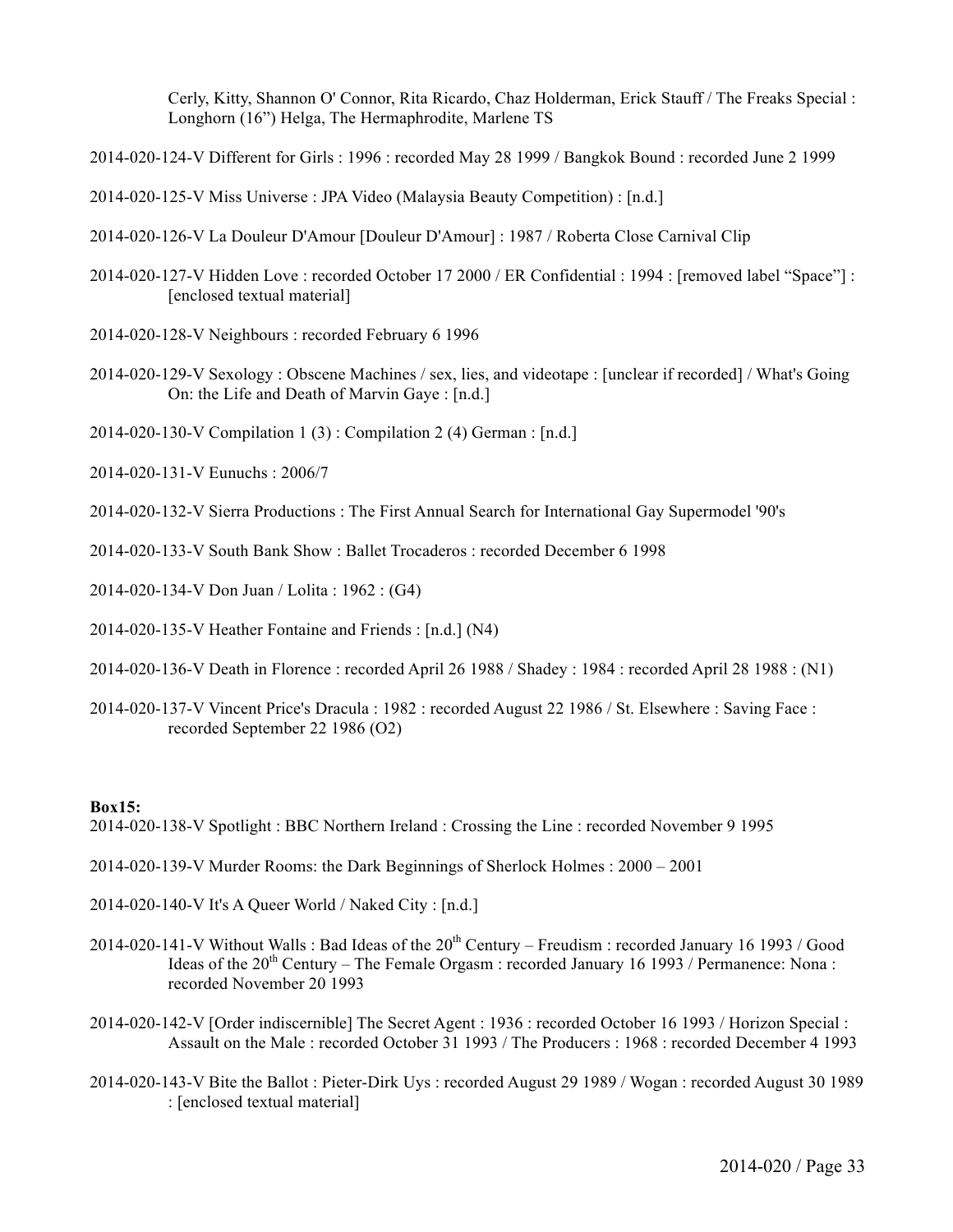- 2014-020-144-V First Frame : The Lady in Waiting : recorded May 20 1993 / Under the Sun : Boys from Brazil : recorded May 27 1993 / Day for Night : 1973
- 2014-020-145-V The Marriage of Figaro : recorded December 29 1994 / Three Fights, Two Weddings, and a Funeral : Pauline Calf's Wedding Video : recorded December 29 1994 / In Bed With Madonna : 1991 : recorded December 29 1994
- 2014-020-146-V Arena : Salvador Dali : 1986 : recorded February 5 1989 / Hello Dali : recorded March 18 1989 / Un Chien Andalou : 1928 : recorded March 18 1989 / L'Age d'Or : 1930 : recorded March 18 1989 : [enclosed textual material] : (G9)
- 2014-020-147-V The Late Film : The Tenant : 1976 : recorded May 27 1988 / Parkinson One-to-One : Boy George : recorded May 28 1988 : (G1)
- 2014-020-148-V Freud / Part 4: Madonna : recorded October 5 1984 / Part 5: Messiah : recorded October 12 1984 / Part 6: The World As Dream : recorded October 19 1984 : (M5)
- 2014-020-149-V Old Mother Riley MP : 1939 : recorded August 16 1989 / [labeled "Eurovision Song Contest 1987" : unclear if recorded] : [labeled "Various: Films and cartoons, etc." : unclear if recorded]
- 2014-020-150-V To Diet For : recorded January 9 2001 : 60 min. / Perfect Breasts : 60 min. : recorded January 9 2001
- 2014-020-151-V Journey Intersex : recorded July 21 2000 / Louis Theroux's Weird Weekends : Body Building : recorded October 10 2000
- 2014-020-152-V Tranny of the Year : 100% Drag : Queen Jukebox : recorded March 10 1999
- 2014-020-153-V The Lipstick Years : recorded July 19 2000 / Eurotika : Blood and Black Lace : recorded July 21 2000 / Naked Werewolf Woman : 1976 : : recorded July 21 2000 / The Lipstick Years : [enclosed textual and graphic materials
- 2014-020-154-V Greatest Reality TV Moments : 2005 : [enclosed textual and graphic material]
- 2014-020-155-V Granada series on Funny Girls Blackpool : recorded November 13 1998
- 2014-020-156-V Boy Meets Girl : Part 2 of 3 : recorded February 13 2001
- 2014-020-157-V Eurotrash : recorded November 27 1993 / Three Hours in High Heels : recorded July 25 1994 / A Change of Sex : recorded August 4 1994 / Just For Laughs : The Queer Comics : recorded September 16 1994
- 2014-020-158-V It's Not Unusual: a Lesbian and Gay History Part 1 / It's Not Unusual: a Lesbian and Gay History Part 2 : recorded May 25 1997 / It's Not Unusual: a Lesbian and Gay History Part 3 : recorded June 1 1997 / Eurotrash : recorded June 6 1997
- 2014-020-159-V Secret History : Sex and the Swastika : recorded September 7 1999
- 2014-020-160-V Baton Rouge : Chicago : Drag Cabaret : [n.d.]
- 2014-020-161-V Drag Kings / Istanbul's Third Sex : [n.d.]
- 2014-020-162-V Real Families: My Mums Used to Be Men / UFOs: the Secret Evidence : [n.d.]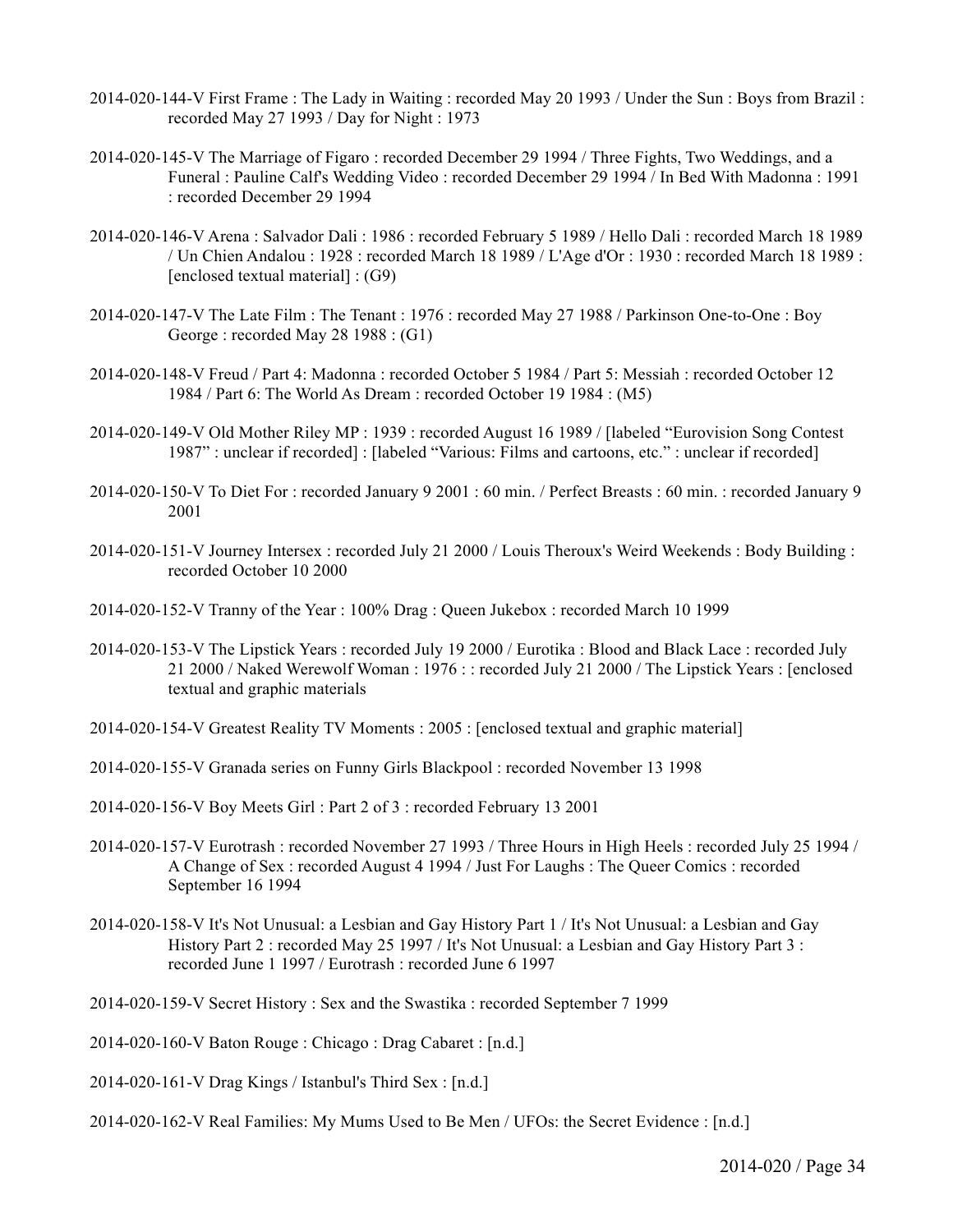2014-020-163-V Oddest Personality : Little Lady Fauntleroy : recorded June 28 2004

2014-020-164-V Whatever Happened to the Gender Benders? / Top Ten TV : Camp Pop : [n.d.]

2014-020-165-V Sex Talk : [n.d.]

- 2014-020-166-V Eyewitness : Rae Brown : recorded May 7 1989
- 2014-020-167-V [Label removed: " "Anderson on the Road" (Portrush) / Mark Rees (tape is at the beginning of this)"] :  $[n.d.]$
- 2014-020-168-V Q.E.D. : Joella : recorded December 9 1998
- 2014-020-169-V Paddington Green : 4 of 4 : recorded January 12 1999

2014-020-170-V Fay Presto : recorded April 5 1994

- 2014-020-171-V Vivat Regina : recorded October 28 1987 / The Great Philosophers : 9: Hegel and Marx / Aliens in the Family : recorded November 18 1987 / The Clothes Show : recorded November 18 1987 / The Aids Show : recorded November 19 1987 / 'Allo 'Allo! : recorded November 28 1987 : (L9)
- 2014-020-172-V Moviedrome : Carrie : 1976 : recorded September 26 1993 / Prostitute : recorded September 27 1993
- 2014-020-173-V 40 Minutes : The Englishwoman's Wardrobe : recorded November 22 1986 / Arena : Salvador Dali : 75 min. : recorded November 21 1986 / The Monday Film : Freebie and the Bean : 1974 : recorded December 8 1986 : (P7)
- 2014-020-174-V Real Lives : Phantom Ladies : [n.d.] : (O4)
- 2014-020-175-V Central TV : The Time The Place With PK : recorded February 11 1992 / Army of Lovers : recorded February 14 1992 / Tula : Open Question : recorded February 24 1992
- 2014-020-176-V News Item : Boy George, Drugs : recorded July 8 1986 / Where There's Life : Miriam Stoppard : recorded July 9 1986 : (N8)
- 2014-020-177-V Belfast Butterfly Club : UTV Community Service Announcement : recorded June 11 1996
- 2014-020-178-V Bottom : Finger : 1995 / World in Action : Prostitutes : 1995 / The Wolf : 1994 / Modern Times : 1995 / Drag Hostess : James Whale : [enclosed textual material]
- 2014-020-179-V [label difficult to read: "My husband wants to ... woman -... 1998" ]
- 2014-020-180-V [order of recordings unclear] Secret Lives / Ruling Passions: Sex, Race and Empire / Man Ray – the Man Who Invented Himself : [n.d.] : [enclosed graphic and textual material]
- 2014-020-181-V Monty Python's Flying Circus : recorded October 31 1987 / Wogan : recorded November 13 1987 / Copy Cats : recorded November 14 1987 / The South Bank Show : Melvyn Bragg : recorded November 14 1987 / Copy Cats : recorded November 21 1987 / 'Allo 'Allo! : recorded November 21 1987 / Monty Python's Flying Circus : recorded November 21 1987 : (L8)

2014-020-182-V The Mind Machine : Madness : 1988 / Signals : Sex on Television : What's All the Fuss About?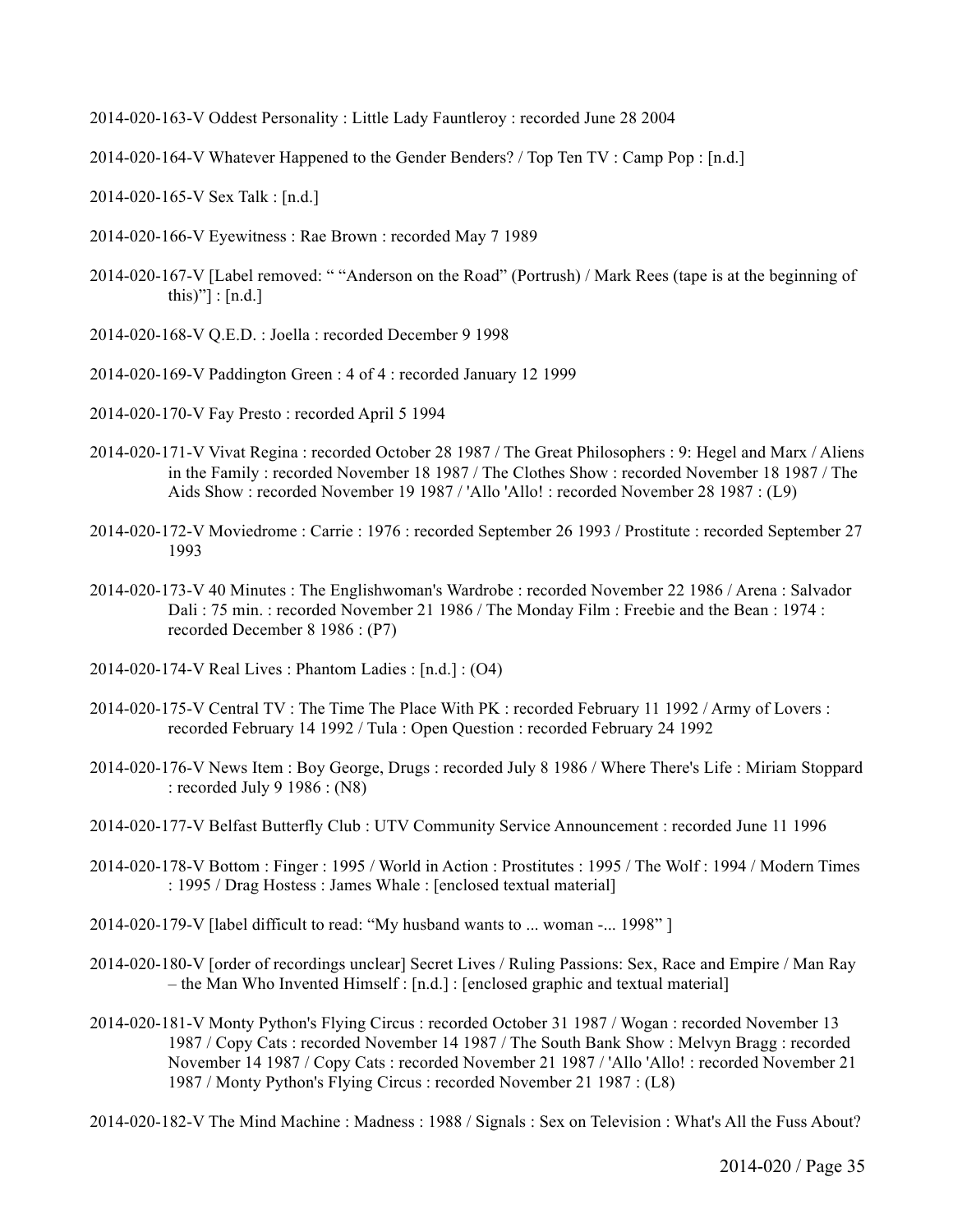:  $(15)$ 

- 2014-020-183-V Freud : BB2 : Part 1: In the Name of the Gods : recorded September 14 1984 / Part 2: The Hypnotist : recorded September 21 1984 / Part 3: The Secret of Dreams : (M4)
- 2014-020-184-V Kiss of the Spider Woman : 1989 : recorded February 20 1989 / Horizon : Concerto : recorded March 6 1989 : (G7)
- 2014-020-185-V The Lipstick Years : recorded August 9 2000 / The Lipstick Years : recorded August 16 2000 [three episodes]

#### **Box 16:**

- 2014-020-186-V Summer's Out : Feed Them to the Cannibals / Summer's Out : Desire : recorded August 22 1993 : [removed label: "22nd Aug '93"]
- 2014-020-187-V The Paul Calf Video Diary : recorded January 1 1994
- 2014-020-188-V States of Mind : Dr. Thomas Szasz : recorded January 19 1986 : (O3)
- 2014-020-189-V 40 Minutes : Stop the Wedding : recorded January 23 1986 : (P9)
- 2014-020-190-V Geraldo : 1989
- 2014-020-191-V The 1988 Miss Gay Universe Pageant
- 2014-020-192-V Open Space : Jo Anne Johanson-Milne : 1986 / Kenny Everett TV Show : 1985
- 2014-020-193-V Red Light Zone : Right to Reply / Joanne's Story : 1995 / Roseanne / Eurotrash : The Bottom : 1995 : [enclosed textual material]
- 2014-020-194-V Moments of Crisis : recorded July 29 1993 / On the Line : Sex Games : recorded August 11 1993
- 2014-020-195-V Shannon Pre and Post Op : [n.d.]
- 2014-020-196-V "Davis" : recorded January 26 1995 / "Gender" : recorded March 28 1995 / "Kilroy" : recorded March 29 1995 / Rebecca Talon
- 2014-020-197-V [Untitled] : [n.d.]
- 2014-020-198-V [Untitled] : [n.d.] : [enclosed textual and graphic material]
- 2014-020-199-V [Untitled] : [n.d.] : [enclosed textual and graphic material which pertains to programs : "Ed Wood: Look Back in Angora" and "Glen or Glenda" : 1953]
- 2014-020-200-V [Untitled] : [n.d.]
- 2014-020-201-V [Untitled] : [n.d.] : [enclosed textual material]
- 2014-020-202-V [Untitled] : [n.d.] : [enclosed textual material]

#### **Porn**

2014-020-203-V Miss Silk the Video 1 What to Wear : [n.d.]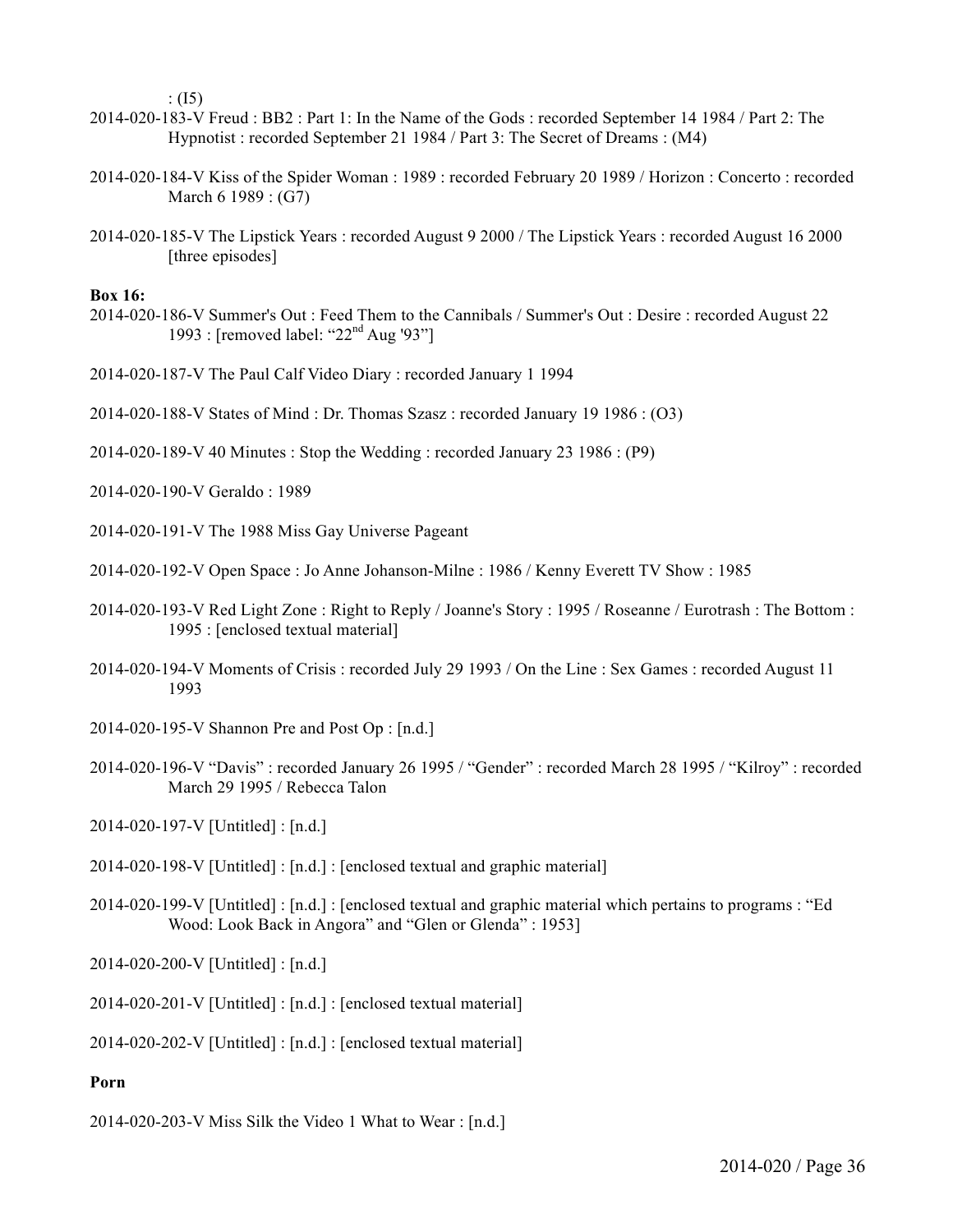2014-020-204-V Miss Silk the Video 2 Enforced Feminism : [n.d.] 2014-020-205-V Miss Silk the Video 3 Nephew to Maid Maid to Glamour : [n.d.]

2014-020-206-V Miss Silk the Video 4: The Instructional Video : [n.d.]

2014-020-207-V Miss Silk the Video 5: Dominant Maid Training : [n.d.]

2014-020-208-V Apres Noir for Men Video Catalogue : [n.d.]

2014-020-209-V Transvestite Trauma : Excelsior

2014-020-210-V Valentine : Video Trailers

2014-020-211-V Tarty Transvestite : Tania : ca. 60 min. : [n.d.]

2014-020-212-V She-Male Sex Slave : ca. 60 min : [n.d.]

2014-020-213-V Dream Lovers : Sulka and Her Friends : [n.d.]

#### **Produced Movies**

2014-020-214-V The Woman Inside :  $20<sup>th</sup>$  Century Fox : 1981 : 95 min.

2014-020-215-V Cabaret : ABC Video Enterprises : 1972 : ca. 123 min.

- 2014-020-216-V Orlando : Electric Pictures : 1992 : 90 min. [enclosed publication : *Orlando* by Sally Potter. London: Faber and Faber, 1994]
- 2014-020-217-V I Was A Male War Bride :  $20^{th}$  Century Fox : 1949 : 101 min.

2014-020-218-V Mannequin : MGM : 1987 : ca. 86 min.

#### **Box 17:**

2014-020-219-V Performance : Warner Home Video : 1970 : ca. 101 min.

2014-020-220-V The Silence : Tartan Video : 1963 : ca. 95 min.

2014-020-221-V Rouge : Paragon Films Ltd : 1987 : ca. 92 min.

2014-020-222-V To Wong Foo, Thanks For Everything! Julie Newmar : Universal City Studios : 1995 : ca. 104 min.

2014-020-223-V The Transvestite Today : Trans-TV : 1987 : ca. 54 min.

2014-020-224-V Don't Go In the House : Apex : [n.d.] : 81 min.

2014-020-225-V Being Different : Double S Productions : 1981 : ca. 90 min.

2014-020-226-V The Making of a Screentest : TMC Publishing : [n.d.] : ca 60 min.

2014-020-227-V Myra Breckinridge :  $20^{th}$  Century Fox : 1970 : 93 min.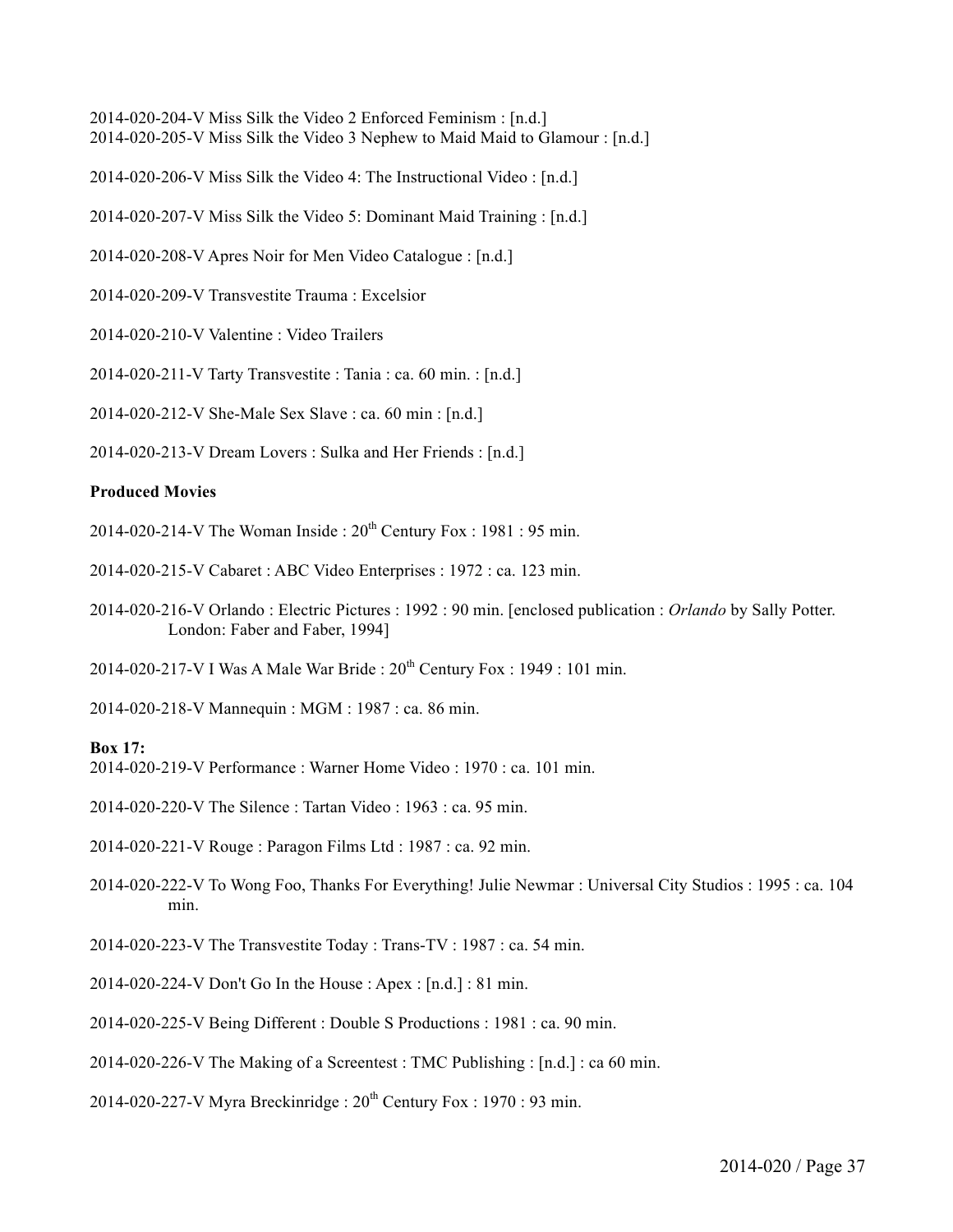- 2014-020-228-V Dressed to Kill : Warwick Associates : 1980 : ca 100 min.
- 2014-020-229-V Eurythmics : Savage : UFA & Media (UK) Ltd. : 1988 : 45 min.
- 2014-020-230-V Midnight in the Garden of Good and Evil : Warner Bros : 1997 : ca 149 min.
- 2014-020-231-V With Compliments : The Northern Concord : [n.d.]
- 2014-020-232-V Q.E.D. : Sex Acts : BBC Worldwide : [n.d.]
- 2014-020-233-V Willy Milly : Medusa Communications Ltd. : 1987 : ca. 93 min.
- 2014-020-234-V Tootsie : Columbia Pictures Industries Inc. : 1982 : ca 112 min.
- 2014-020-235-V Reportage:  $21^{st}$  Century Sex : BBC Worldwide : [n.d.]
- 2014-020-236-V Female Trouble : Palace Video : 1978 : 90 min. [missing VHS]
- 2014-020-237-V Mrs. Doubtfire :  $20^{th}$  Century Fox : 1993 : ca. 120 min.
- 2014-020-238-V TV Confessions : TMC Publishing : [n.d.] : ca. 60 min.
- 2014-020-239-V Personal Services : National Film trustee Company : 1986 : ca. 101 min.
- 2014-020-240-V Born a Man . . . Let Me Die a Woman : Derann Film Services Ltd : 1981 : ca. 72 min.
- 2014-020-241-V Priscilla Queen of the Desert : Australian Film Finance Corporation Ltd. : 1994 : ca. 99 min.
- 2014-020-242-V Glen or Glenda : 1953 : 65 min.
- 2014-020-243-V Tales of the City : Episodes  $1 3$  : Channel Four Television Corporation : 1993 : ca. 156 min.
- 2014-020-244-V What Women Want : Icon Finance LLC : 2000 : ca. 121 min.

#### **Box 18:**

- 2014-020-245-V The Crying Game : Palace (Soldier's Wife) Ltd and Nippon Film Development and Finance Inc. : 1992 : ca. 112 min.
- 2014-020-246-V I Shot Andy Warhol : Public Television Playhouse Inc. : 1997 : 99 min.
- 2014-020-247-V The Naked Civil Servant : Thames Television : 1981 : ca. 78 min.
- 2014-020-248-V Last Exit to Brooklyn : 1989 : 102 min
- 2014-020-249-V The Birdcage : United Artists Pictures Inc. : 1996 : ca. 114 min.
- 2014-020-250-V Soho Pink Weekend : Pink Television : 1995 : ca. 75 min.
- 2014-020-251-V Ed Wood : Buena Vista Home Entertainment : 1994 : 121 min.
- 2014-020-252-V The Queen : Si Litvinoff, Vineyard Films, MDH Enterprises : 1968 : ca. 70 min.
- 2014-020-253-V Feminine Deportment Training Video : The Albany Clinic : [n.d.]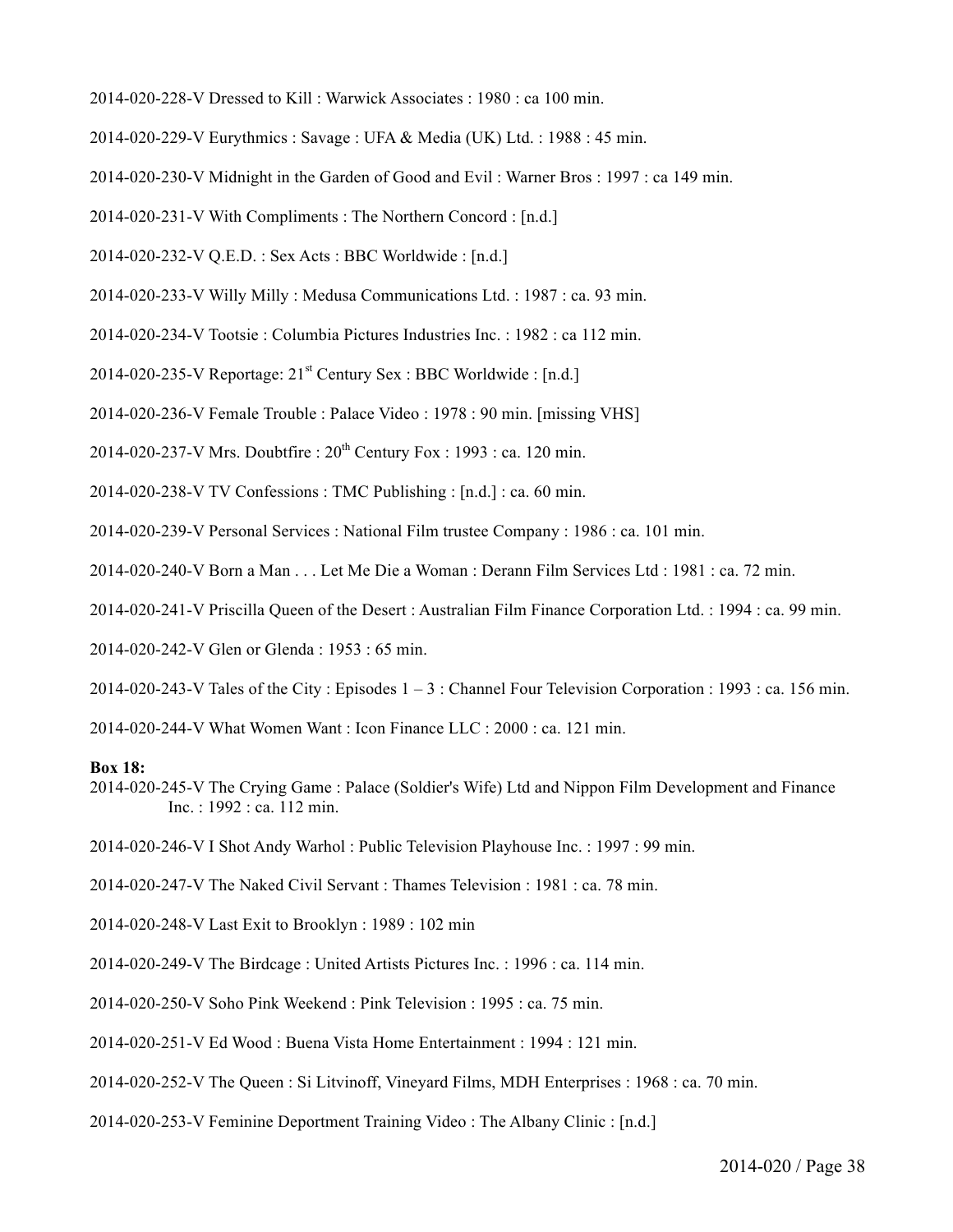- 2014-020-254-V The Rocky Horror Picture Show : Houtsnede Maatschappij N.V. : 1975 : 94 min. [missing VHS]
- 2014-020-255-V To Die For : TDF Productions : 1994 : ca. 97 min.
- 2014-020-256-V La Cage Aux Folles : United Artists Corporation : 1979 : ca. 91 min.
- 2014-020-257-V Scandal : Palace Production : 1989 : ca. 110 min.
- 2014-020-258-V I Want to Be a Woman : Monte Video : 1982 : ca. 120 min.
- 2014-020-259-V The Magician : 1959 : ca. 97 min.
- 2014-020-260-V Apres Noir : [n.d.]
- 2014-020-261-V Angel : The Angel Venture : 1983 : ca. 89 min.
- 2014-020-262-V Avenging Angel : New World Pictures : 1984 : ca. 98 min.
- 2014-020-263-V Eddie Izzard : Definite Article : Ella Communications Ltd. : 1996 : ca. 108 min.
- 2014-020-264-V Eddie Izzard : Unrepeatable : Ella Communications Ltd. : 1994 : ca. 1hr., 15 min.
- 2014-020-265-V Shakespeare In Love : Miramax Film Corporation and Universal Studios :1998 : 1 hr., 59 min.
- 2014-020-266-V The Silence of the Lambs : Orion Pictures Corporation : 1990 : 1 hr., 53 min.
- 2014-020-267-V Ma Vie en Rose : blueLight : 1998 : 86 min.
- 2014-020-268-V An Actor's Revenge : 1962 : ca. 110 min.
- 2014-020-269-V 'Our Jimmy' : BBC Enterprises Ltd : [n.d.] : ca. 85 min.
- 2014-020-270-V In a Year of 13 Moons : 1978 : ca. 124 min.
- 2014-020-271-V Siege : Salter Productions Ltd : 1982
- 2014-020-272-V All of Me : Old Time Productions : 1994 : ca. 85 min.
- 2014-020-273-V The Rose : Twentieth Century-Fox Film Corporation : 1979 : 129 min.
- 2014-020-274-V Tales of the City : Episodes  $4-6$  : Channel 4 Television Corporation : 1993 : ca. 150 min.
- 2014-020-275-V Culture Club : A Kiss Across the Ocean : Virgin Vision Ltd. : 1984 : ca. 60 min.
- 2014-020-276-V Different for Girls : X Pictures (UK) Ltd. : 1996 : ca. 92 min.

#### **Box 19:**

- 2014-020-277-V Farinelli : Il Castrato : Stephan Films, Alinea Films, Le Studio Canal+, UGC Images, France 2 Cinema, K2 Productions, RTL TVI, MG SRL, Italian International Film : 1994 : ca. 106 min.
- 2014-020-278-V Fatal Instinct : Metro-Goldwyn-Mayer Inc. : 1993 : ca. 86 min.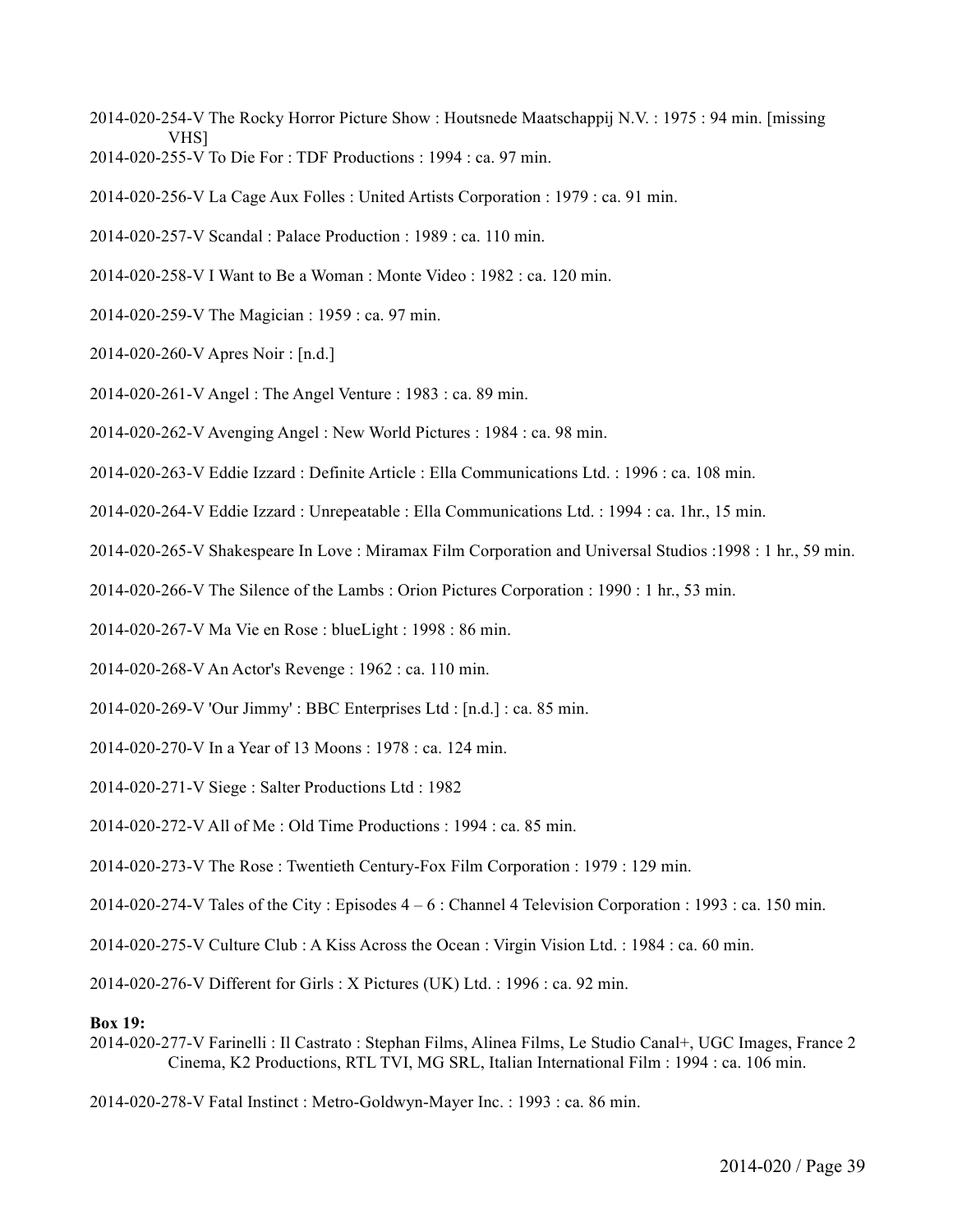- 2014-020-279-V Boys Don't Cry : Twentieth Century-Fox Film Corporation : 1999 : ca. 114 min.
- 2014-020-280-V The Tranny Guide : For Your TV : Image Right Television Ltd. : 1998 : ca. 80 min.
- 2014-020-281-V Dr. Jekyll and Ms. Hyde : Savoy Pictures : 1995 : ca. 86 min.
- 2014-020-282-V The Celluloid Closet : PolyGram Video Ltd. : 1996 : ca. 1 hr., 41 min.
- 2014-020-283-V Dressed to Kill : Warwick Associates : 1980 : ca. 100 min.
- 2014-020-284-V Gender 101 : International Gender Foundation for Gender Education : 1993 : 40 min.
- 2014-020-285-V Skin Two : Video Number One : Richard Wells : [n.d.] : 28 min.
- 2014-020-286-V Just Like a Woman : Rank Film Distributors Ltd : 1992 : ca. 102 min.
- 2014-020-287-V An Evening With Lily Savage : Watchmaker Productions : [n.d.] : ca. 69 min.
- 2014-020-288-V Paul & Pauline Calf's Video Diaries : BBC Worldwide Ltd. : 1995 : ca. 69 min.
- 2014-020-289-V Changing Sex : British Universities Film and Video Council : 2001 : 95 min.
- 2014-020-290-V Jerry Springer : Wild Relationships! : Heliotrope Productions Inc. Assigned to Studios USA Talk Video LLC : 1999 : ca. 57 min.
- 2014-020-291-V First a Girl : Gaumont British Picture Corporation Ltd. : 1935 : ca. 88 min.
- 2014-020-292-V Some Like It Hot : MGM/UA Communications Co. : 1959 : ca. 117 min.
- 2014-020-293-V Flesh : Virgin Video : 1983
- 2014-020-294-V The Damned : Warner Home Video : 1981 : ca. 148 min.
- 2014-020-295-V Pink Flamingos : Palace Video : 1973 : 93 min.
- 2014-020-296-V TVs on TV : TMC Publishing Ltd. : [n.d.] : 3 hrs.
- 2014-020-297-V Gary Numan : The Berserker Tour : Trillion Pictures Ltd. : 1984
- 2014-020-298-V Desperate Living : Palace Video : 1977
- 2014-020-299-V Paradise Bent : British Universities Film & Video Council : 2001 : 55 min.
- 2014-020-300-V The Key : San Francisco Film : 1983 : ca. 105 min.
- 2014-020-301-V The World of Transvestites : TMC Publishing Ltd. : [n.d.]
- 2014-020-302-V Tipping the Velvet : BBC : 2002 : ca. 171 min.
- 2014-020-303-V Erasure : Abba Esque : Mute Records Ltd. : 1992
- 2014-020-304-V My Family: A Work in Progress : Part 1 : puSH IT Production : 1998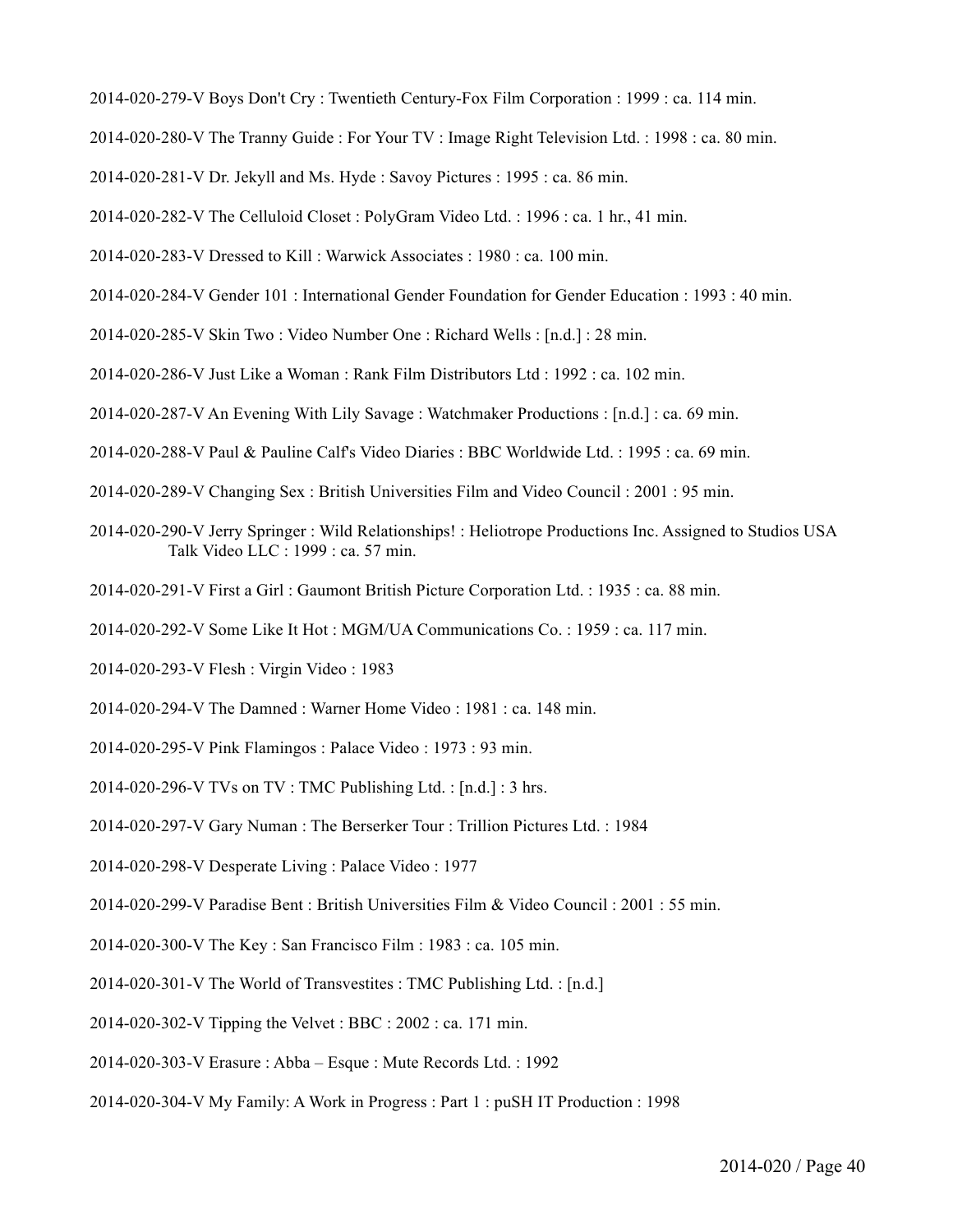- 2014-020-305-V The Christine Jorgensen Story : [n.d.]
- 2014-020-306-V Steve Coogan : Live 'N' Lewd : Steve Coogan : 1994 : ca. 64 min.
- 2014-020-307-V Butch Cassidy and the Sundance Kid : Campanile Productions Inc. and Twentieth Century-Fox Film Corporation : 1969 : 106 min.
- 2014-020-308-V Switch : Odyssey Distributions Ltd. and Regency International B. V. : 1991 : ca. 100 min.

#### **Box 20:**

2014-020-309-V Polyester : Castle Pictures Ltd : 1990 : 86 min.

- 2014-020-310-V Multiple Maniacs : Cocaine Fiends : Palace Video : [n.d.] : 3 hrs.
- 2014-020-311-V Miss TV World : TMC Publishing : [n.d.]
- 2014-020-312-V The World of Transformation : TMC Publishing : [n.d.]

#### **DVDs**

- 2014-020-313-V Gendernauts : 1999 : ca. 87 min.
- 2014-020-314-V He's My Girl : Scotti Brothers Pictures Inc. : 1987 : ca. 104 min.
- 2014-020-315-V Transgender Documentaries 1 : Middle Sexes: Redefining He and She : HBO's Real Sex : [n.d.]
- 2014-020-316-V Venus Boyz : 2002 : 103 min.
- 2014-020-317-V Normal : Home Box Office, Inc. : 2003 : ca. 112 min.
- 2014-020-318-V Dressed to Kill : Orion Pictures Corporation : 1980 : ca. 1 hr., 40 min.
- 2014-020-319-V He's a Lady : Disc 1 and  $2: [n.d.]$  : [cover damaged top left]
- 2014-020-320-V He's a Lady : Disc 1 and 2 : [n.d.]
- 2014-020-321-V Kinky Boots : Buena Vista Home Entertainment : 2005 : ca. 102 min.
- 2014-020-322-V The Girl Next Door : Twentieth Century-Fox Film Corporation : 2004 : ca. 104 min.
- 2014-020-323-V Little Britain : The Complete First Series : BBC Worldwide Ltd. : 2004 : ca. 225 min.
- 2014-020-324-V Sadomania : Anchor Bay Entertainment UK Ltd. : 2005 : 105 min.
- 2014-020-325-V She's the Man : Dream Works Pictures : 2006
- 2014-020-326-V The Cockettes : Tartan Video : 2004 : ca. 100 min.
- 2014-020-327-V Tiffany's Show : Tiffany's Show Pattaya Co., Ltd. : [n.d.]
- 2014-020-328-V 20 Centimetres : SOGEPAQ, S.A. : 2005 : ca. 113 min.
- 2014-020-329-V It's a Boy Girl Thing : Boy / Girl Productions (UK) Limited : 2006 : ca. 90 min.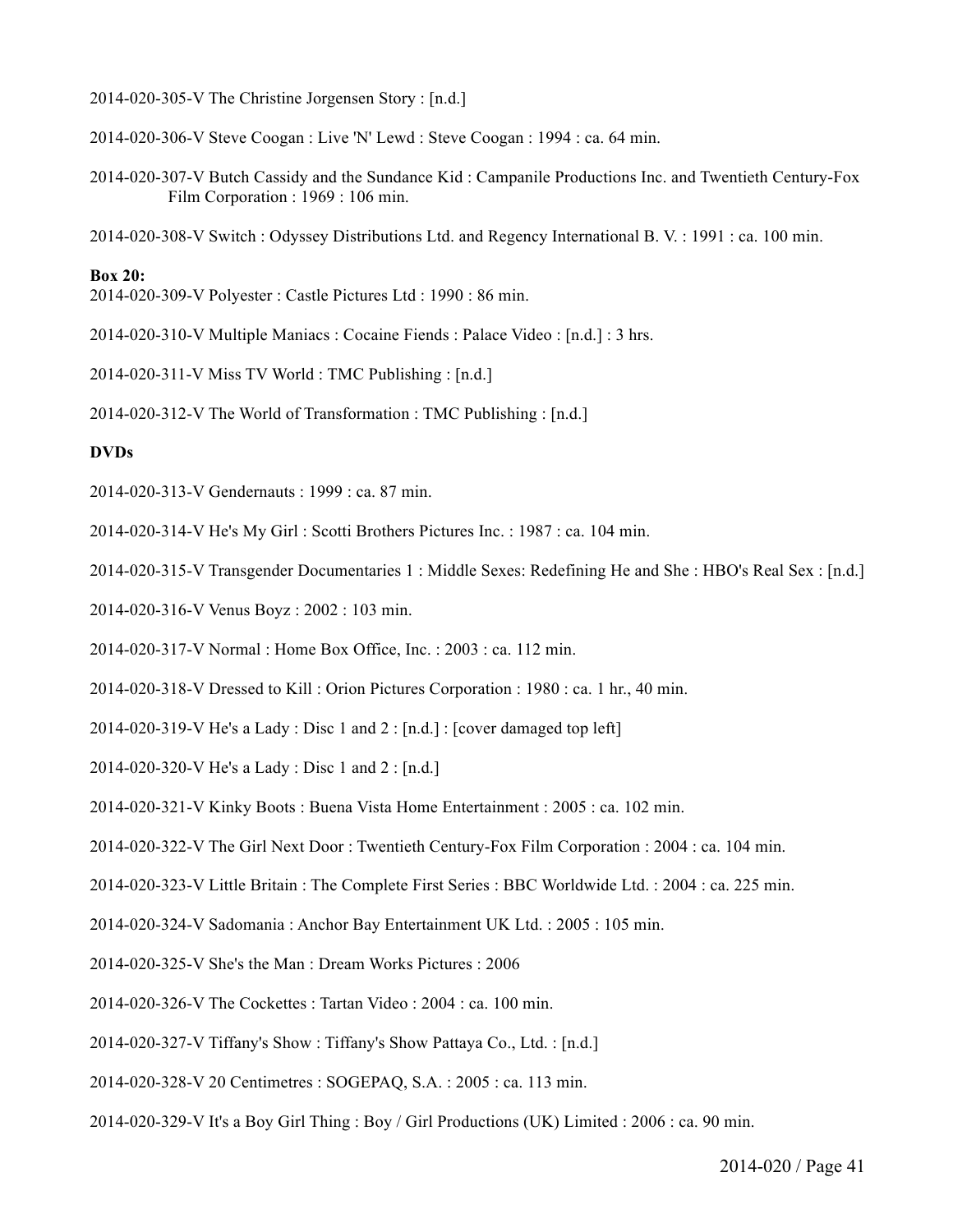2014-020-330-V Ranma ½ : The Digital Dojo : Part 1: Rumiko Takahashi/Shogakukan : 2001 : ca. 125 min.

2014-020-331-V Transgender Movie Treasures Volume 1 : [n.d.]

2014-020-332-V Transgender Movie Treasures Volume 2 : [n.d.]

2014-020-333-V TV Treasures : Volume 2 : [n.d.]

2014-020-334-V TV Treasures : Volume 3 : [n.d.]

2014-020-335-V Miss International Queen 2005 : Tiffany's Show Pattaya : 2005

2014-020-336-V Nobody's Perfect : Moviestore Entertainment : 1989 : ca. 90 min.

2014-020-337-V Queen of the Universe : 2005 : KVR Prods. : 2005 : [two disks]

2014-020-338-V Ranma ½ : The Digital Dojo : Part 2: Rumiko Takahashi/Shogakukan : 2001 : ca. 125 min.

2014-020-339-V Just Like a Woman : Rank Film Distributors Ltd. : 1992 : ca. 101 min.

2014-020-340-V Sex Traffic : inD DVD Ltd. : 2006 : ca. 180 min.

2014-020-341-V TransAmerica : Transparentfilms LLC. : 2005 : ca. 99 min.

#### **Ephemera List: Richard Ekins Collection (University of Ulster Trans-Gender Archive)**

#### **Box 21: Oversize**

#### **Calendars**

- 21.1 Tiffany's Show. Tiffany's Show Pattaya Co., Ltd., 2006.
- 21.2 Calypso Bangkok. 2006.
- 21.3 Hollywood is a Drag! Keith Munyan, 2000.
- 21.4 Four D Latex Rubber Four D Rubber Co. Ltd., 1991.
- 21.5 Poison Official 1988. Cyanide Merchandising Inc., 1988
- 21.6 Pin-Ups Taschen Calendar, 1998

#### **Business Cards**

21. 7 76 Business Cards

#### **Ephemera**

- 21.8 Post cards Gender Pending: Vintage Drag on Movie Lobby Cards, 1994
- 21.9 60 Rocky Horror Picture Show Checklist: collectable cards The New Rocky Horror Show: 25 years young Special Anniversary Brochure! 1998
- 21.10 Ephemera: B-deck Playing Cards: La Cage Promotional Playing Cards
- $21.11$  Magnets 2 magnets
- 21.12 Matchboxes: [matches have been removed, as they are a fire hazard]
- 21.13 14 buttons
- 21.14 Agent Provocateur: New limited edition catalogue playing cards, 1999 (order sample)
- 21.15 Agent Provocateur: catalogue playing cards, 2000 (order sample)
- 21.16 Miscellaneous: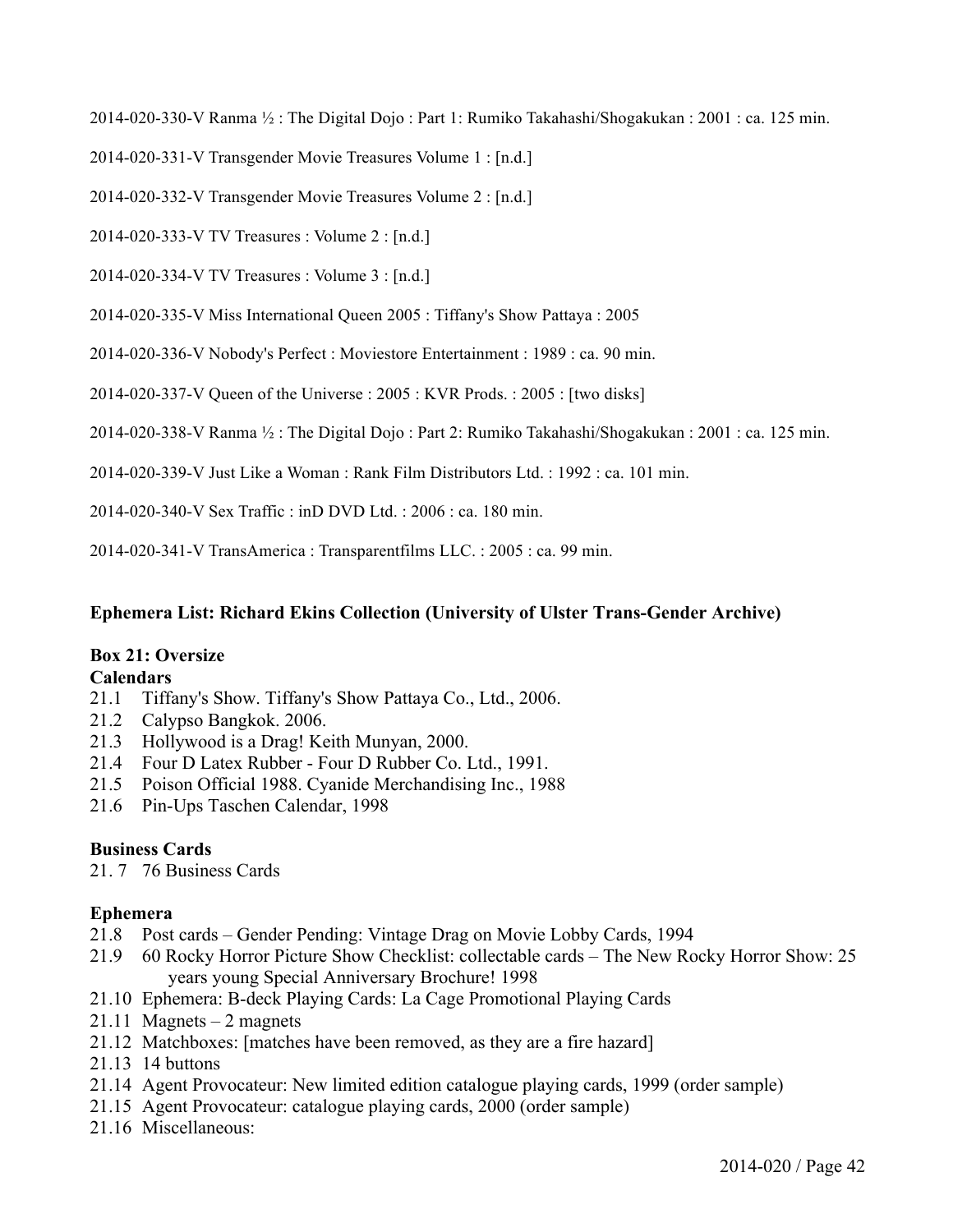- Admission tickets: Festival 1989 La Gran Scena
- 2 cards: Garbage Pail Kids: 1986 Topps chewing gum, Inc.
- Brochures: Mr. Pat Waters: The World's Most Beautiful Boys in Women's Attire, Mr. Jimmy Callaway, no date
- Music sheet: Remember the Rose: Words by Sidney D. Mitchell Sung by Bert Berrol, no date
- Sketches by David
- Poster: McBain tricks: The new 87<sup>th</sup> Precinct novel, no date
- Course description: The Queen's University of Belfast Faculty of Medicine Master of Medical Science Degree in Psychotherapy, no date

#### **Scrapbook:**

21.17 Scrapbook 04

#### **Tee-Shirts:**

- The Queen featuring Jack Doroshow, Richard Finochio; directed by Frank Simon A contemporary release, no date
	- La Gran Scena Opera Co. (2 tee-shirts)
	- Para Tran: The Sisterhood of Man & The Brotherhood of Women, no date
	- Transgender price, London UK, 1996
	- XVII Harry Benjamin International Symposium on Gender Dysphoria, Galveston Texas, Oct. 31 - Nov. 4, 2001

#### **Box 22: Oversize**

- 22.1 Photographs: JoAnn Roberts Renaissance USA, 1988 unidentified (118 photos)
- 22.2 Photographs: 60 photos
	- 22.2.1 Set 1: Naughty Maids, undated (10 photos)
	- 22.2.2 Set 2: The Mistress & Upstairs Maid, undated (10 photos)
	- 22.2.3 Set 3: Punishing Parlour Maid, undated (10 photos)
	- 22.2.4 Set 4: Forced to wear, undated (10 photos)
	- 22.2.5 Set 5: Ms. Sille & C., undated  $(10 \text{ photos})$
	- 22.2.6 Set 6: Bridesmaid, undated (10 photos)
- 22.3 Photographs: 14 photos
	- 11 photos: Unidentified
	- 1 photo: JoAnn Roberts, undated
	- 1 photo: Dave Lynn, undated
	- 1 photo: Ruth and Freda Jones Ruth a male transsexual, on the left, shopping in Basildon market. She is 63 and living and working as a woman successfully, 1988
- 22.4 Photographs: 7 photos
	- Virginia holding court at their friend Dick Smith's house. Richard Doctor and Vern Bullough also in attendance, CA 2002 - photocopies
	- 1 photo: Del La Grace Volcano (Del & "Harry"), San Francisco, 1996
	- 1 photo: Christie and David, London, 1998
	- 4 photos: unidentified, undated
- 22.5 Photograph with inscription:
	- 1 photo: inscribed: [To Richard, every success with the archives. Best wishes, unidentified signature]
	- 1 photo: Kate Bornstein, Seattle 1996
	- 2 photos: To Transgender Archives much love Eileen, undated
	- 1 photo: To Dr. Richard and all at the archives Love and best wishes Stacy Novak, 1992
- 22.6 Photographs: